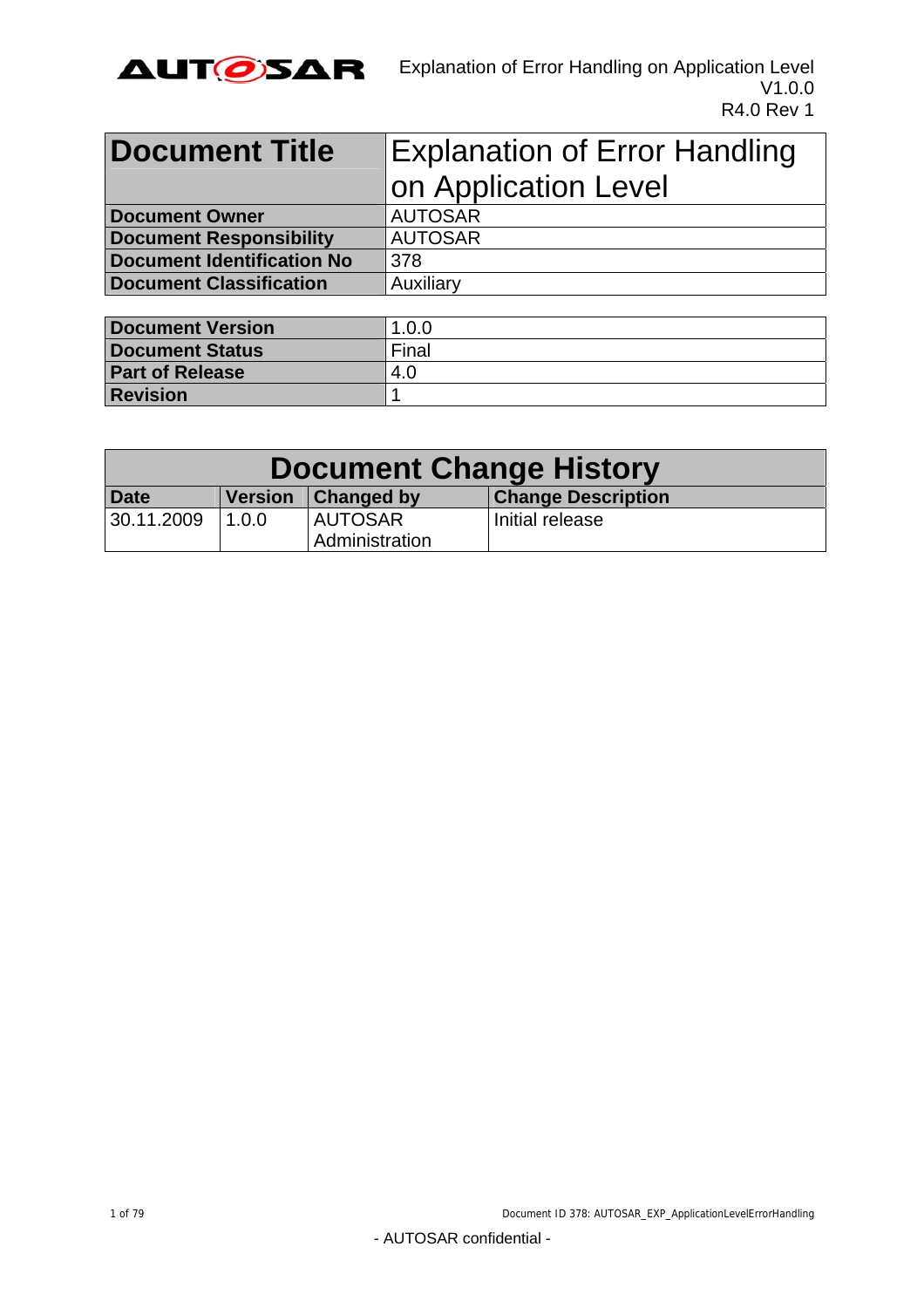

#### **Disclaimer**

This specification and the material contained in it, as released by AUTOSAR, is for the purpose of information only. AUTOSAR and the companies that have contributed to it shall not be liable for any use of the specification.

The material contained in this specification is protected by copyright and other types of Intellectual Property Rights. The commercial exploitation of the material contained in this specification requires a license to such Intellectual Property Rights.

This specification may be utilized or reproduced without any modification, in any form or by any means, for informational purposes only.

For any other purpose, no part of the specification may be utilized or reproduced, in any form or by any means, without permission in writing from the publisher.

The AUTOSAR specifications have been developed for automotive applications only. They have neither been developed, nor tested for non-automotive applications.

The word AUTOSAR and the AUTOSAR logo are registered trademarks.

#### **Advice for users**

AUTOSAR specifications may contain exemplary items (exemplary reference models, "use cases", and/or references to exemplary technical solutions, devices, processes or software).

Any such exemplary items are contained in the specifications for illustration purposes only, and they themselves are not part of the AUTOSAR Standard. Neither their presence in such specifications, nor any later documentation of AUTOSAR conformance of products actually implementing such exemplary items, imply that intellectual property rights covering such exemplary items are licensed under the same rules as applicable to the AUTOSAR Standard.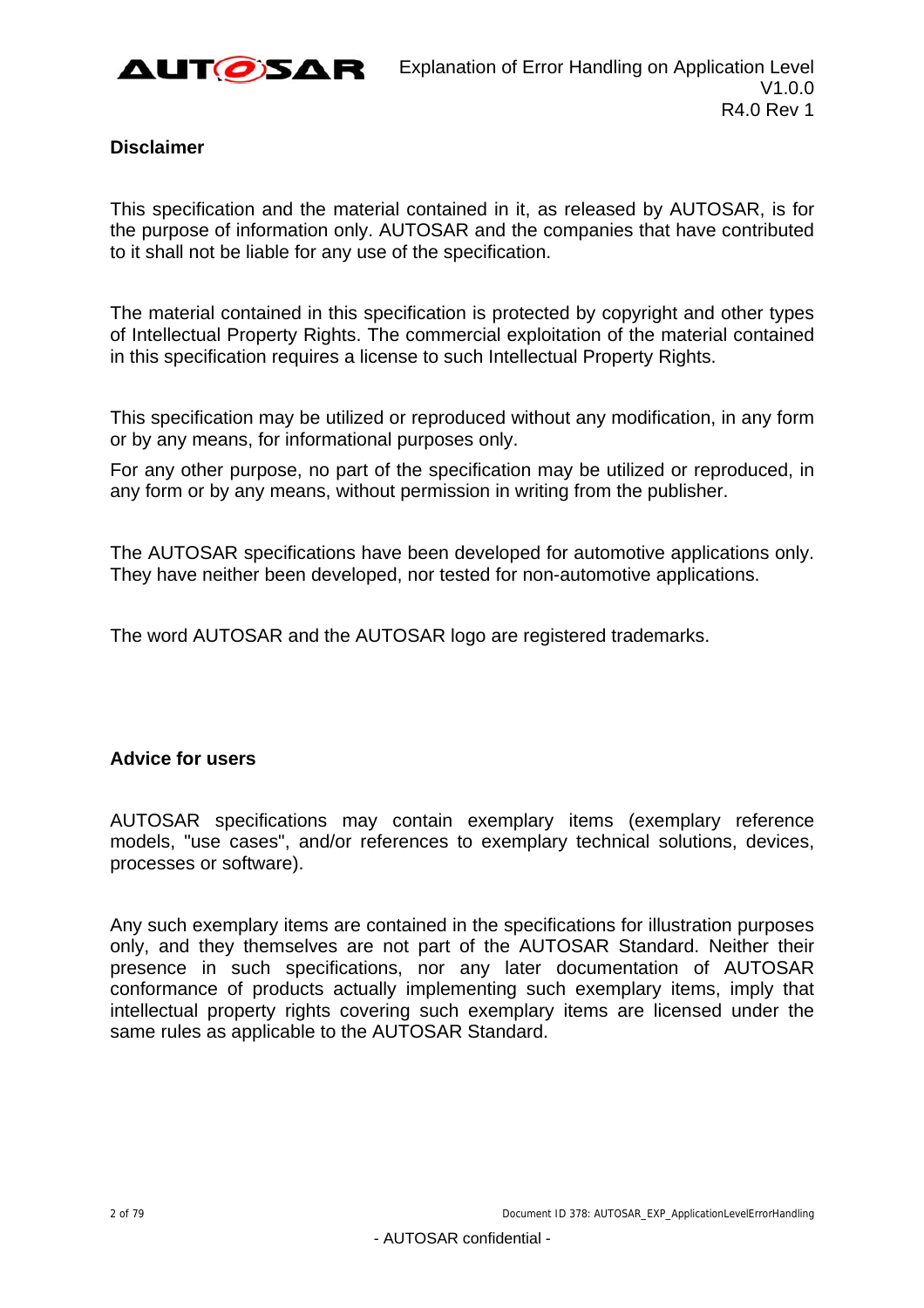

# **Table of Contents**

| 1 |       |    |  |
|---|-------|----|--|
| 2 |       |    |  |
| 3 |       |    |  |
| 4 |       |    |  |
| 5 |       |    |  |
|   | 5.1   |    |  |
|   | 5.2   |    |  |
| 6 |       |    |  |
| 7 |       |    |  |
| 8 |       |    |  |
|   | 8.1   |    |  |
|   | 8.1.1 |    |  |
|   | 8.1.2 |    |  |
|   | 8.1.3 |    |  |
|   | 8.1.4 |    |  |
|   | 8.2   |    |  |
|   | 8.2.1 |    |  |
|   | 8.2.2 |    |  |
|   | 8.2.3 |    |  |
|   | 8.2.4 |    |  |
|   | 8.3   |    |  |
|   | 8.3.1 | 26 |  |
|   | 8.3.2 |    |  |
|   | 8.3.3 |    |  |
|   | 8.3.4 |    |  |
|   | 8.4   |    |  |
|   | 8.4.1 |    |  |
|   | 8.4.2 |    |  |
|   | 8.4.3 |    |  |
|   | 8.4.4 |    |  |
|   | 8.5   |    |  |
|   | 8.5.1 |    |  |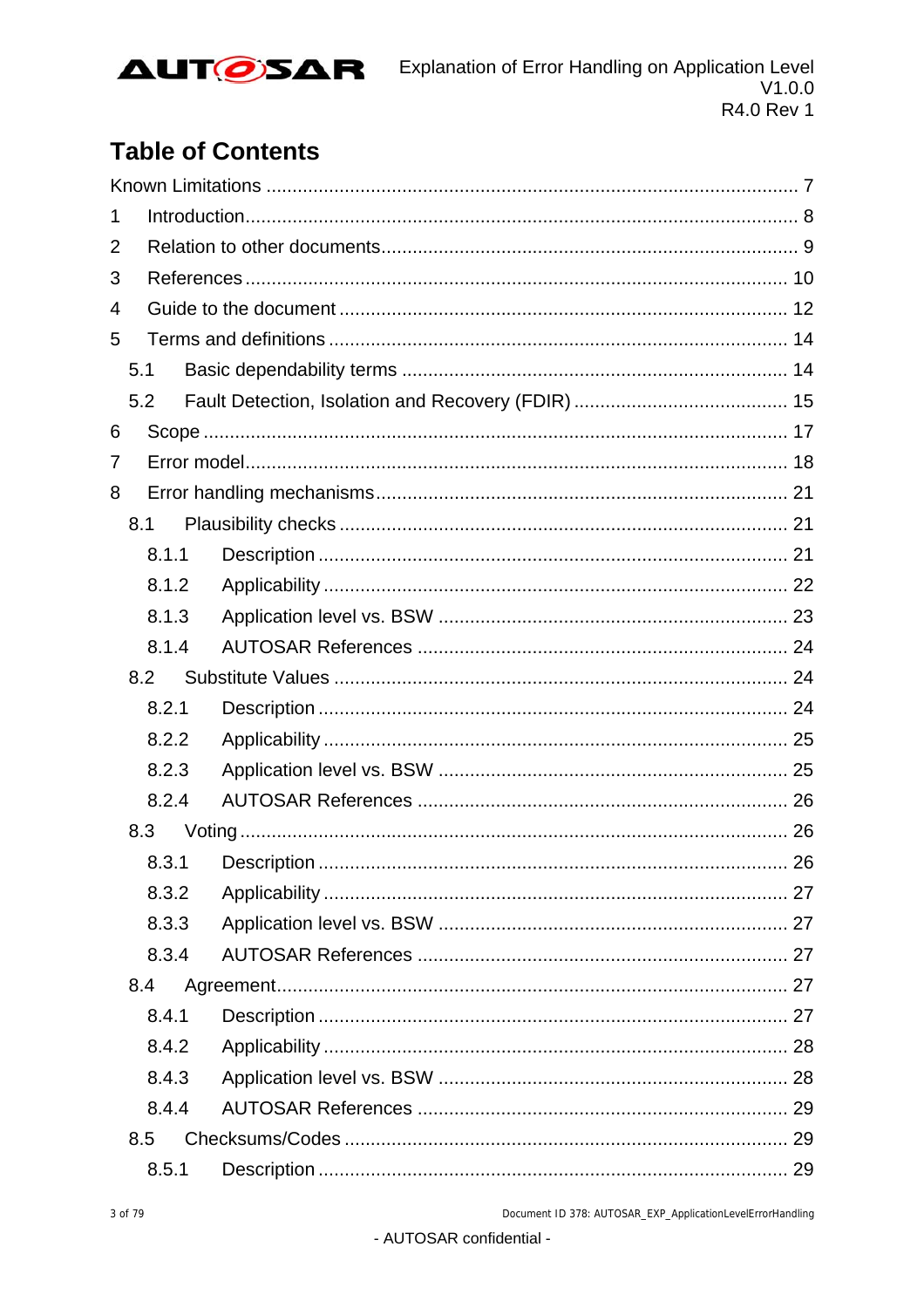

| 8.5.2  |  |
|--------|--|
| 8.5.3  |  |
| 8.5.4  |  |
| 8.6    |  |
| 8.6.1  |  |
| 8.6.2  |  |
| 8.6.3  |  |
| 8.6.4  |  |
| 8.7    |  |
| 8.7.1  |  |
| 8.7.2  |  |
| 8.7.3  |  |
| 8.7.4  |  |
| 8.8    |  |
| 8.8.1  |  |
| 8.8.2  |  |
| 8.8.3  |  |
|        |  |
| 8.8.4  |  |
| 8.9    |  |
| 8.9.1  |  |
| 8.9.2  |  |
| 8.9.3  |  |
| 8.9.4  |  |
| 8.10   |  |
| 8.10.1 |  |
| 8.10.2 |  |
| 8.10.3 |  |
| 8.10.4 |  |
| 8.11   |  |
| 8.11.1 |  |
| 8.11.2 |  |
| 8.11.3 |  |
| 8.11.4 |  |
| 8.12   |  |
| 8.12.1 |  |

 $\overline{4}$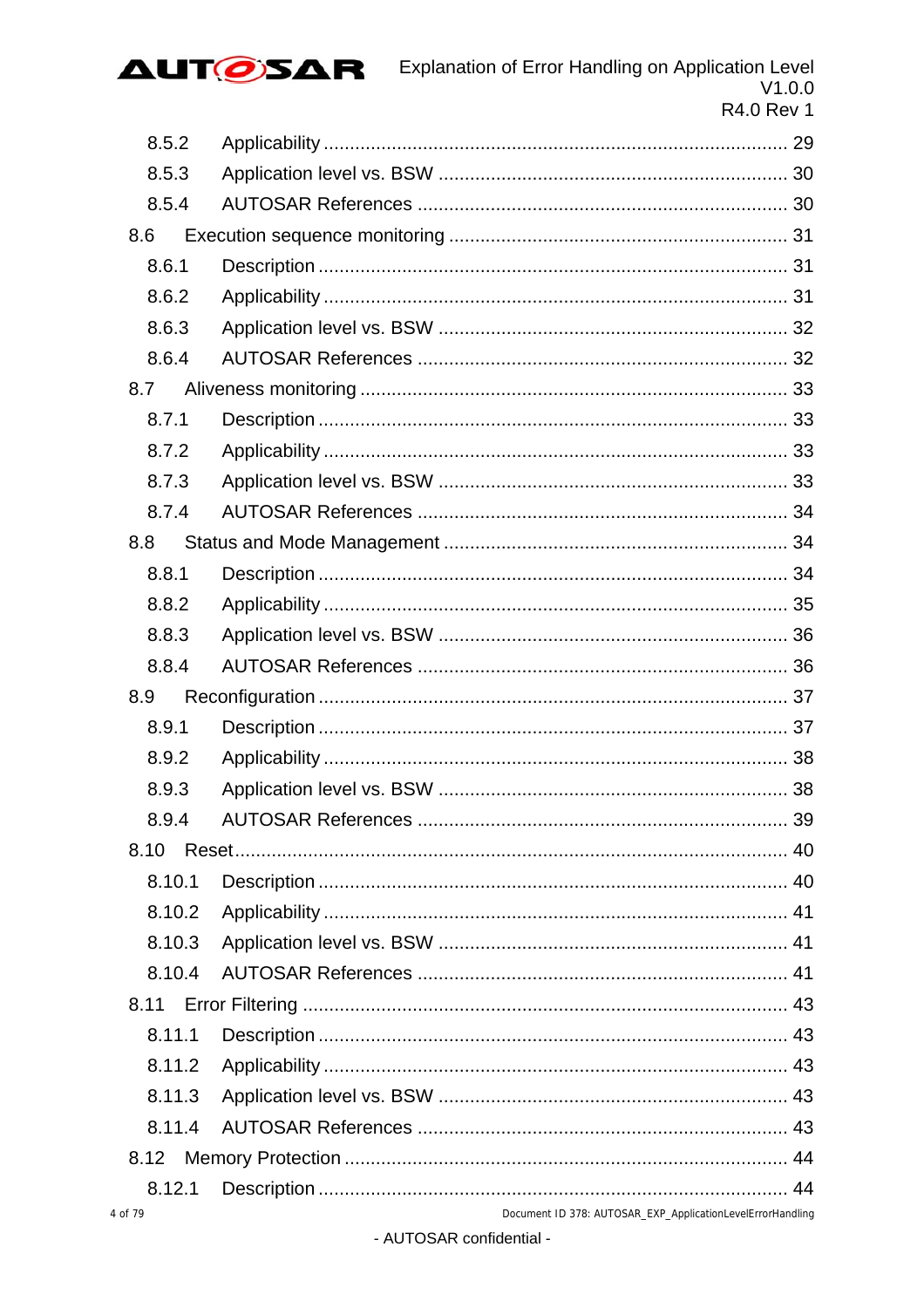

| 8.12.2   |                                                            |  |
|----------|------------------------------------------------------------|--|
| 8.12.3   |                                                            |  |
| 8.12.4   |                                                            |  |
|          |                                                            |  |
| 8.13.1   |                                                            |  |
| 8.13.2   |                                                            |  |
| 8.13.3   |                                                            |  |
| 8.13.4   |                                                            |  |
| 9        |                                                            |  |
| 9.1      |                                                            |  |
| 9.2      |                                                            |  |
|          |                                                            |  |
| 10.1     |                                                            |  |
| 10.1.1   |                                                            |  |
| 10.1.2   |                                                            |  |
| 10.2     |                                                            |  |
| 10.2.1   |                                                            |  |
| 10.2.2   | Use Case 2: Application-level Error Handling [UC2]  57     |  |
| 10.2.2.1 |                                                            |  |
| 10.2.2.2 |                                                            |  |
| 10.2.2.3 |                                                            |  |
| 10.3     |                                                            |  |
| 10.3.1   |                                                            |  |
| 10.3.1.1 |                                                            |  |
| 10.3.1.2 |                                                            |  |
| 10.3.1.3 |                                                            |  |
| 10.3.1.4 |                                                            |  |
| 10.3.1.5 |                                                            |  |
| 10.3.2   |                                                            |  |
| 10.3.2.1 |                                                            |  |
| 10.3.2.2 |                                                            |  |
| 10.3.2.3 |                                                            |  |
| 10.3.2.4 |                                                            |  |
| 10.3.3   |                                                            |  |
| 10.3.4   |                                                            |  |
| 5 of 79  | Document ID 378: AUTOSAR_EXP_ApplicationLevelErrorHandling |  |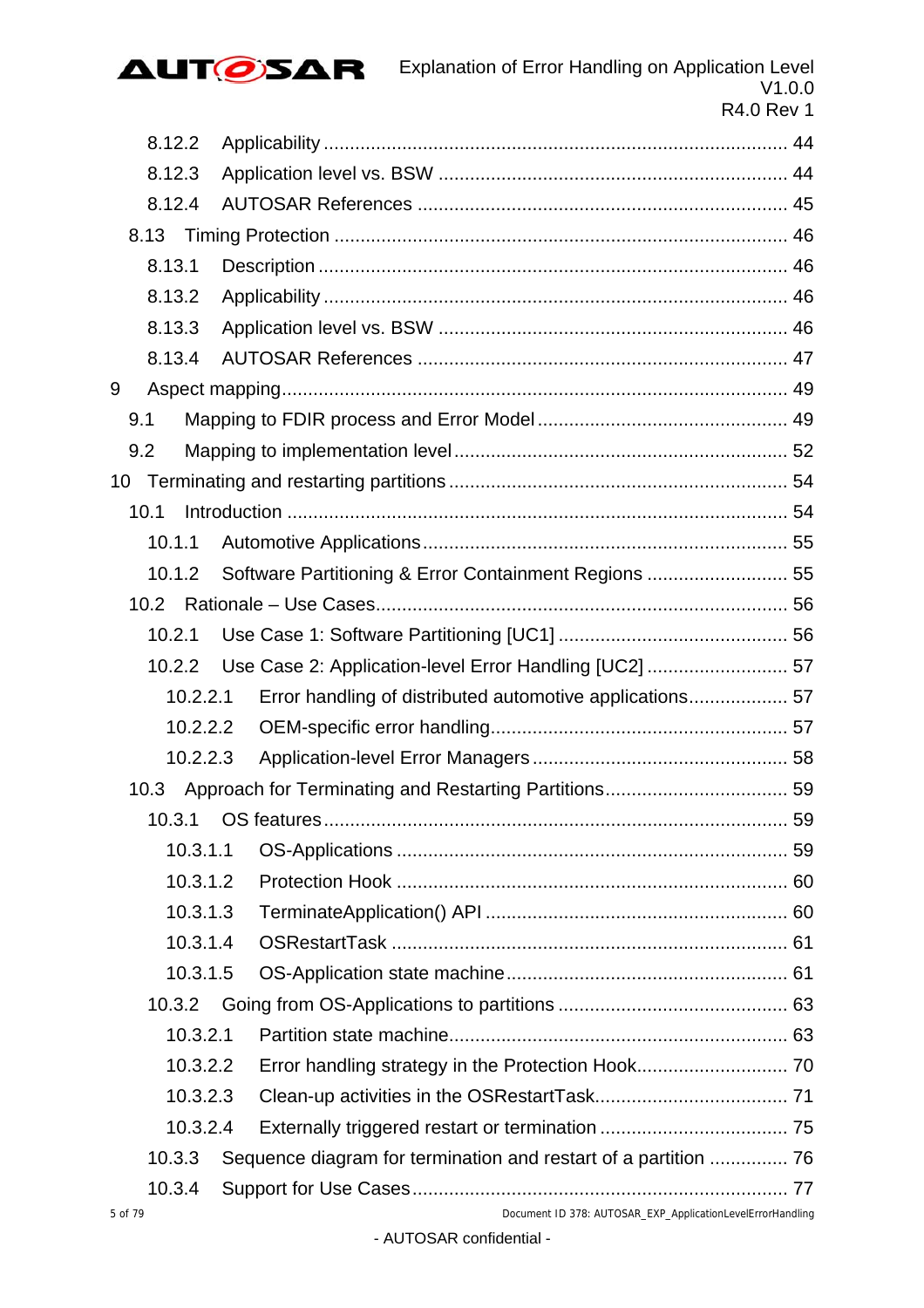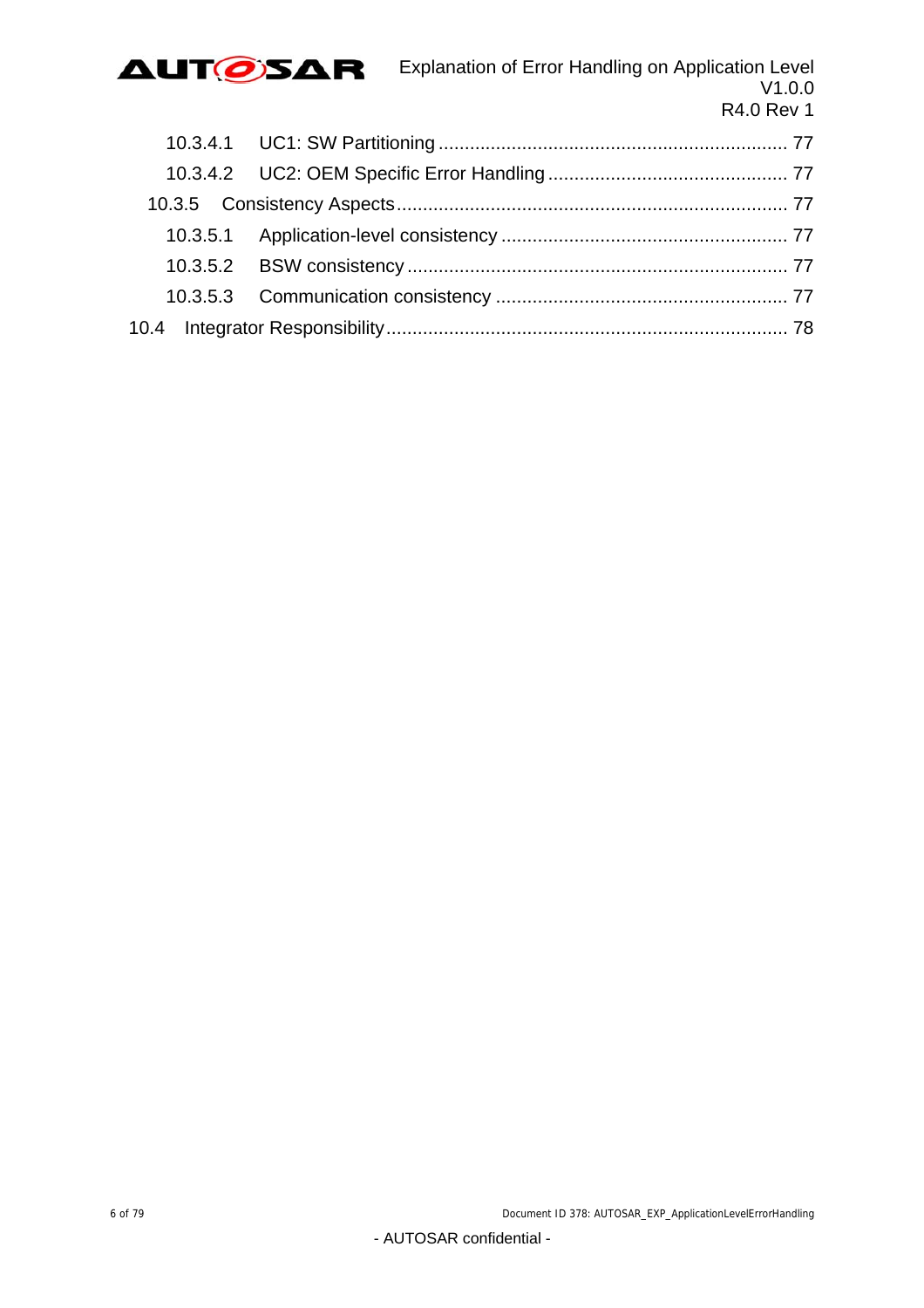

# <span id="page-6-0"></span>**Known Limitations**

 The ECU states mentioned in this document were not updated according to the ECU State Manager of the AUTOSAR Release 4.0.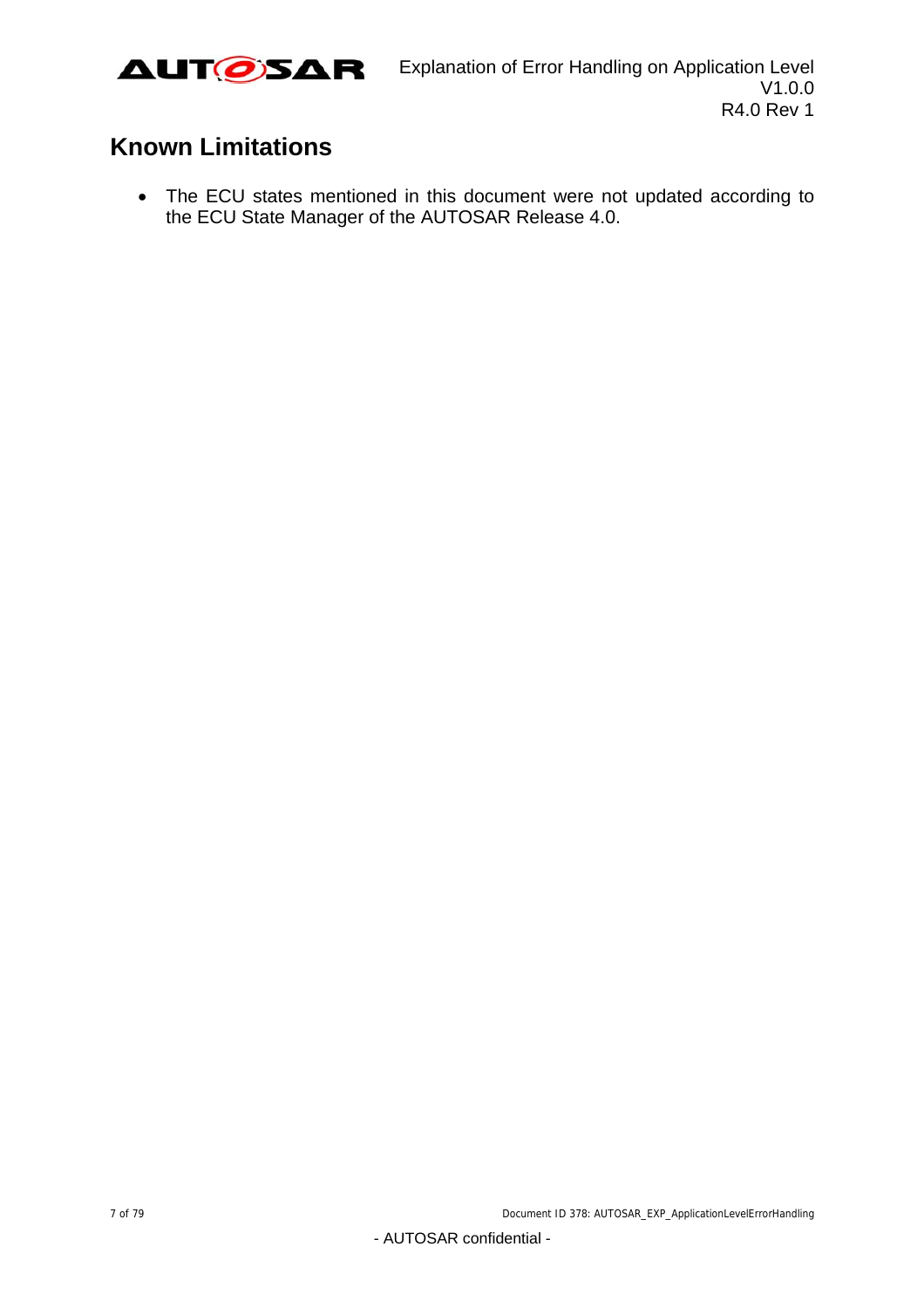

# <span id="page-7-0"></span>**1 Introduction**

The purpose and aim of this document is to survey application level error handling mechanisms common in the automotive industry and available for use with AUTOSAR. This includes both handling of errors at the application level and handling of application level errors.

Error handling in this context refers to the complete handling chain, i.e., detection, isolation/identification and recovery. A set of error handling mechanisms useful for automotive systems is presented, which cover all three phases of error handling. Each mechanism is first described in a high-level manner, describing applicability for error handling and technical aspects. Then, AUTOSAR functionality related to the mechanism is reviewed and it is detailed where in an AUTOSAR system the mechanism is implemented or supported. Consequently, the list of mechanisms includes both mechanisms fully (or partially) supplied by AUTOSAR and mechanisms that should be implemented at SW-C-level by application developers, if incorporated into the system. Note that the set of mechanisms covered is not complete and limited to mechanisms that can be implemented for systems built on AUTOSAR release 4.0. Alternate and additional mechanisms are possible and future releases of AUTOSAR may enable even more error handling functionality. Also, this document does not prescribe the use of any mechanisms – the decision is of course solely up to the application developers and integrators.

This document is intended as a description of possible mechanisms and is primarily aimed at application/SW-C developers. However, it can also be of use to developers of BSW-modules. Focus is on random faults, not on systematic design faults (such as SW bugs). Examples of such faults include HW faults affecting the application, communication or peripheral devices. It focuses on errors most suitably handled by SW-Cs, not covering error handling within or below the RTE, such as COM and OS error handling.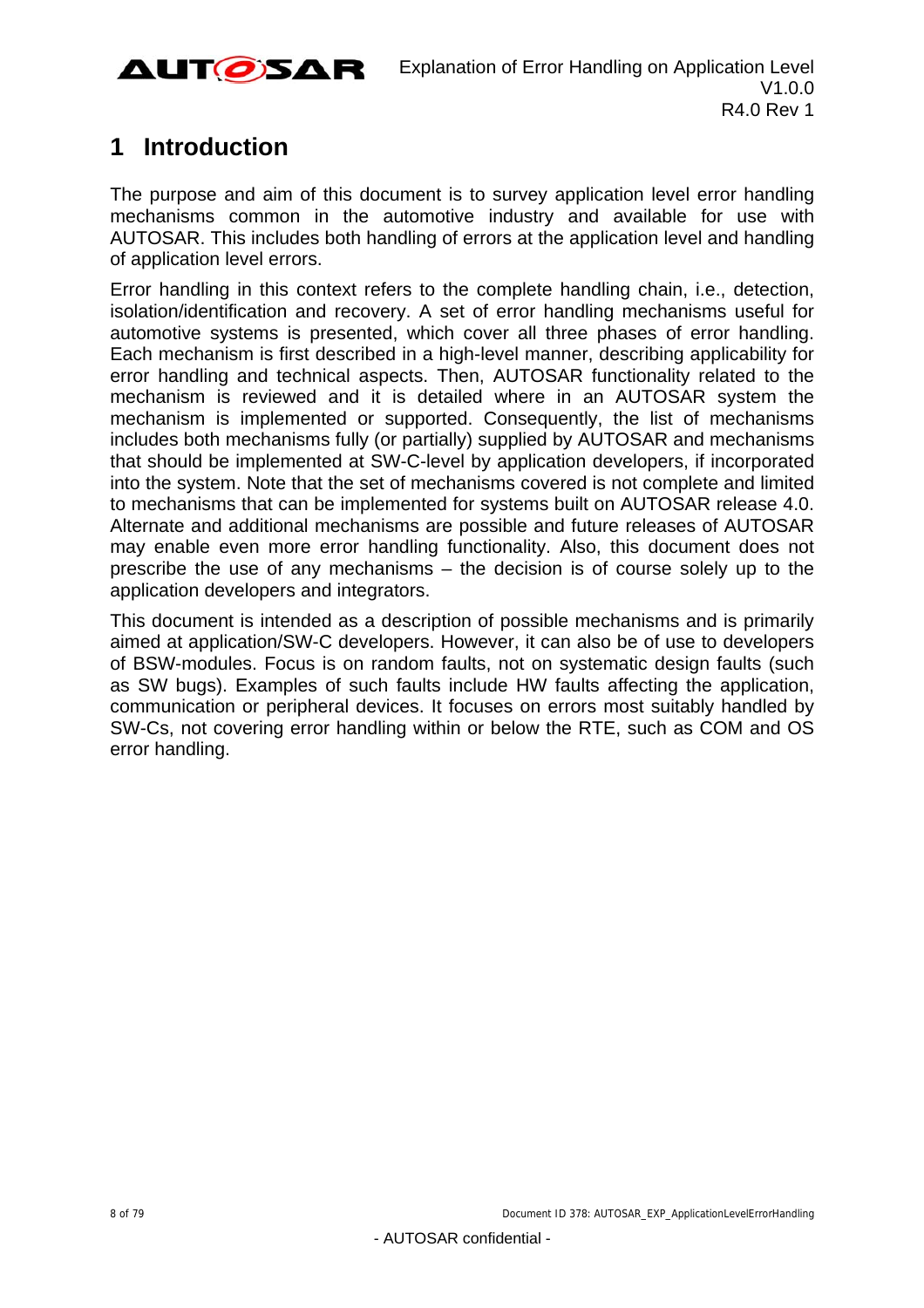

## <span id="page-8-0"></span>**2 Relation to other documents**

This document is related to many other documents published within AUTOSAR, especially those handled by WPII-1.3 (Functional Safety). The purpose of this document is not to replace any of these other documents, but to view the work done in other work packages from an application developer's point of view. Consequently there is a significant amount of overlap between this document and other documents, which shows the maturity reached within AUTOSAR.

For each mechanism a list of related AUTOSAR documentation is presented, which forms the explicit relation between this document and other AUTOSAR documents.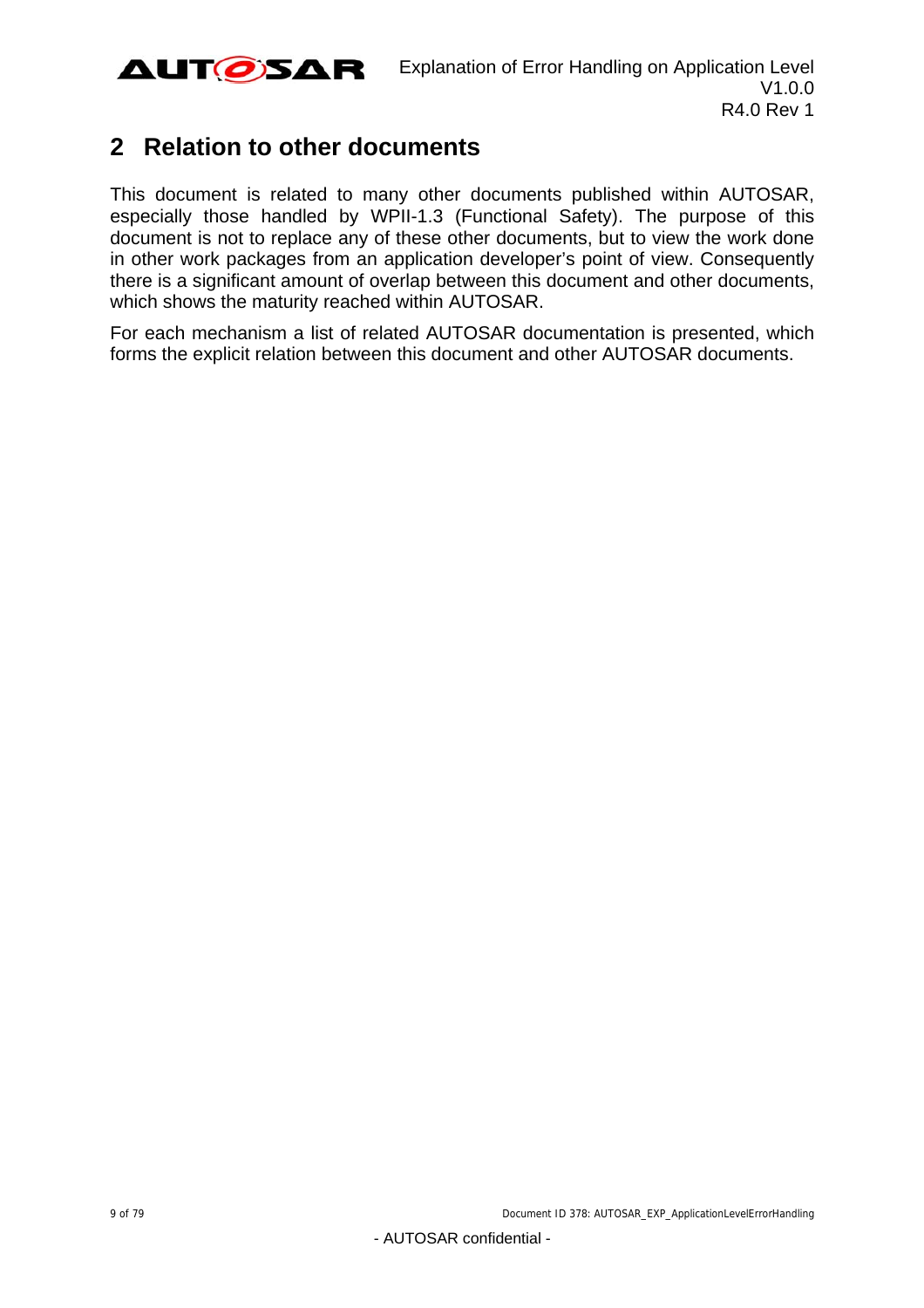

# <span id="page-9-0"></span>**3 References**

<span id="page-9-3"></span>[1] Software Component Template AUTOSAR\_TPS\_SoftwareComponentTemplate.pdf

<span id="page-9-1"></span>[2] Specification of RTE AUTOSAR\_SWS\_RTE.pdf

<span id="page-9-9"></span>[3] Specification of Operating System AUTOSAR\_SWS\_OS.pdf

<span id="page-9-2"></span>[4] Specification of Communication AUTOSAR\_SWS\_COM.pdf

<span id="page-9-10"></span>[5] Specification of Communication Manager AUTOSAR\_SWS\_COMManager.pdf

[6] Specification of Diagnostic Communication Manager AUTOSAR\_SWS\_DiagnosticCommunicationManager.pdf

<span id="page-9-12"></span>[7] Specification of ECU State Manager AUTOSAR\_SWS\_ECUStateManager.pdf

[8] Specification of Function Inhibition Manager AUTOSAR\_SWS\_FunctionInhibitionManager.pdf

[9] Specification of Diagnostic Event Manager AUTOSAR\_SWS\_DiagnosticEventManager.pdf

<span id="page-9-8"></span>[10] Specification of Watchdog Manager AUTOSAR\_SWS\_WatchdogManager.pdf

<span id="page-9-4"></span>[11] Specification of NVRAM Manager AUTOSAR\_SWS\_NVRAMManager.pdf

<span id="page-9-7"></span>[12] Specification of CRC Routines AUTOSAR\_SWS\_CRCLibrary.pdf

<span id="page-9-5"></span>[13] Specification of Crypto Service Manager AUTOSAR\_SWS\_CryptoServiceManager.pdf

<span id="page-9-6"></span>[14] Specification of Crypto Abstraction Library AUTOSAR\_SWS\_CryptoAbstractionLibrary.pdf

<span id="page-9-11"></span>[15] Specification of Basic Software Mode Manager AUTOSAR\_SWS\_BSWModeManager.pdf

[16] General Requirements on Basic Software Modules AUTOSAR\_SRS\_BSWGeneral.pdf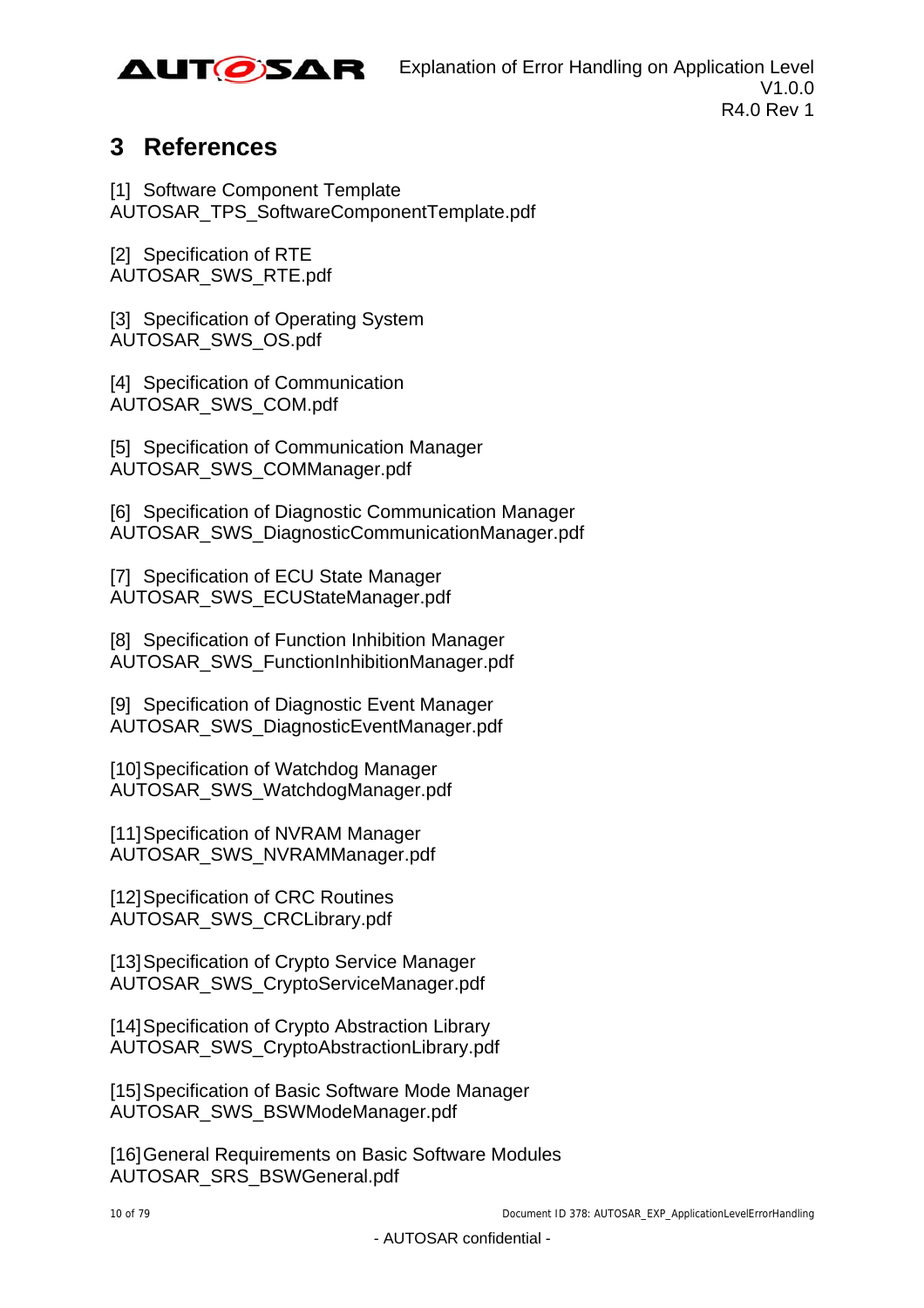

[17] Glossary AUTOSAR\_TR\_Glossary.pdf

[18] Layered Software Architecture AUTOSAR\_EXP\_LayeredSoftwareArchitecture.pdf

<span id="page-10-1"></span>[19] Specification of SW-C End-to-End Communication Protection Library AUTOSAR\_SWS\_E2ELibrary.pdf

<span id="page-10-3"></span>[20] Specification of Module Core Test Driver AUTOSAR\_SWS\_CoreTest.pdf

<span id="page-10-2"></span>[21] Specification of Flash Test AUTOSAR\_SWS\_FlashTest.pdf

- <span id="page-10-0"></span>[22] Algirdas Avizienis, Jean-Claude Laprie, Brian Randell, and Carl Landwehr, "Basic Concepts and Taxonomy of Dependable and Secure Computing", *IEEE Transactions on Dependable and Secure Computing,* Vol. 1, No. 1, January-March 2004
- [23] Jim Gray, "Why Do Computers Stop and What Can We Do About It", Technical Report TR 85.5, Tandem, 1985.

[24] ISO CD 26262-1 Road vehicles – Functional Safety – Part 1: Glossary

[25] EASIS Deliverable D1.2-8, "Fault management framework" [http://www.easis-online](http://www.easis-online.org/).org/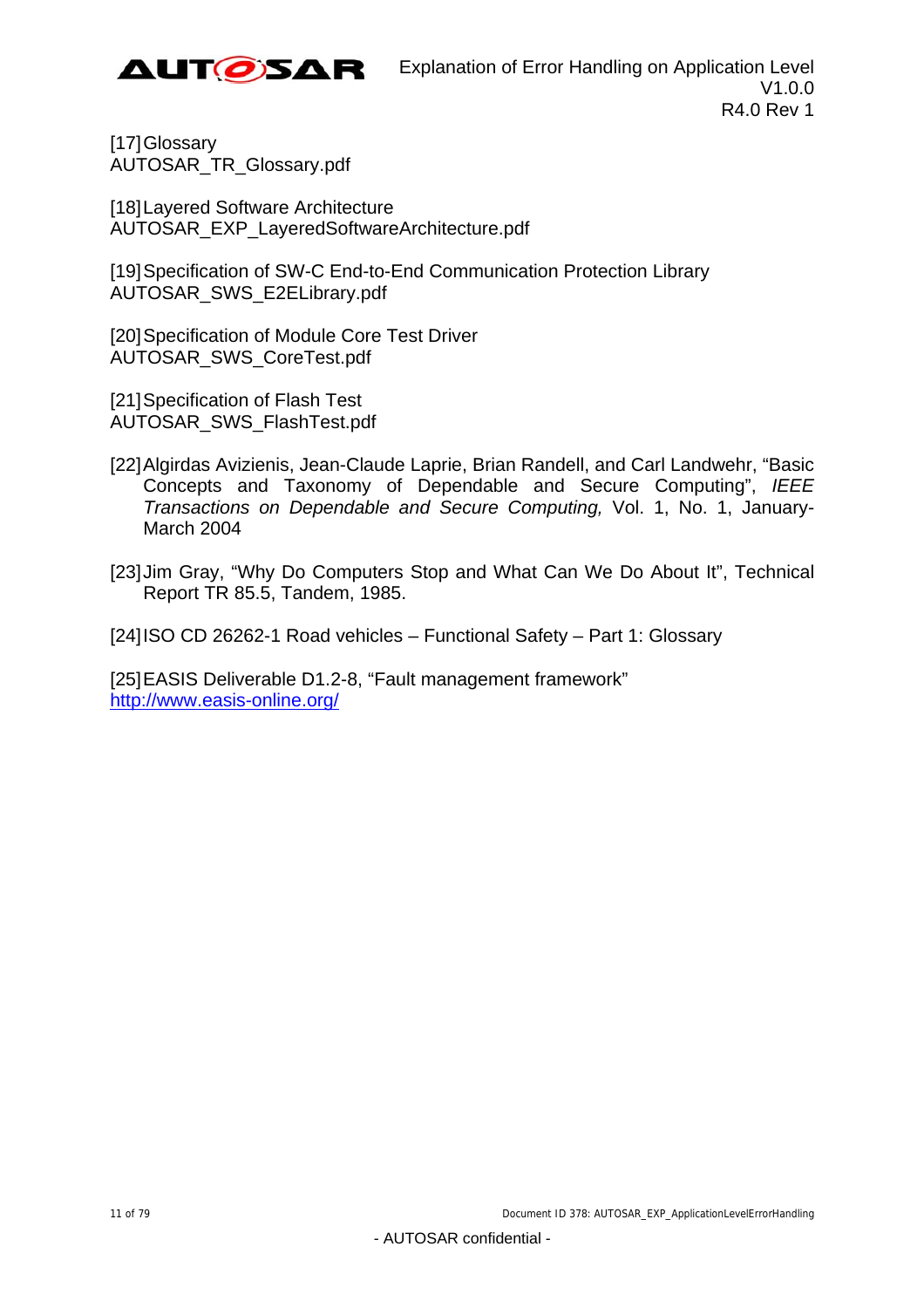

# <span id="page-11-0"></span>**4 Guide to the document**

Depending on the familiarity of the reader to the various terms and definitions used in the area of dependable systems, some parts of the document can be flipped through quite quickly or even skipped. If you are very familiar with the area of dependable system, you might even go to Section [9](#page-48-0) directly. In [Table 4-1](#page-11-1) you will find a summary of the subsequent chapters in order to identify which parts are of most interest to you.

<span id="page-11-1"></span>

| <b>Section</b>              | <b>Description</b>                                                                                                                                                                                                                                                                                                                                                                                                          |
|-----------------------------|-----------------------------------------------------------------------------------------------------------------------------------------------------------------------------------------------------------------------------------------------------------------------------------------------------------------------------------------------------------------------------------------------------------------------------|
| 5 Terms and definitions     | This section contains an overview of the terms used<br>in this document, including descriptions of the terms<br>fault, error, failure, a description of the FDIR (Fault<br>Detection, Isolation and Recovery) process, and a<br>description of various failure modes. If you are<br>familiar with the concepts in the area of dependable<br>systems, you can browse through this part rather<br>quickly.                    |
| 6 Scope                     | This section describes the assumptions made in this<br>document. The assumptions concern for example<br>existence of some basic dependability mechanisms<br>in the BSW.                                                                                                                                                                                                                                                     |
| <b>7 Error model</b>        | This section describes the types of errors that we<br>have considered to be the most important ones from<br>an automotive application point-of-view. The<br>mechanisms listed in the subsequent chapters are all<br>categorized according to their respective applicability<br>to the handling of these errors.                                                                                                             |
| 8 Error handling mechanisms | This section lists and describes the error handling<br>mechanisms provided or supported by AUTOSAR.<br>for implementing application-level error handling.<br>Each mechanism has a high-level description, a<br>discussion on applicability, a discussion on<br>implementation level (application vs. BSW) and an<br>overview of the available AUTOSAR concepts and<br>services that can be used for this type of mechanism. |
| 9 Aspect mapping            | This section provides an overview of the presented<br>mechanisms and the mapping of these to the FDIR<br>process, error models and implementation level.                                                                                                                                                                                                                                                                    |

#### **Table 4-1: Overview of the contents of the remainder of this document.**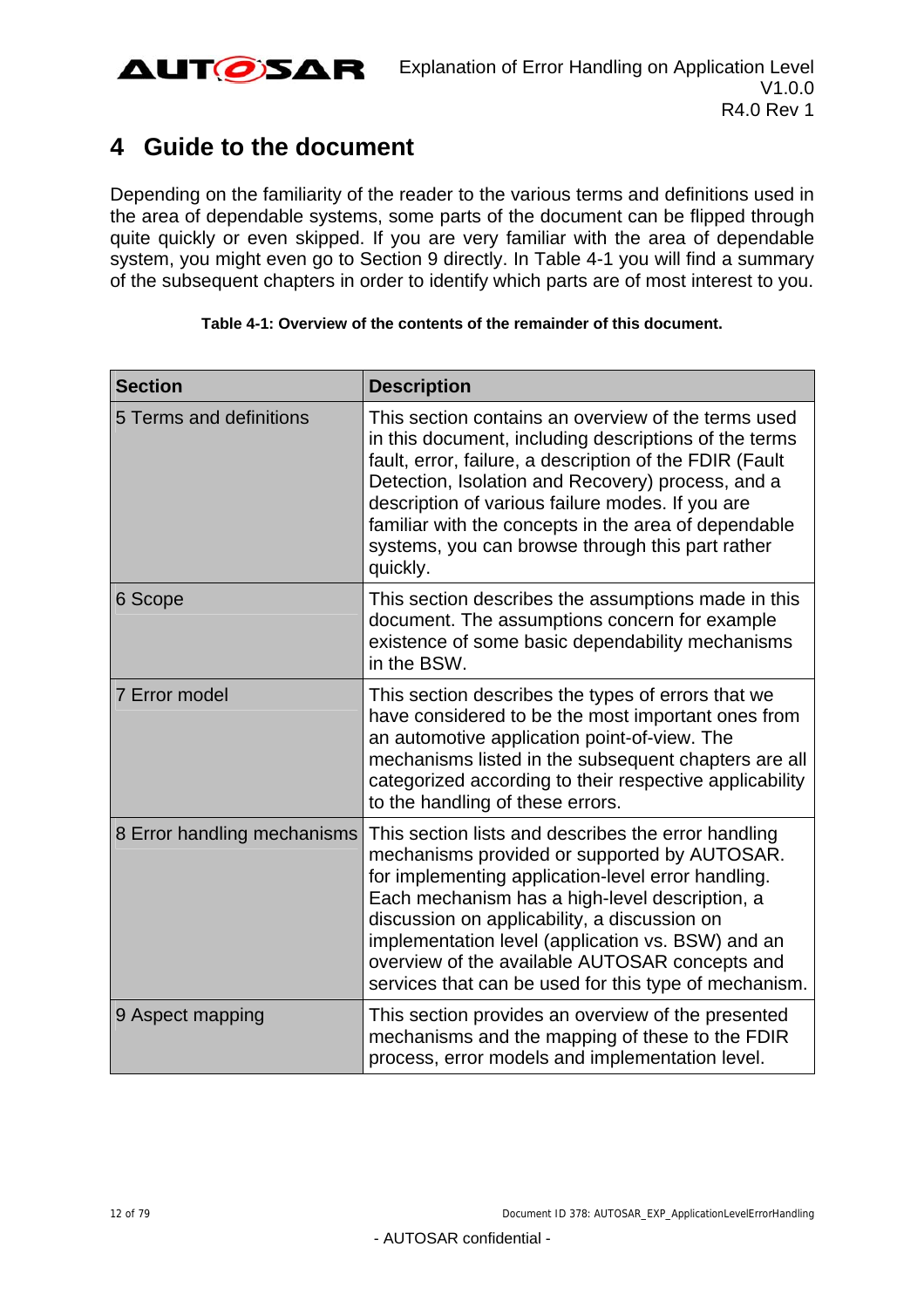

| collects all descriptions and notes on error handling<br>at the level of partitions within AUTOSAR. | 10 Terminating and<br>restarting partitions | This section describes an approach for incorporating<br>termination and restart capabilities of partitions in<br>AUTOSAR R4.0. This section is more AUTOSAR<br>specific than other parts of this document and |
|-----------------------------------------------------------------------------------------------------|---------------------------------------------|---------------------------------------------------------------------------------------------------------------------------------------------------------------------------------------------------------------|
|-----------------------------------------------------------------------------------------------------|---------------------------------------------|---------------------------------------------------------------------------------------------------------------------------------------------------------------------------------------------------------------|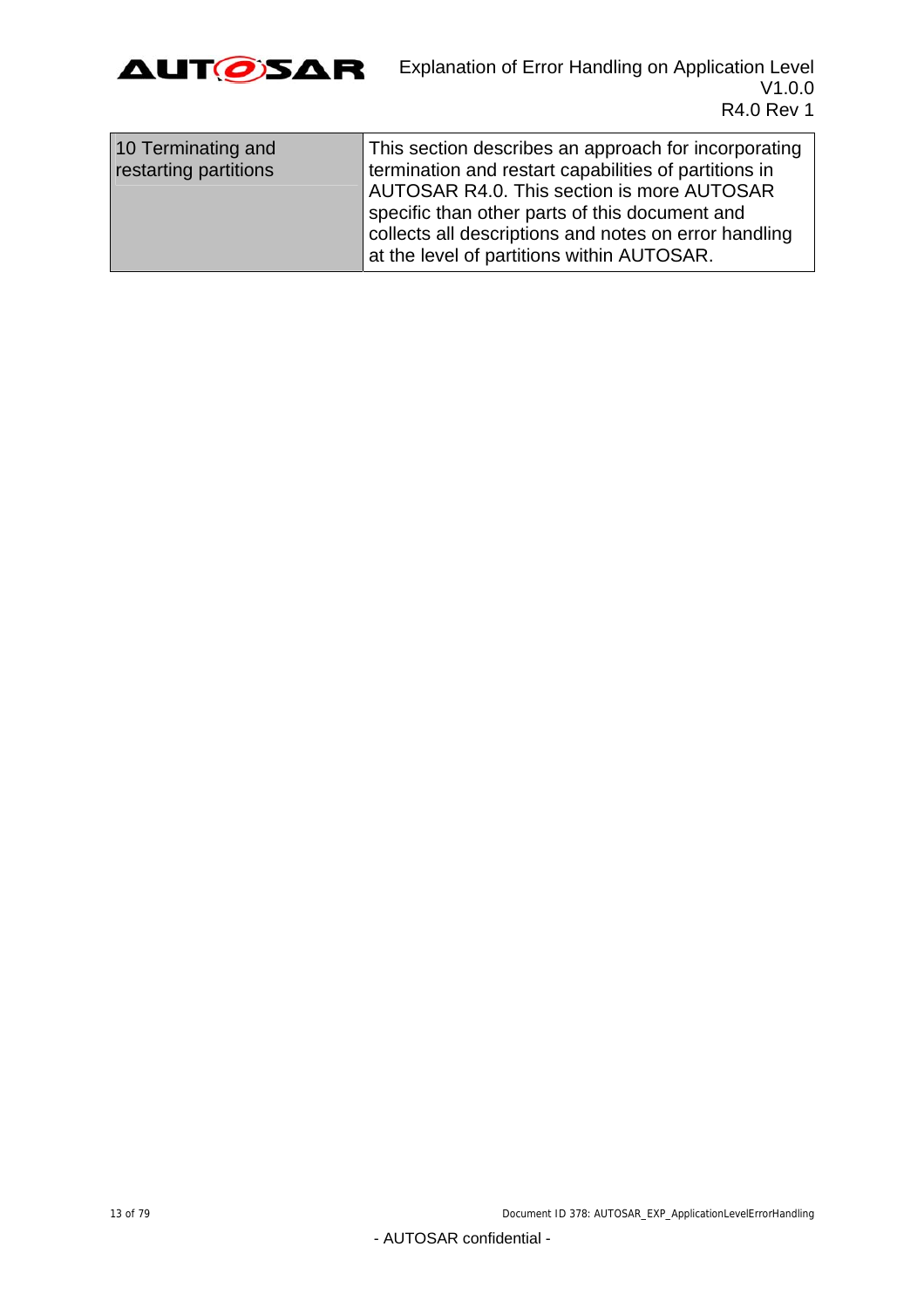

# <span id="page-13-0"></span>**5 Terms and definitions**

## <span id="page-13-1"></span>**5.1 Basic dependability terms**

The fundamental concepts and terms of dependability used in this document are adopted directly from [\[22\]](#page-10-0). This section contains a short overview of the main terms and definitions used for dependable systems. It should be noted here that the word "system" is used in a very wide sense in this context. A system can denote anything from a single SW-C to a complete vehicle with multiple networks and ECUs. However, as the document is aimed at application level error handling, a system in the rest of the document should denote a software application, potentially consisting of multiple SW-Cs, possibly mapped over a set of (distributed) ECUs.

The term *dependability* is defined as "the trustworthiness of a system such that reliance can justifiably be placed on the service it provides". This means that a dependable system is one upon which the user (either human or non-human) can place its trust in that the services provided by the system are correct. The dependability of a system is characterized by a set of *attributes*, compromised by a set of *impairments*, and achieved and analyzed by a set of *means*.

The dependability *attributes* characterize, and profile, the dependability of a given system. Some examples of attributes are *availability*, *reliability*, *safety*, *confidentiality*, *integrity*, and *maintainability*.

During the construction and the operation of a system (here used in a wide sense – a system can be any bounded entity, such as an entire ECU or a single SW-C), events may occur which reduce the trustworthiness of the system by introducing *faults* into the system. A fault is a transient or permanent change of the system such that its integrity deviates from the expected correct integrity. During system operation, faults may prevent the system from providing its intended service. These faults may be from an internal source (such as software defects) or an external source (such as external disturbances or aging of components). The events that may reduce the dependability of a system are referred to as the *impairments* of dependability.

The mere presence of faults is, however, not sufficient to reduce the dependability of a system. A fault must be activated, i.e., the part of the system in which the fault is located must be exercised in some way during system operation (e.g., faulty code must be executed, defective memory locations must be read, etc.). If this happens, the result may be an *error*. If a fault is viewed as a disease, an error can be said to be a symptom of that disease. An error is defined as an erroneous (soft) state in the system, i.e., the state is different from the state the system would have had if the fault had not been present. An error which is activated may cause other errors to occur in the system. This process is called *error propagation*.

If errors propagate beyond the system barrier, i.e., if they are visible to the environment of the system, the error transforms into a *failure*, which means that the system no longer provides its specified functionality.

The causality chain, *fault*  $\rightarrow$  error  $\rightarrow$  *failure*, is also recursive in nature. Thus, a failure of one system is perceived as a fault by the enclosing system (i.e. the former is a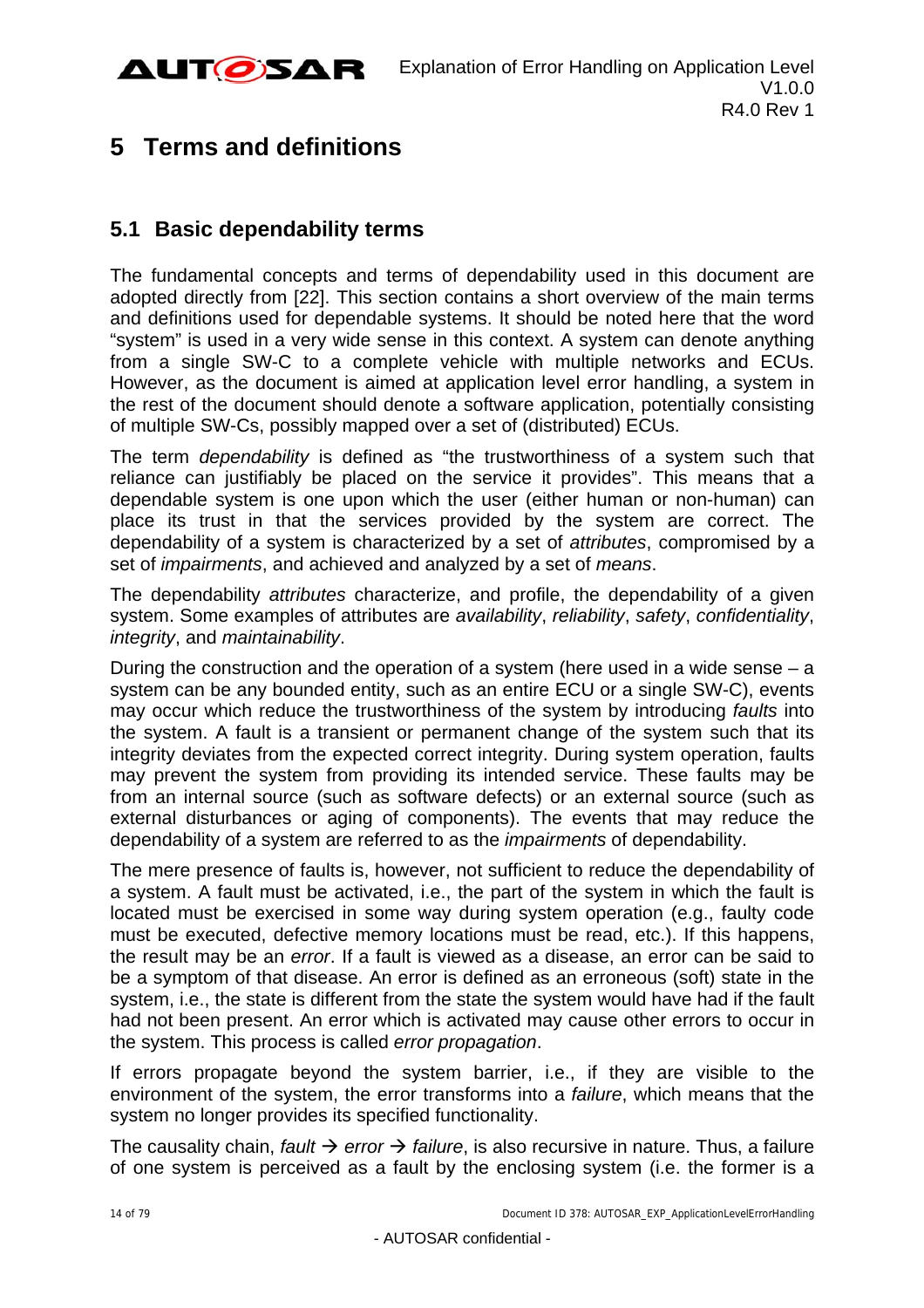

sub-system of the latter). For instance, a failure in a specific software component can be seen as a fault in the overall application (consisting of a set of SW-Cs).

Therefore, we get the following sequence:

... failure  $\rightarrow$  fault  $\rightarrow$  error  $\rightarrow$  failure  $\rightarrow$  fault ...

The methods used to achieve and analyze the dependability of a system are called the *means* of dependability. The purpose of this document is to document and investigate the means provided by AUTOSAR for the disposal of application developers for implementing error handling.

Note that this document covers mechanisms which are active during system operation. It does not cover means such as processes and methodologies for achieving functional safety, as these apply during system development rather than system operation.

## <span id="page-14-0"></span>**5.2 Fault Detection, Isolation and Recovery (FDIR)**

The process of handling faults during system operation is often referred to as FDIR, which stands for Fault Detection, Isolation, and Recovery.

**Detection:** The crucial first step in handling a fault is of course to become aware that it has occurred. Without this *detection*, no further activities can be performed. When it comes to detection, the original fault is often very hard to detect. What can be detected are the effects of the fault, that is, errors. These are detected by monitoring the state of the system.

Errors can manifest in different ways. The main manifestations are

- 1. erroneous values in the system (data errors),
- 2. erroneous execution time (timing errors),
- 3. erroneous sequence or execution order (program flow errors).
- 4. erroneous access to system resources, such as memory

Errors may propagate and generate consecutive faults which in turn may result in new errors, e.g., an erroneous data value is used as a pointer and causes a memory access violation, which may create an erroneous value in another data value if a value is written to the erroneous memory location. Most mechanisms used for detection of errors allows the system to perform some action to find out more regarding the source of the error (isolation) and to issue corrective or compensating actions (recovery). Ideally, detection is done before the error has propagated any further, thus making it possible to stop further propagation. However, in most cases additional recovery actions are needed, such as stopping the offending component or reconfiguring to alternate functionality.

**Isolation:** Once a fault (or error) has been successfully detected, damage assessment and damage control needs to be performed, i.e. there is a need for *isolation*. During isolation, efforts are made to find the root cause for the erroneous state in the system, and information (e.g. regarding the spread and cause of the error) is gathered for subsequent use during error recovery. It may not always be possible (or practical) to find the root cause of the erroneous state. Note that isolation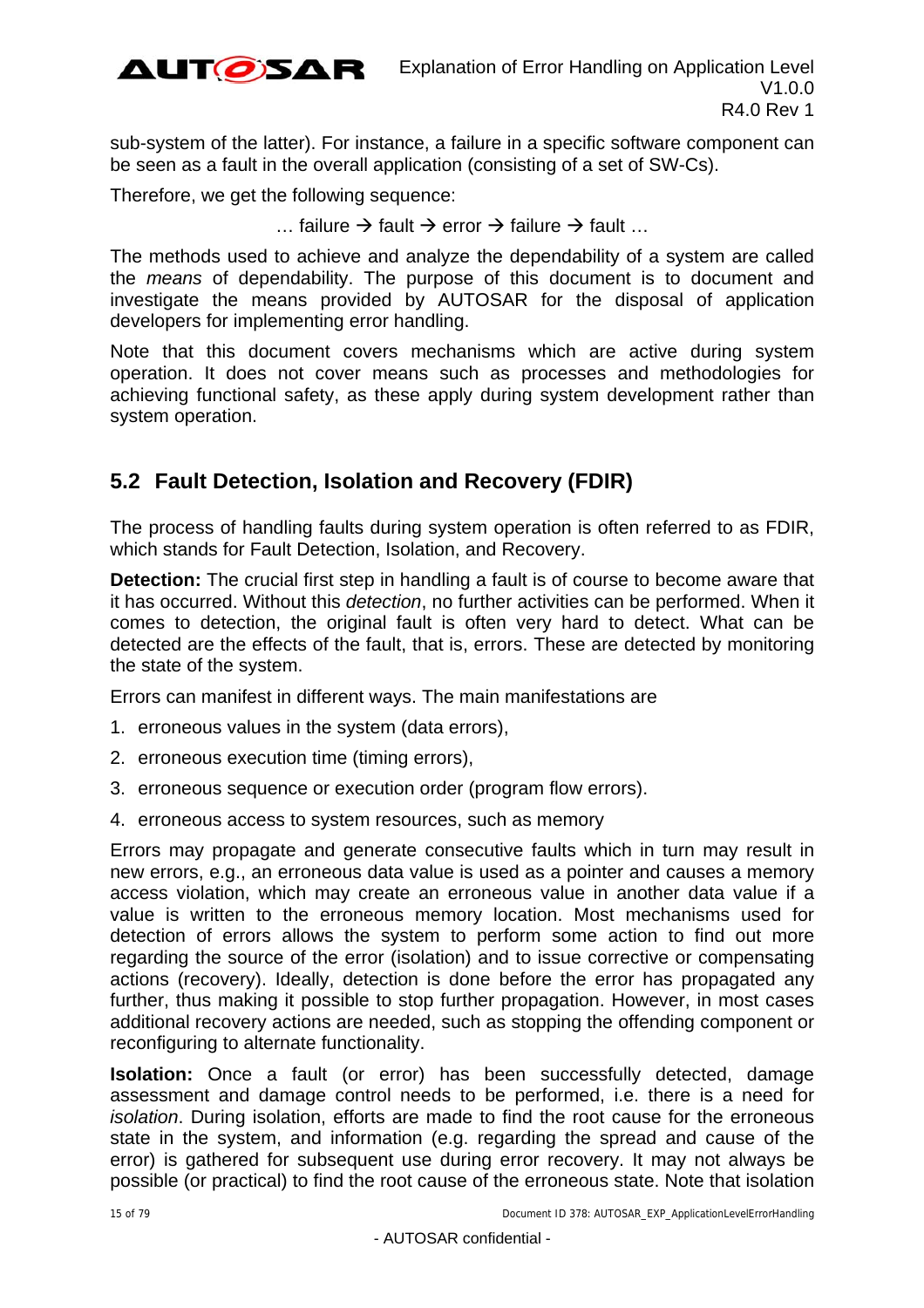

in this document refers to isolating the source of the errors, such that recovery is possible. It does not refer to isolation of specific components of a system with the purpose of stopping errors from propagating. In a sense, the word *identification* may have been a better choice, but as the commonly used word in descriptions of the FDIR process is *isolation* we will use it here.

**Recovery:** When the isolation is complete, *recovery* actions will be initiated. These actions aim at transferring the system into a controlled state, which can be a completely recovered state where nominal service is provided, or a safe degraded state where a limited or no service is provided. The better the isolation results are, the better the recovery actions can perform.

If recovery is not successful, a failure may occur, i.e., the system is in an uncontrolled state and its service is not defined.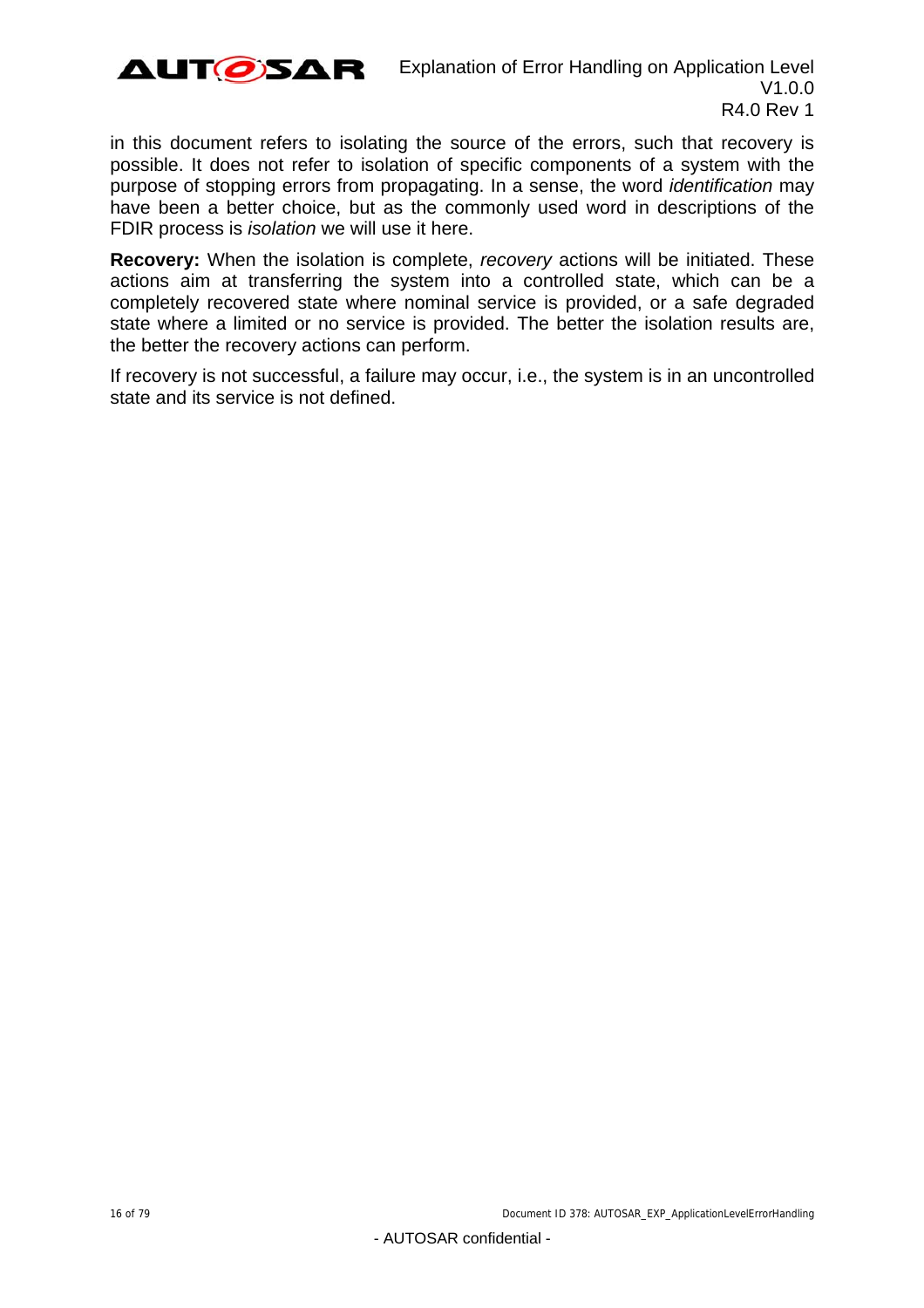

# <span id="page-16-0"></span>**6 Scope**

This document concerns error handling from an application's point of view. That is, it describes mechanisms for detection, isolation and recovery at application level, as well as mechanisms that can handle faults relevant for applications (e.g. memory access violations or timing violations).

The focus is on handling of errors which mainly are the effects of random external faults. Even though systematic faults (i.e. design faults) can manifest themselves in the same way as external faults, these are not the primary target of this document. The handling of systematic faults is related to development (e.g., processes, design methodologies, and debugging) rather than error handling during system operation.

Error handling in AUTOSAR is not restricted to application level error handling. The BSW has a number of built-in error handling mechanisms which are able to provide e.g. reliable communication, synchronization, etc. However, these mechanisms will not be described in this document.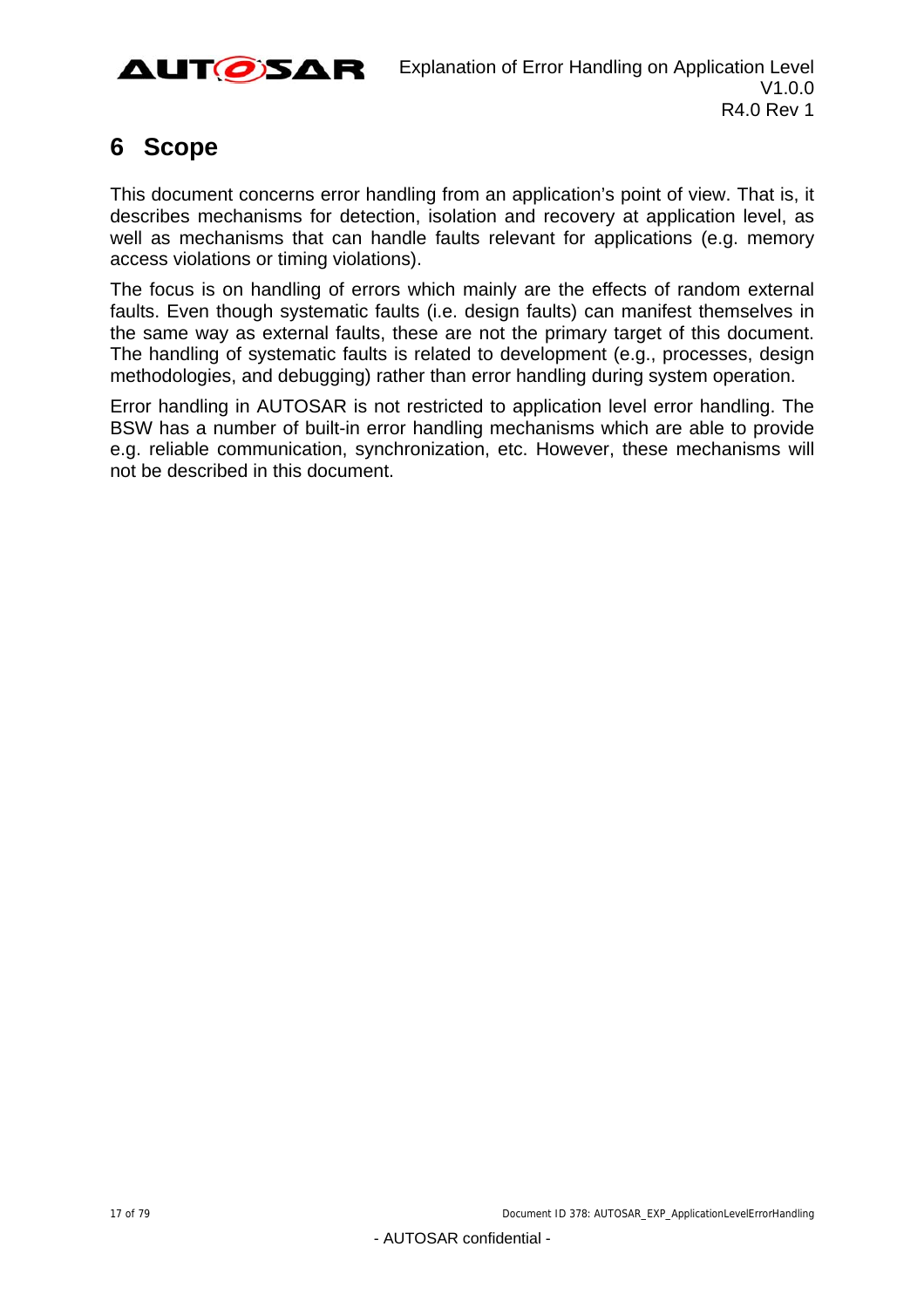

# <span id="page-17-0"></span>**7 Error model**

Design of dependable systems is based on a systematic analysis of potential faults (*fault models*) i.e., a set of postulated faults, derived from the operating environment of the system, which helps the designer or user to predict the consequences of these fault and define mechanisms for handling (detect, recover from etc.) those particular faults.

Faults can manifest on all levels of a system, from pure random HW faults (e.g., bitflips) to SW (e.g., design defects) and faults in the interaction between components (e.g., incomplete interface specifications). Similarly faults are introduced throughout the design process (requirements, analysis, design, implementation, etc.). As this document is aimed at *application level* error handling focus is on errors that are expected to be handled by AUTOSAR SW components, either because application level knowledge is needed for the FDIR process, or because they have propagated from lower layers. Note that some errors of those types considered in this document can be handled by the BSW, but some may propagate to the application level and must therefore be handled there..

It is important to note that the focus is on handling of errors, which are the effects of faults. Even though design faults can manifest themselves in the same way as external faults, these are not the primary target of this document. The handling of design faults is related to debugging rather than error handling.

This document only considers error handling during operation. Techniques for faultavoidance and fault-removal through rigorous or formalized development processes are not in scope.

The focus is mainly on random external faults, i.e., faults whose appearance can be modeled as a random process. However, this does not mean that the presented mechanisms cannot handle systematic faults, as the consequences of such faults (the errors) can manifest the same way as random faults. Both transient and permanent faults are considered, where some mechanisms are more suitable for one or the other.

As only SW mechanisms are considered in this documents it is actually *errors* that are detected, and not faults directly. Consequently the term *error model* will be used throughout the rest of the document instead of fault model. As errors are faults that have been activated and propagated, a single error can (theoretically) have many possible root causes, i.e., faults.

To simplify the discussion, error models have been divided into a number of broader error classes as seen from [Table 7-1](#page-18-0). These classes were chosen as they are easily mapped onto SW mechanisms. However, it is important to note that the error models are interrelated. An erroneous data value used in a branch instruction may propagate and become a program flow error, which may delay (or change) the output of the execution causing for instance a late response, i.e., a timing error.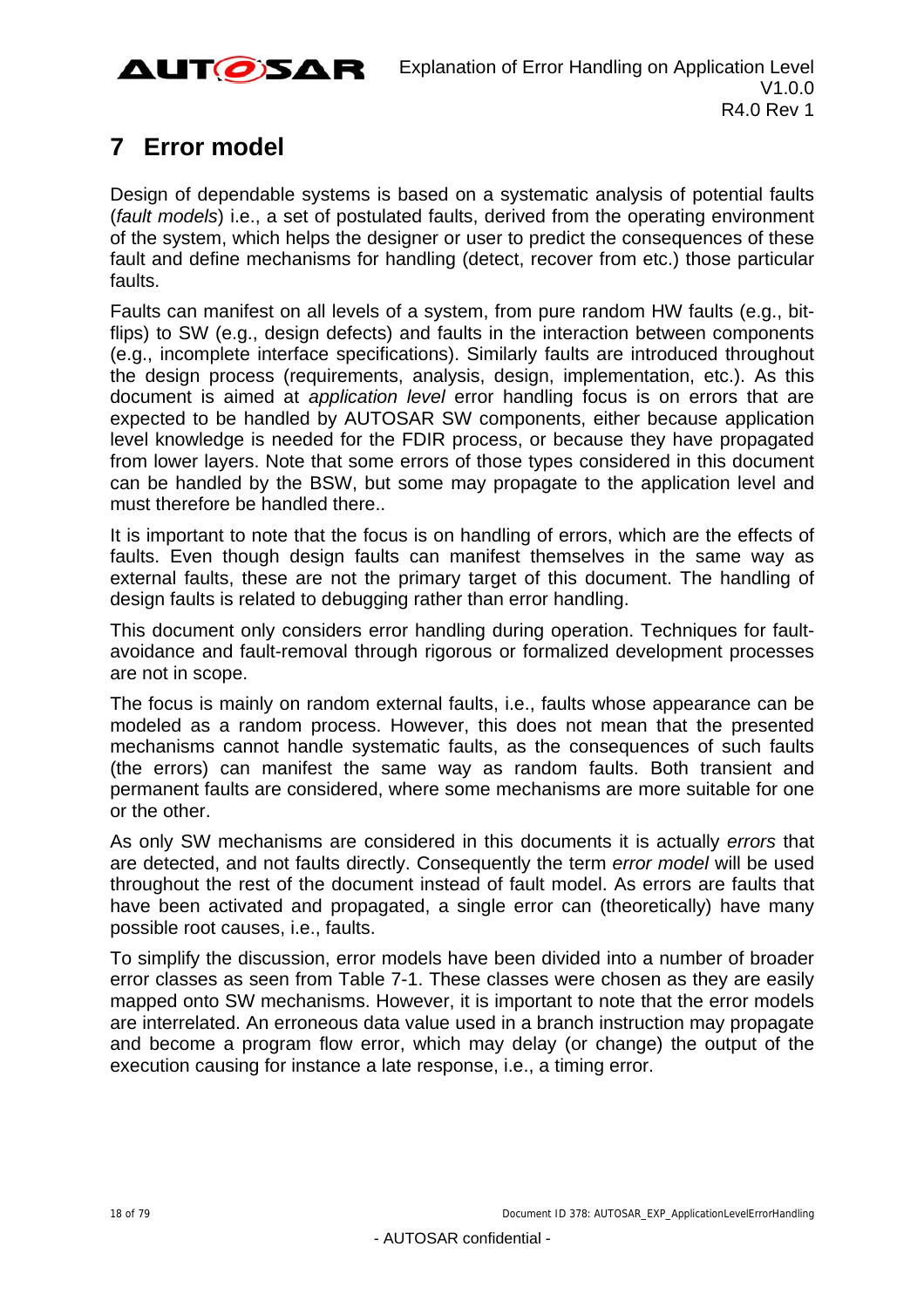

#### **Table 7-1: Considered error types**

<span id="page-18-0"></span>

| <b>Error Type</b> | <b>Description</b>                                                                                                                                                                                                                                                                                                 |
|-------------------|--------------------------------------------------------------------------------------------------------------------------------------------------------------------------------------------------------------------------------------------------------------------------------------------------------------------|
| Data              | A data error is characterized by an erroneous value of a<br>parameter, variable or message. The source of the error can<br>be either internal (e.g., SW defect) or external (e.g.,<br>malfunctioning sensor, other faulty SW-component).                                                                           |
|                   | Handling of data errors can break a causality chain that<br>would lead to subsequent errors that are more complicated<br>to handle, such as program flow or access violations.                                                                                                                                     |
| Program flow      | Program flow errors (also "control flow errors") manifest as<br>actual program flows different than expected, possibly<br>leading to missed, wrong or superfluous operations being<br>carried out. The source of the program flow error can be both<br>internal (SW defects) and external (data errors).           |
| Access            | For increased separation between executing components<br>the system designer can partition the SW and restrict access<br>to resources from the partition, e.g., memory access. When<br>a component tries to access a resource in another partition<br>without the proper access rights an access violation occurs. |
|                   | Access errors can be the result of a data or program flow<br>error, e.g., an invalid program counter or pointer.                                                                                                                                                                                                   |
| Timing            | A communication (message, function invocation, etc.) is time<br>critical when the delivery time has an effect on the<br>correctness/usefulness of the communication. A timing error<br>can be a message being delivered early, late or missing<br>completely (omission).                                           |
|                   | The last type of timing error, omission, is of special interest<br>and is sometimes referred to as crash or fail-silent behaviour<br>(note that it may be impossible to distinguish between crash,<br>which is an uncontrolled state, and fail-silence, which is a<br>controlled state).                           |
|                   | Timing errors also refer to execution time, where strict<br>deadlines can be defined on how long a component is<br>allowed access to the CPU.                                                                                                                                                                      |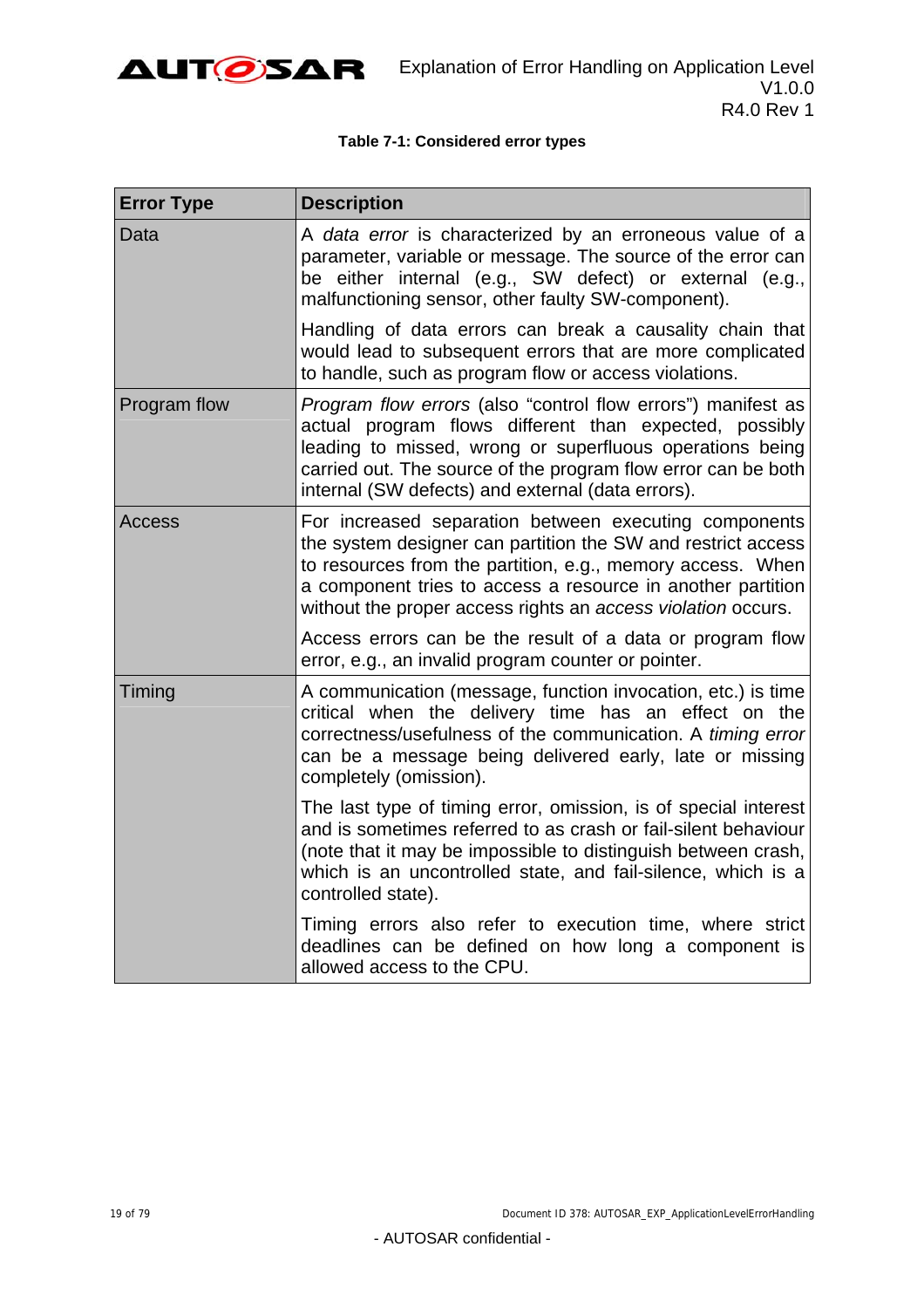

| Asymmetric | When errors propagate from one SW-component to another<br>using some means of communication one differentiates<br>between symmetric and asymmetric errors. In the symmetric<br>case all receivers receive the same (erroneous) value. When<br>the component can fail by sending different values (all of<br>which may be valid) the error is said to be asymmetric. |
|------------|---------------------------------------------------------------------------------------------------------------------------------------------------------------------------------------------------------------------------------------------------------------------------------------------------------------------------------------------------------------------|
|            | This error model is sometimes also referred to as the<br>Byzantine model, which implies that no assumptions<br>whatsoever are made on the behaviour of a malfunctioning<br>component. Byzantine errors can only be detected by use of<br>redundant components exchanging values to reach a<br>common result.                                                        |

Since the scope of the document is limited to errors handled at the application level, not all error types are considered for the mechanisms presented in Section [8](#page-20-0). The following error types are **not** considered explicitly:

- **Communication Errors:** These errors are not included since it is assumed that reliable communication is available to SW-Cs. The only communication errors possible would then be caused by design faults, i.e., bugs in SW-Cs. Note that SW-Cs are still expected to handle communication errors that are reported from COM, or COM is configured to handle the error in the BSW.
- **Deadlocks and livelocks:** Deadlock and livelock situations are detected by watchdog mechanisms in the BSW and are thus not considered further in this document. These situations can of course lead to other timing errors which can be detected at application level. In that case, applications can deal with the effects of deadlock or livelock situations, but not necessarily the root cause of these situations.
- **Occurring faults and errors in instruction code:** At application level, it is in general impossible to detect instructions which have become faulty as a result of a fault in the storage medium or the internals of the processor. However, such faults in most cases result in illegal instructions which are detected when the processor attempts to execute them. If the resulting instruction is a legal one, it is likely this will instead transform to other types of errors in the system (e.g. data errors, timing errors, etc.) which could then be detected and handled by other means, such as those described in this document. In the BSW, there are components for testing the core of the processor, the flash memory and the RAM. These may detect anomalies which could lead to instruction code errors.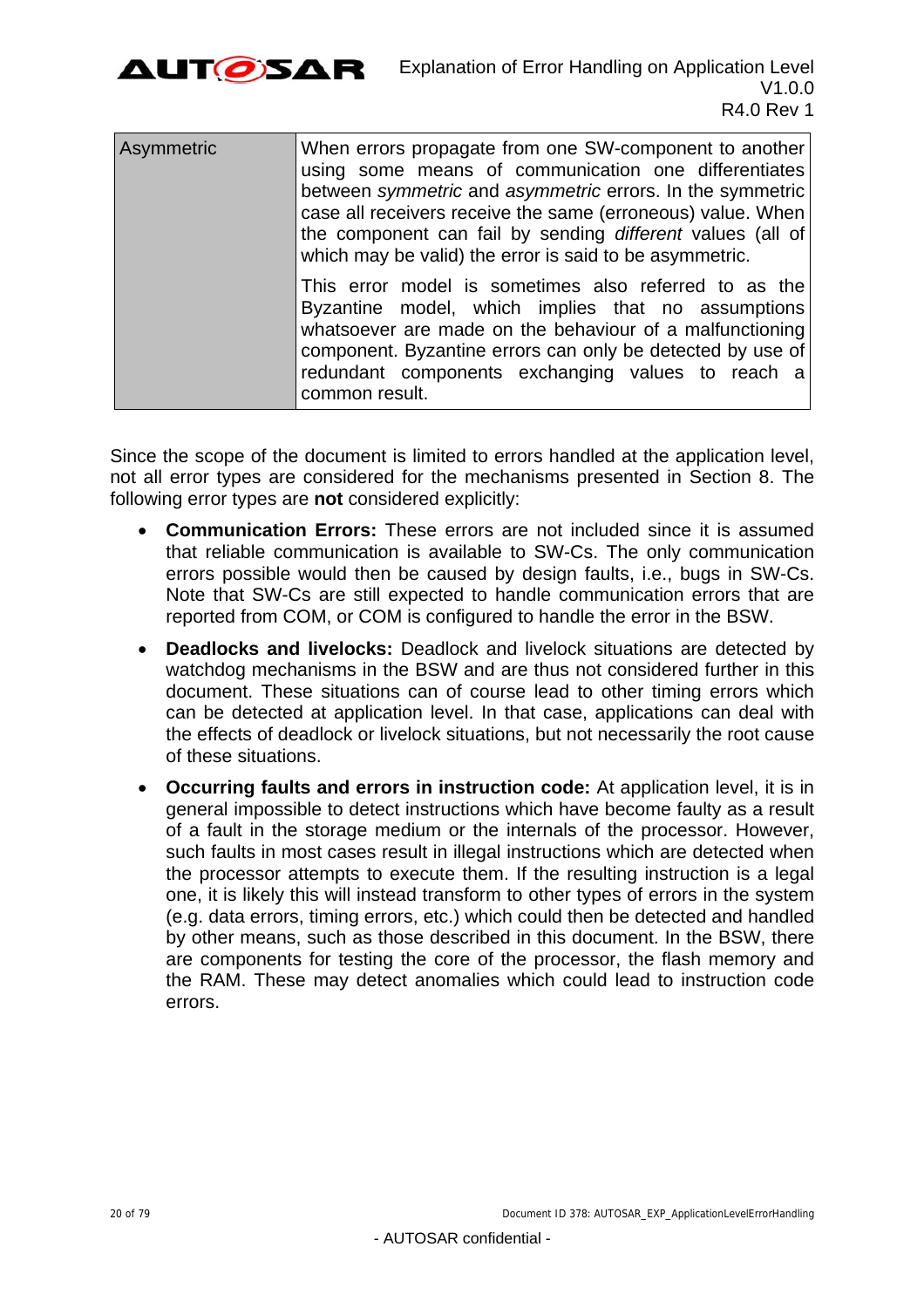

# <span id="page-20-0"></span>**8 Error handling mechanisms**

This section describes a number of mechanisms on a high, conceptual level. These mechanisms can be used by application developers to incorporate error handling in the description or in the realization of applications.

Each mechanism is classified as being applicable or not applicable to a certain error type (as defined in Section [7\)](#page-17-0). If a mechanisms is *applicable* this indicates that the mechanism is suitable for use to detect (or isolate or recover from) a specific set of errors. It is important to note that it *does not* imply that all errors of a specific type are detected. Each mechanism needs to be tuned to detect the specific errors required, and may only be able to handle a subset of the errors in an error class.

Some mechanisms are only *partially applicable* if they can be used in a straightforward manner in conjunction with some other mechanisms. For instance, when detecting that the value received from a sensor is wrong a substitute (safe) value can be used instead as a form of recovery. However, this only partially solves the recovery from the failed sensor, additional mechanisms are needed as well to fully recover, e.g., re-initialization of sensor. Partially applicable mechanisms are also marked as applicable.

When a mechanism is *not applicable* it means that the mechanism does not have straightforward use for the specific step and error model. In some cases modifications could potentially give the mechanism some utility, but a better option most likely exists.

Note that some of the mechanisms listed below may have side-effects, such as memory access patterns and timing behaviour of the system. Especially the timing behaviour may be affected and this needs to be explicitly addressed by the designer, such that all timing characteristics of the system are known, both during normal operation and during error handling.

Note also that even if many mechanisms are described, it is not always needed to combine different mechanisms, and mechanisms may even interact badly with other mechanisms.

## <span id="page-20-1"></span>**8.1 Plausibility checks**

## <span id="page-20-2"></span>**8.1.1 Description**

One of the most common ways to incorporate application specific knowledge is to construct monitors which check that the current value of a variable or a set of variables maintains some predefined condition, i.e., that they are plausible. A plausibility check is a predicate defined over set of variables in the application that can be checked dynamically at run time. The values that are being checked may represent values used for calculations, state values, or other kinds of values. Plausibility checks come in mainly two different flavours: i) checking the validity of a single value, and ii) comparing multiple values.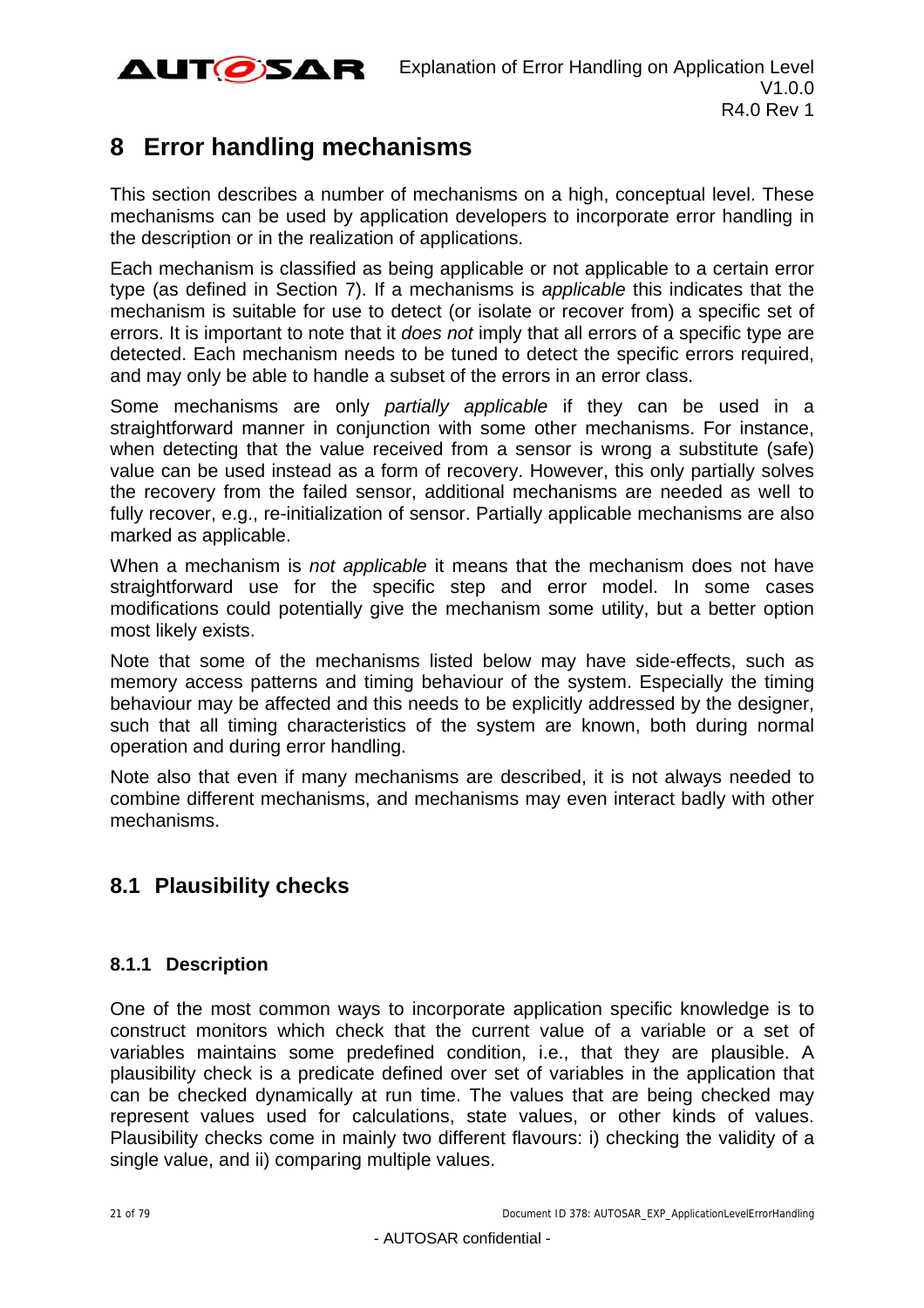

**Checking the validity of a single value.**. As the name suggests, checks are made for the validity of a value, i.e., if the value falls in a range of "good" values, if it follows a known pattern or behaviour etc. Such discrimination can typically only be made using specific knowledge regarding the application and/or its environment, such as maximum vehicle speed, minimum engine temperature etc.

Checks can be of range type (within a range or set of "good" values) or of differential nature (change from previous value, less than etc). Differential changes can additionally be temporal, where the periodicity of the check can add additional conditions (speed cannot change more than x km/h within time T). Here further application specific information is needed such as periodicity of checks etc.

**Comparison of multiple values.** Checking the validity of a set of single values may bring that all values are valid. However, performing a comparison across all values in the set may reveal errors which otherwise would be missed, by detecting that a given combination of seemingly valid values is not plausible. These comparisons can be computed using physical relations between several values (e.g., engine speed compared with vehicle speed and gear ratio), or by comparing data from redundant sources (e.g. multiple temperature sensors measuring the same temperature). The main problem in this case is to discriminate the erroneous value from the correct values. For some applications (especially safety-related ones) redundant sources for data values can be used to increase confidence in data validity, for instance by using multiple sensor readings (e.g., redundant sensors or reading values twice). When two values exist a *comparison* can be made between the two values, where the result is either that they are identical (possibly within some tolerance margin) and thus deemed correct or dissimilar indicating an error (in one of the values). After error detection additional measures are needed for isolating and recovering from the error. Comparison as a mechanism differs from validity checks in that it is based solely on comparing two values, disregarding the plausibility of the values. Comparison differs from voting (Section [8.3\)](#page-25-1) since it is handled within a single SW-C, whereas voting may span multiple SW-Cs, for instance by executing redundant SW-Cs (either diverse or identical) and voting on the outcome. Comparisons are made locally and are always binary, i.e., two values are compared

We choose to differentiate between plausibility checks and status checking. The latter can be made independent of application knowledge and is presented as a separate mechanism (Section [8.8:](#page-33-1) [Status and Mode Management\)](#page-33-1). However, as a result of a failed plausibility check an application may set status flags which other application and BSW can check and act upon.

## <span id="page-21-0"></span>**8.1.2 Applicability**

| <b>Step\Error</b><br><b>Model</b> | <b>Data</b> | Program<br>flow | <b>Access</b> | <b>Timing</b> | <b>Asymmetric</b> |
|-----------------------------------|-------------|-----------------|---------------|---------------|-------------------|
| <b>Detection</b>                  |             |                 |               |               |                   |

#### **Table 8-1: Applicability matrix for** *plausibility checks.*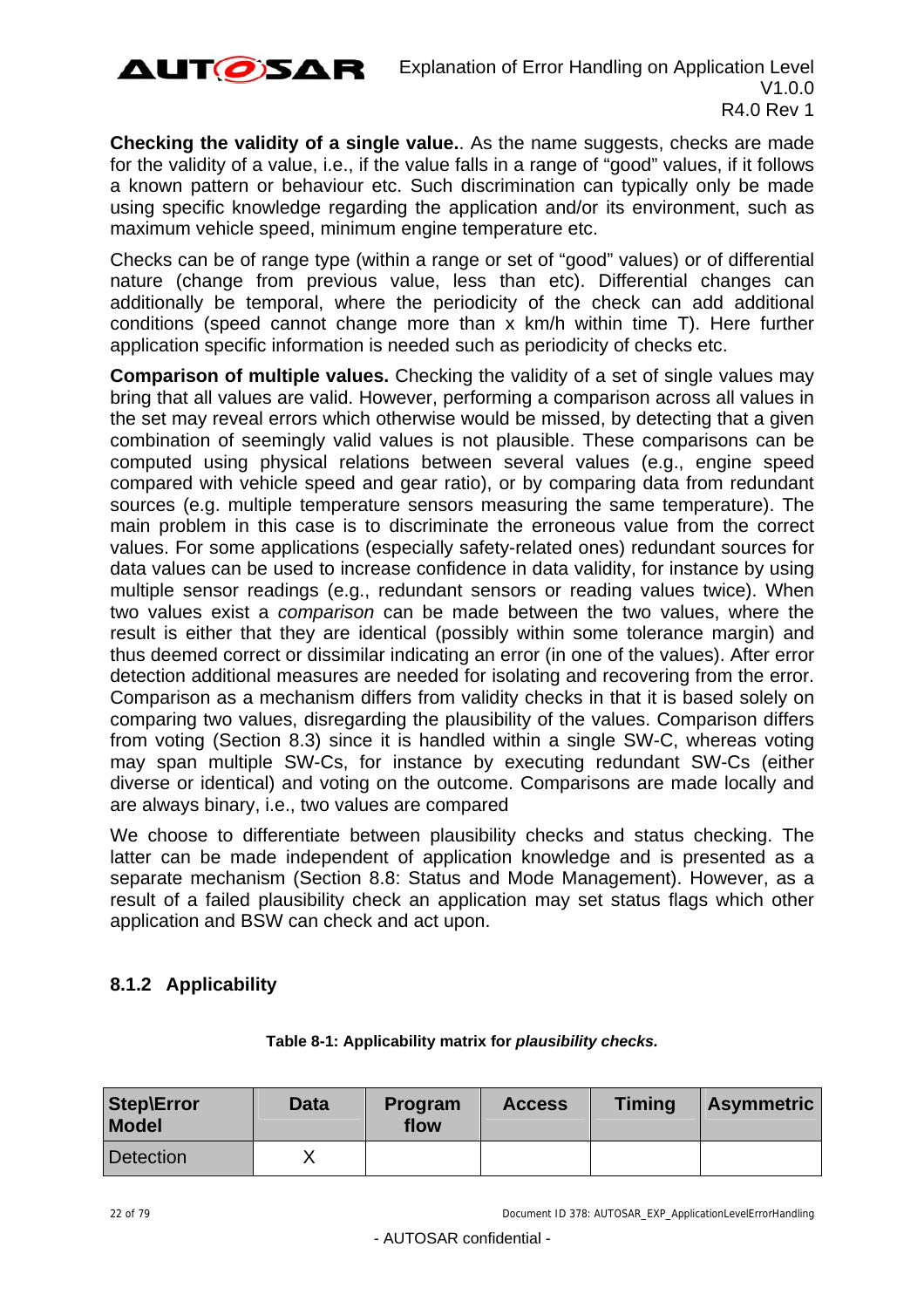AUTØSAR

| Isolation |  |  |  |
|-----------|--|--|--|
| Recovery  |  |  |  |

Validity checks are used to detect data errors in an application, where ranges of allowed/disallowed values can be defined. It is limited to the designer's ability to define such ranges based on requirements and/or application knowledge. Maintenance and traceability of such ranges must be handled within the development process. Undocumented or not up-to-date checks remaining in production code present a risk for the dependability of the application.

In some cases "safe" values can be defined to be used instead of a value outside the range of valid values, which is defined as a separate mechanism (Section [8.2:](#page-23-1) [Substitute Values](#page-23-1)).

Validity checks are only useful for detecting data errors. Checks can in some cases be part of the isolation step, where additional information regarding an error is gained by use of additional plausibility checks, for instance by determining which value (out of several) is erroneous when comparison or voting (Section [8.3](#page-25-1)) is used. This way application specific knowledge can be used when isolating errors.

Comparison can detect data errors by identifying a discrepancy between multiple values. Since comparisons are based on data values no other error models are supported. It may be difficult to isolate which of the multiple values are the ones which are erroneous. If validity checks show no invalid values, it is not possible to indicate which value is erroneous.

Plausibility checks are not generally applicable for detecting program flow, timing or asymmetric errors.

Plausibility checks cannot generally be used for recovery.

## <span id="page-22-0"></span>**8.1.3 Application level vs. BSW**

Plausibility checks can be implemented as executable assertions, where the values of one or more variables are checked using simple if-statements. It is implemented in the source code of the SW-Component, but does not generally affect the overall structure of the application. Checks can in most cases be implemented with deterministic timing characteristics (not considering de-bouncing). Memory requirements for data are typically low, restricted to saving values for differential checks.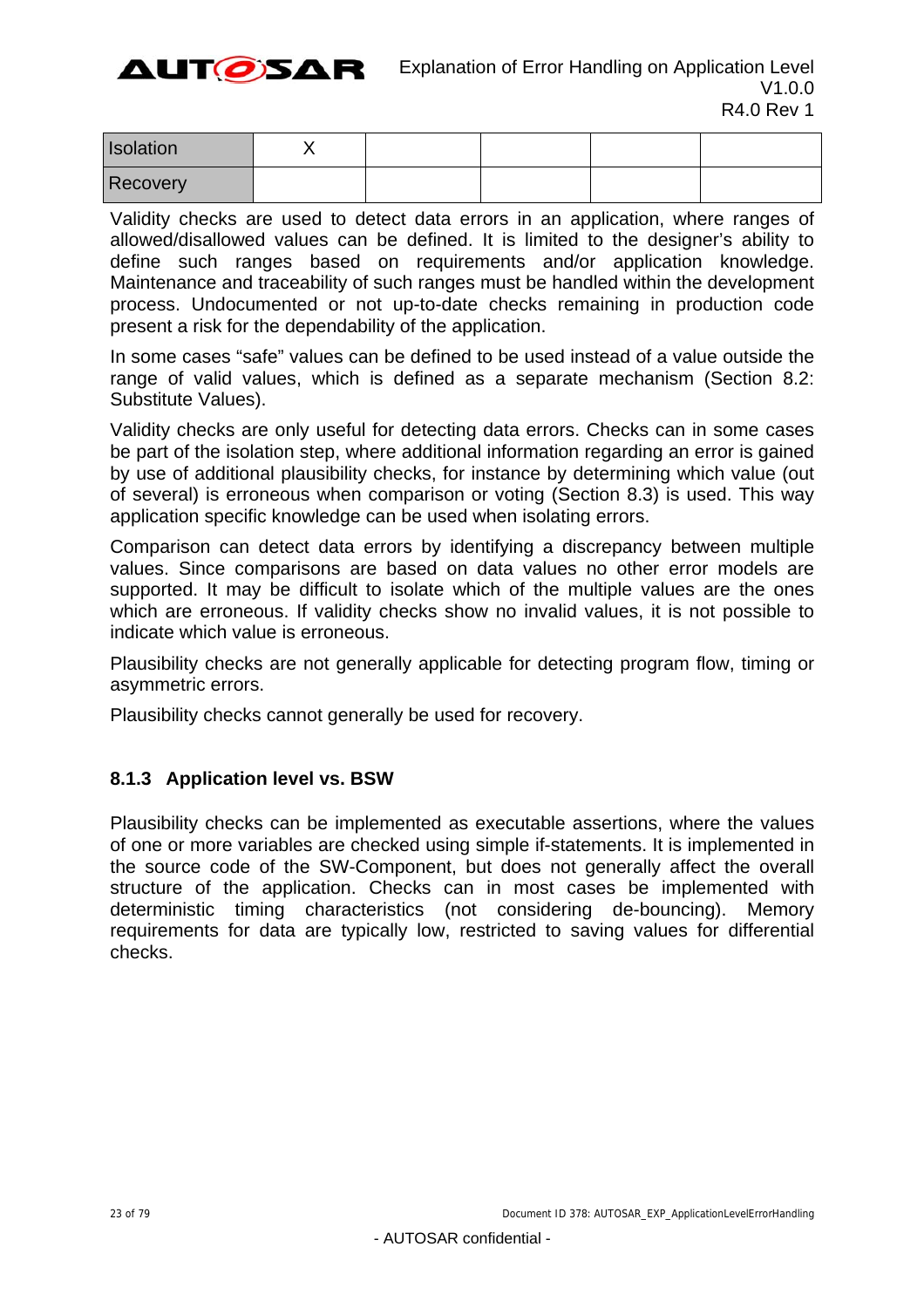

## <span id="page-23-0"></span>**8.1.4 AUTOSAR References**

#### **Table 8-2: AUTOSAR References for** *plausibility checks.*

| <b>Name</b>                                    | Type <sup>1</sup> | <b>Document</b>        | <b>Comment</b>                                             |
|------------------------------------------------|-------------------|------------------------|------------------------------------------------------------|
| SW-C End to End<br>Communication<br>Protection | <b>SWS</b>        | E2E Library [19]       | Definition of protocols<br>between sender and<br>receiver. |
| <b>Flash Test</b>                              | <b>SWS</b>        | <b>FLSTST [21]</b>     | Comparison with known                                      |
| <b>Core Test</b>                               |                   | CORTST <sub>[20]</sub> | signature.                                                 |
| <b>RTE</b>                                     | <b>SWS</b>        | <b>RTE [2]</b>         | Supports range checks for<br>scaled values.                |
| <b>AUTOSAR COM</b>                             | <b>SWS</b>        | <b>COM</b> [4]         | PDU replication and<br>comparison                          |

The SW-C End to End Communication Protection Library can be used to check whether a signal is coming from an unexpected SW-C sender, or when the received signal is providing the information that it is not supposed to provide. It also permits to define SW-Cs able to check whether a stream of instances of a signal have been received in sequence (depending on the use cases, this can also be configured at the AUTOSAR COM level).

The Flash Test and Core Test modules can be configured in the context of single processor or multi-processor ECUs to perform checks on the ECU's hardware. These checks are compared with known good signatures of the hardware.

The RTE can check if communicated values matches with their allowed range.

## <span id="page-23-1"></span>**8.2 Substitute Values**

## <span id="page-23-2"></span>**8.2.1 Description**

Once an error has been detected that would prohibit the correct value to be assigned to a signal, a substitute value may be assigned to that signal. This substitute value can then be used in subsequent calculations such that these render useful results, albeit possibly degraded in quality. Examples of situations where substitute values could be assigned are:

 A sensor is malfunctioning, or operating outside of its operating range (e.g., detected by a plausibility check), and the corresponding physical entity cannot

l

 $1$  SWS = Software Specification, SRS = Software Requirements Specification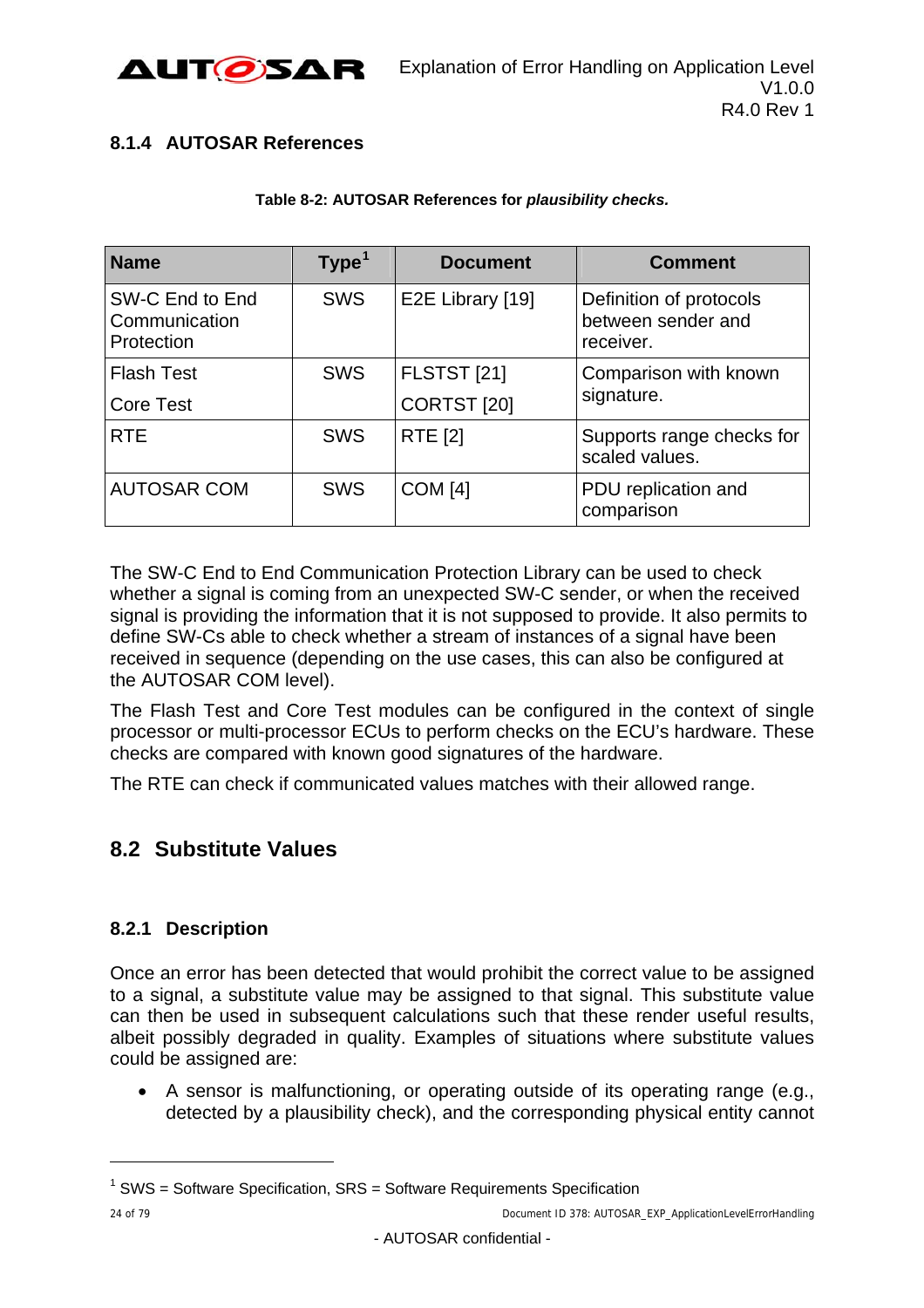

be measured reliably. A substitute value can be assigned that will allow subsequent algorithms using this value to proceed with their calculations.

- The providing SW-C of an input signal was reported as malfunctioning and thus its results may not be trusted even though a particular value seems to be within its valid domain.
- Transitory checking (e.g., close time after boot sequence) necessary to fulfil plausibility check when sensors are not yet available. Generally, "pending" status flag is set.

Since a substitute value is used it may be useful to notify the receiver that the original value is not available using a signal qualifier. The receiver can then decide on how to interpret and use the value.

Note that there are no generic signal qualifier mechanisms in AUTOSAR. Applications should define their own mechanism, for example by transmitting a record with a value and a qualifier.

## <span id="page-24-0"></span>**8.2.2 Applicability**

| Step\Error<br><b>Model</b> | <b>Data</b> | Program<br>flow | <b>Access</b> | <b>Timing</b> | <b>Asymmetric</b> |
|----------------------------|-------------|-----------------|---------------|---------------|-------------------|
| <b>Detection</b>           |             |                 |               |               |                   |
| Isolation                  |             |                 |               |               |                   |
| <b>Recovery</b>            |             |                 |               |               |                   |

**Table 8-3: Applicability matrix for** *substitute values.* 

Assigning a substitute provides means for subsequent operations to proceed in a way that makes an end result useful. However, it will not provide recovery from an error as it is not alleviating the situation that lead to the erroneous state in first place. Thus, it is partially applicable to recovery as it allows an existing error to be masked to a certain degree.

As the erroneous state that is to be masked with substitute values can be the result of any type of underlying error, it is partially applicable to all types.

## <span id="page-24-1"></span>**8.2.3 Application level vs. BSW**

Substitute values often require application knowledge that is not present at platform level and assignment is in these cases performed in the SW-Cs. At configuration time BSW modules can be configured with default substitute values. However, application specific knowledge is still typically needed.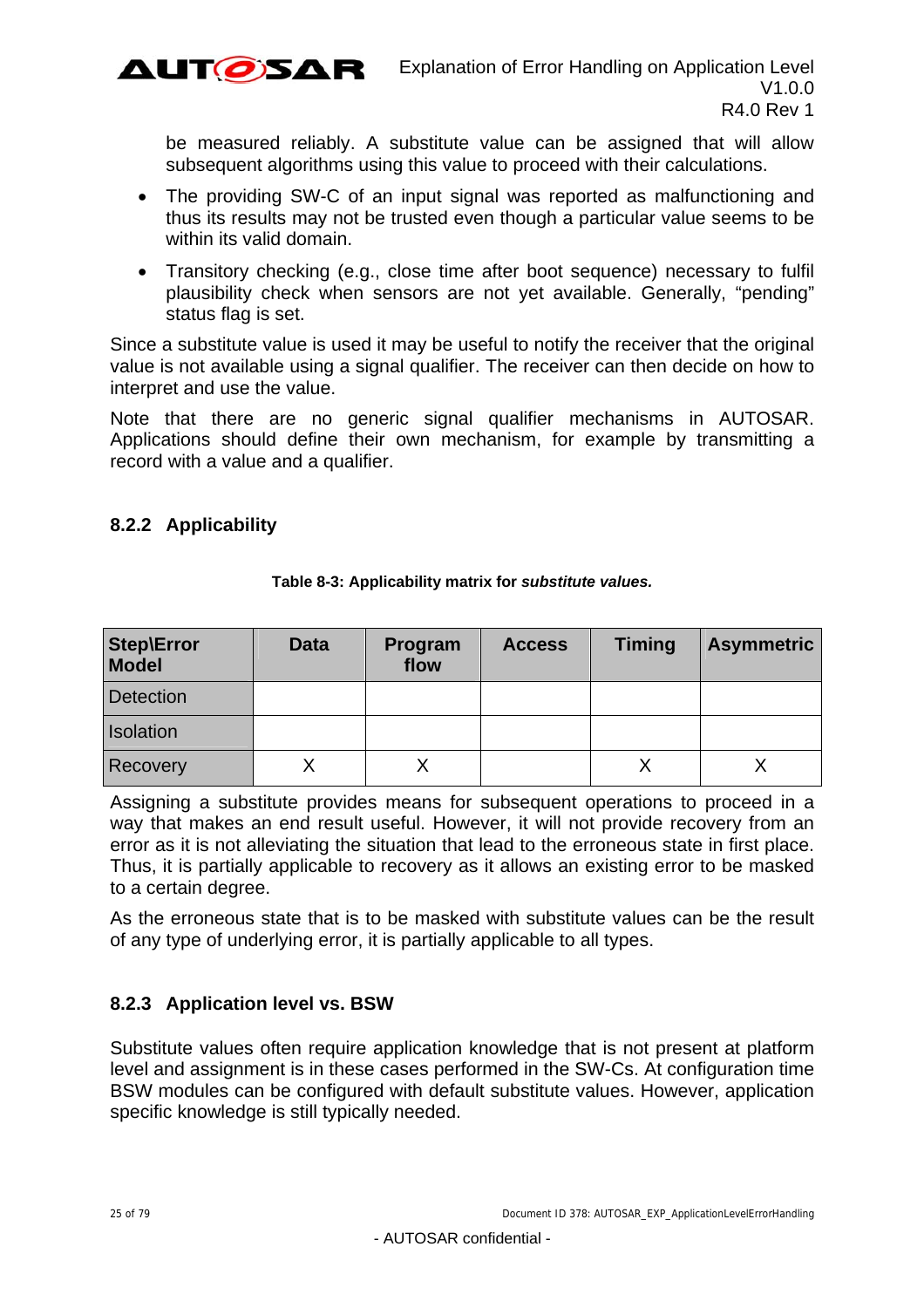

## <span id="page-25-0"></span>**8.2.4 AUTOSAR References**

#### **Table 8-4: AUTOSAR References for** *substitute values.*

| <b>Name</b>                                                   | <b>Type</b>            | <b>Document</b>                      | <b>Comment</b>                                    |
|---------------------------------------------------------------|------------------------|--------------------------------------|---------------------------------------------------|
| Software<br>Component<br>Template, RTE,<br><b>AUTOSAR COM</b> | <b>SWS</b><br>Template | <b>SWC-T[1]</b><br>RTE [2] & COM [4] | Usage of initial and<br>default values.           |
| Software<br>Component<br>Template, NVM                        | <b>SWS</b><br>Template | <b>SWC-T[1]</b><br><b>NVM [11]</b>   | Usage of default ROM<br>block or redundant block. |

The SW-C designer can specify an initValue on the UnqueuedReceiverComSpec. This value is used when no values were received, but the application reads the value. It can also be used in case of invalid values, depending on the UnqueuedReceiverComSpec's handleInvalid attribute (dontInvalidate, keep, replace). These initValues are implemented by COM [\(\[4\]\)](#page-9-2) or RTE [\(\[2\]\)](#page-9-1) based on the SW-C XML description (see the [Software Component Template](#page-9-3) [\[1\]](#page-9-3)).

An initValue can also be specified for UnqueuedSenderComSpec, InterRunnableVariables, PerInstanceMemory, or the ramBlocks of NvBlockComponentTypes (see the [Software Component Template](#page-9-3) [\[1\]\)](#page-9-3).

The NVM ([\[11\]\)](#page-9-4) can use a default ROM block in case of failure. This block can be defined by the SW-C designer with a ParameterDataPrototype in the defaultData role (see RoleBasedDataAssignment in the [Software Component Template](#page-9-3) [\[1\]\)](#page-9-3).

## <span id="page-25-1"></span>**8.3 Voting**

## <span id="page-25-2"></span>**8.3.1 Description**

A basic principle for building fault-tolerant systems is to execute fragments ("components") redundantly and then consolidate the results of each component by performing a vote on the results. The actual vote is typically performed by a dedicated component called "voter". Common voting algorithms include "simple majority", "2 out-of 3" etc.

Voting can be performed at multiple levels, from replicated runnables in one SW-C to application level voting across ECUs. Replication can be made on the binary/source code level or on the specification level. In the former case each component is a copy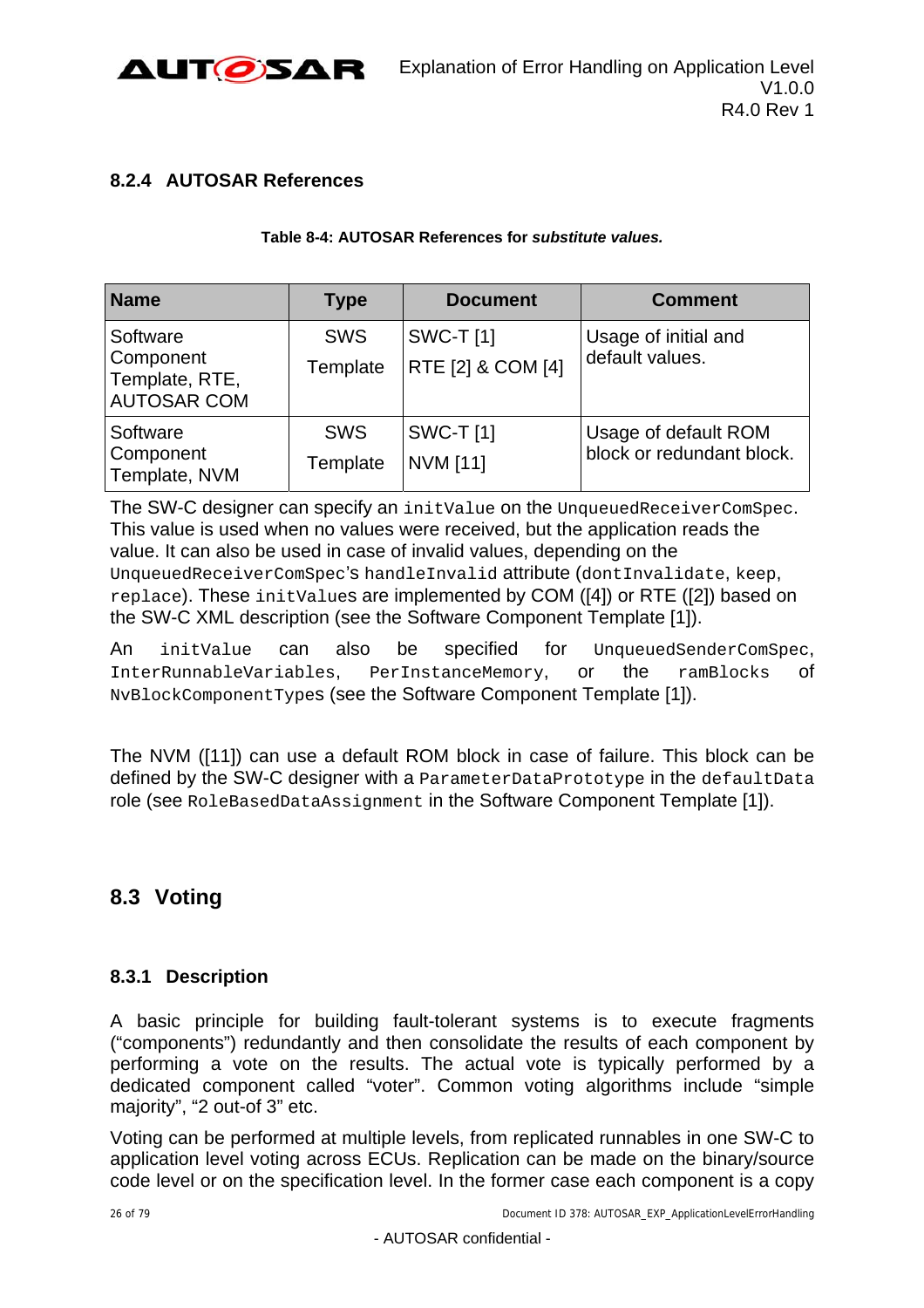

of the same original component, whereas in the latter case components are different, but are built using the same specification.

Contrary to the comparison mechanism presented in Section [8.1,](#page-20-1) voting can handle more than two replicas and, depending on the number of replicas voting also provide isolation (identification of faulty replica) and partial recovery (a good value is output).

## <span id="page-26-0"></span>**8.3.2 Applicability**

| Step\Error<br><b>Model</b> | <b>Data</b> | Program<br>flow | <b>Access</b> | <b>Timing</b> | <b>Asymmetric</b> |
|----------------------------|-------------|-----------------|---------------|---------------|-------------------|
| Detection                  |             |                 |               |               |                   |
| Isolation                  |             |                 |               |               |                   |
| Recovery                   |             |                 |               |               |                   |

#### **Table 8-5: Applicability matrix for** *voting.*

Voting is used to detect data errors. Furthermore, the source of the erroneous value can be identified if three or more values are voted upon (and at most one value is erroneous). As a correct value can be produced despite the presence of an error, voting partially supports recovery. Additional means are needed to fully recover from the error.

## <span id="page-26-1"></span>**8.3.3 Application level vs. BSW**

Voting is performed in SW-Cs.

## <span id="page-26-2"></span>**8.3.4 AUTOSAR References**

AUTOSAR does not provide a voting service. Since voting mechanisms are not provided by the AUTOSAR BSW, these need to be implemented at application level in the SW-Cs who require them. AUTOSAR supports multiple instantiation of SW-Cs. This feature can be used by a SW-C implementer to implement a specific voting mechanism for an application.

## <span id="page-26-3"></span>**8.4 Agreement**

## <span id="page-26-4"></span>**8.4.1 Description**

<span id="page-26-5"></span>When redundant components are used to increase the reliability of an application agreement may be needed for components (called participants) to *agree* on the value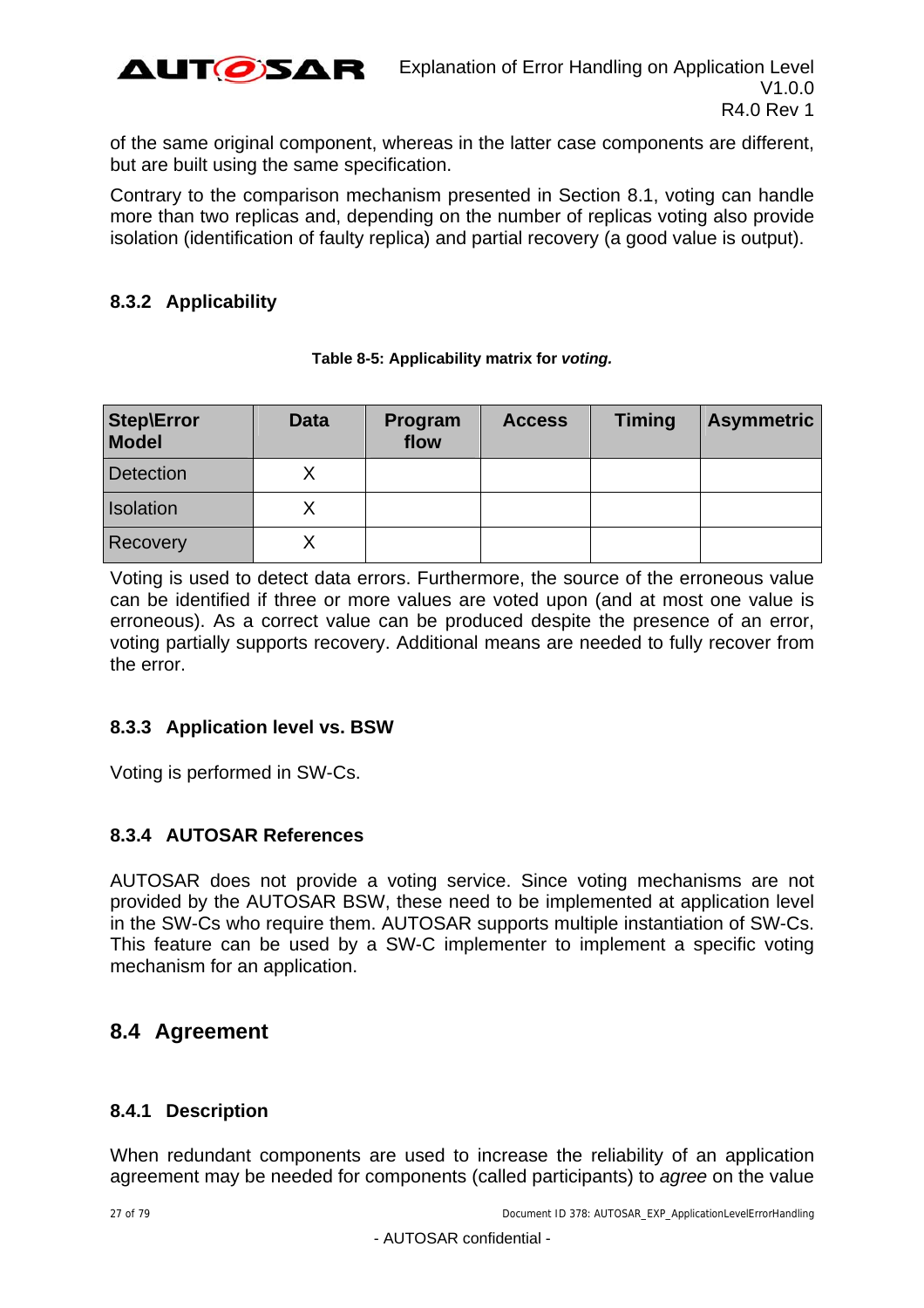

used (including the result of some computation) by exchanging the result of local  $compulations$  as messages<sup>[2](#page-30-3)</sup>.

The difference between agreement and voting mechanisms is that when using agreement components interact to reach a decision, whereas in voting it is left to the voter to decide. Agreement protocols could be compared with closed loop systems, where the feedback consists of the sent messages received by all other parties. Voting can analogously be compared to an open loop system where the voter collects values and decides.

Agreement protocols can also handle asymmetric faults through multiple rounds of information exchange. Thus all (correct) participants agree on the same value as well as on the correctness of the other participants.

### <span id="page-27-0"></span>**8.4.2 Applicability**

| <b>Step\Error</b><br>Model | <b>Data</b> | Program<br>flow | <b>Access</b> | <b>Timing</b> | <b>Asymmetric</b> |
|----------------------------|-------------|-----------------|---------------|---------------|-------------------|
| <b>Detection</b>           |             |                 |               |               |                   |
| Isolation                  |             |                 |               |               |                   |
| Recovery                   |             |                 |               |               |                   |

#### **Table 8-6: Applicability matrix for** *agreement.*

As values are compared similar to voting, agreement mechanisms can detect and isolate data value errors. The extra rounds of information exchange allow also for detection and isolation of asymmetric errors. Agreement cannot handle either program flow or timing errors.

Recovery is partially supported in that a faulty participant can be identified and its behavior masked from affecting the system. Additional means are needed to fully recover from the error.

## <span id="page-27-1"></span>**8.4.3 Application level vs. BSW**

Basic services are implemented on BSW-level, but applications using agreement protocol must be aware of the fact they participate. Proposal of new values and adoption of agreed values are examples of situations where applications need to be aware of the protocol.

l

 $2$  Obviously other communication paradigms can be used, messages are used as illustration.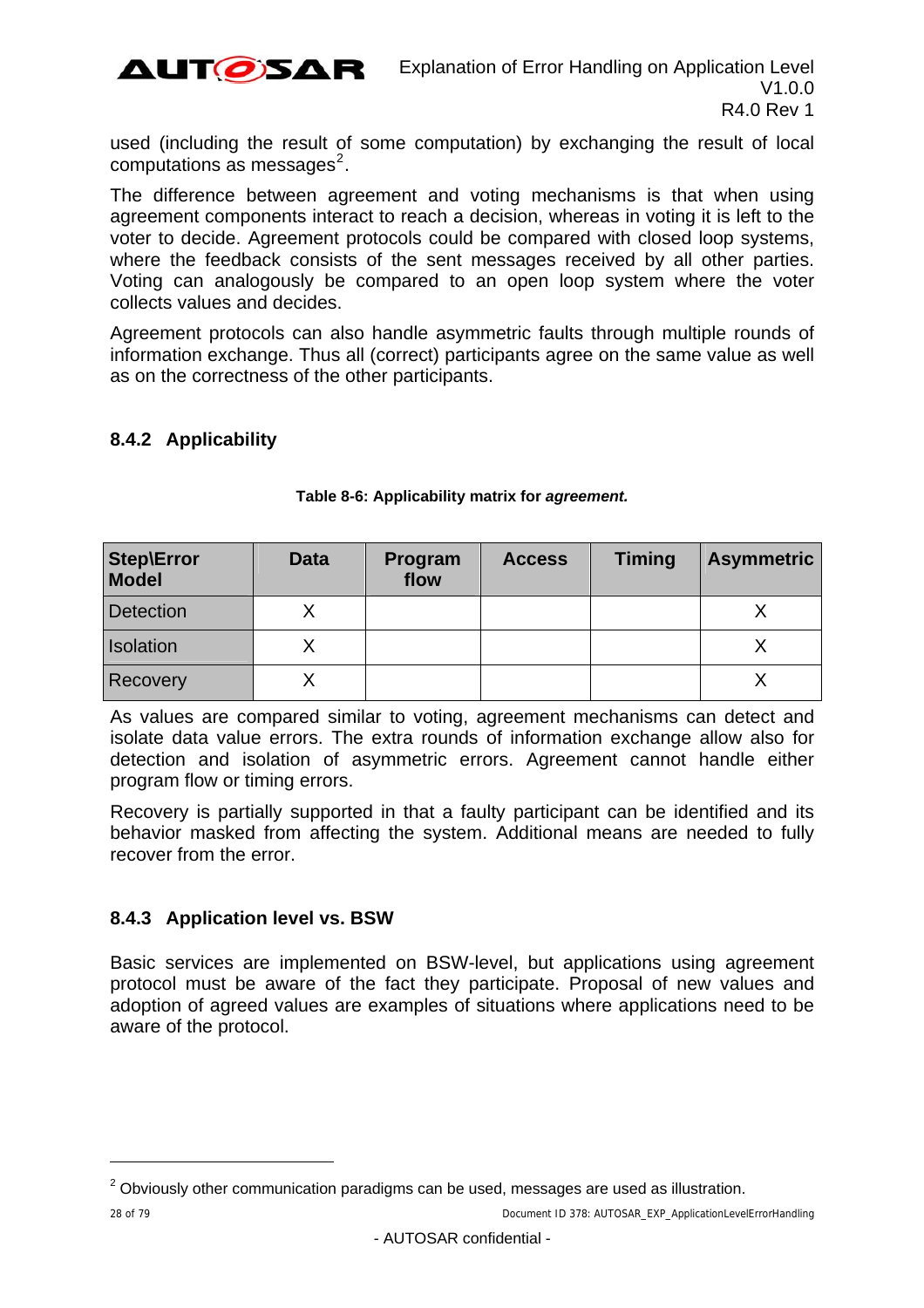

### <span id="page-28-0"></span>**8.4.4 AUTOSAR References**

No true agreement service exists in AUTOSAR. If specific agreement semantics are needed for application level communication it shall be implemented specifically for these applications.

## <span id="page-28-1"></span>**8.5 Checksums/Codes**

### <span id="page-28-2"></span>**8.5.1 Description**

A technique for increased data consistency is to add redundant information to the data values to protect. The extra information allows for detection of modifications of (parts of) the data, and in some cases even correction and restoration of the original data values. The cost is both in terms of performance (time to calculate and check the checksum, additional communication needs) and in terms of the additional memory requirements for storage. Extensions also include cryptographic algorithms providing digital signatures and encryption/decryption of data.

There are multiple uses of checksums/codes, including:

- Safely storing data in both volatile and non-volatile memory
- Dependable communication between SW-C, both inter- and intra- ECU
- Protecting data from tampering (data integrity) by unauthorized entities
- Sending and receiving of encrypted data across unsafe channels

Please note the difference between the first two cases, which are concerned with benign errors, whereas the latter two are concerned with malicious errors (attackers, intruders etc). However, the same mechanisms can often be used for multiple purposes.

Additional threats to data security include spoofing (pretending to be someone else), repudiation (denying a performed action), denial of service, and elevation of privileges. In general this document is focused on benign errors. However, these threats may be of importance for some applications.

## <span id="page-28-3"></span>**8.5.2 Applicability**

| <b>Step\Error</b><br><b>Model</b> | <b>Data</b> | Program<br>flow | <b>Access</b> | <b>Timing</b> | <b>Asymmetric</b> |
|-----------------------------------|-------------|-----------------|---------------|---------------|-------------------|
| <b>Detection</b>                  |             |                 |               |               |                   |
| Isolation                         |             |                 |               |               |                   |

| Table 8-7: Applicability matrix for checksums/codes. |
|------------------------------------------------------|
|------------------------------------------------------|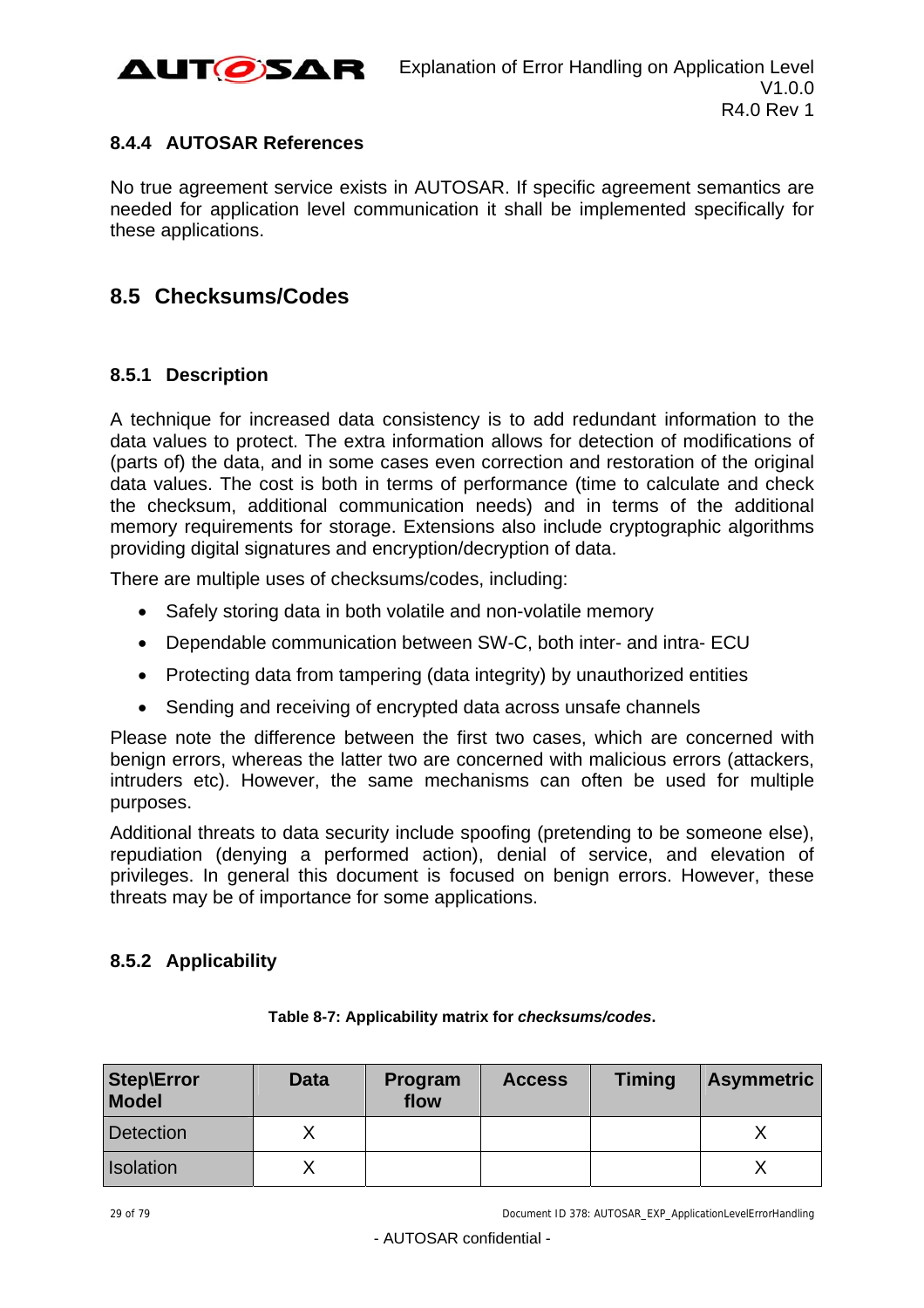

| - -<br>________ |  |  |  |
|-----------------|--|--|--|

Checksums and codes are mainly targeted at protection of data throughout the FDIR process. Depending on the type of code used, all steps of the process can be supported.

Codes are also used as part of certain protocols (e.g., agreement) for handling asymmetric faults.

#### <span id="page-29-0"></span>**8.5.3 Application level vs. BSW**

Checksums and cryptographic libraries are implemented on BSW-level or as libraries, due to performance and portability reasons. The use of dedicated peripheral circuits further decreases the use of application level mechanisms.

#### <span id="page-29-1"></span>**8.5.4 AUTOSAR References**

| <b>Name</b>                                    | <b>Type</b> | <b>Document</b>  | <b>Comment</b>                              |
|------------------------------------------------|-------------|------------------|---------------------------------------------|
| <b>Crypto Service</b>                          | <b>SWS</b>  | CSM [13]         | Cryptographic checksum                      |
| Manager                                        |             | <b>CAL</b> [14]  | and codes                                   |
| <b>CRC Routines</b>                            | <b>SWS</b>  | <b>CRC [12]</b>  | <b>CRC</b> routines                         |
| SW-C End to End<br>Communication<br>Protection | <b>SWS</b>  | E2E Library [19] | Additional CRC added to<br>signals by SW-Cs |

#### **Table 8-8: AUTOSAR References for** *checksums/codes.*

The CSM can be used by SW-Cs to compute cryptographic checksums or codes through a port interface.

The CAL and CRC are libraries which can be used directly by SW-Cs to compute checksums.

The SW-C End-to-End communication protection library can be used to define a protocol and protect with a checksum or code the data sent by SW-C through port interfaces.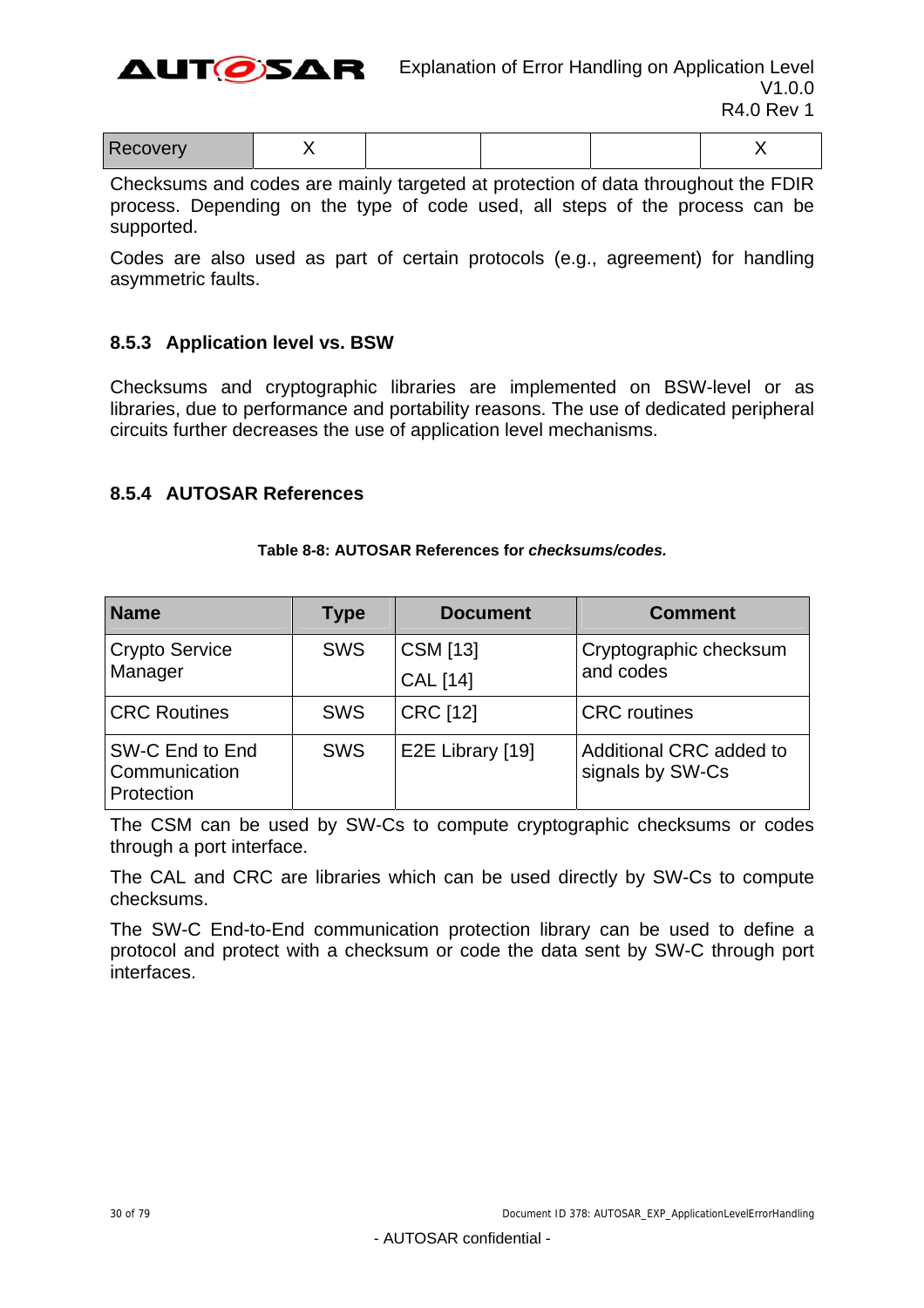

## <span id="page-30-0"></span>**8.6 Execution sequence monitoring**

## <span id="page-30-1"></span>**8.6.1 Description**

Correct execution of an application includes that the sequence of executable entities is correct. Monitoring execution sequence will enable the detection of erroneous execution paths that may result in erroneous results.

Monitoring of execution sequence can be performed at different levels of granularity. Some examples of levels of granularity are:

- $\bullet$  Individual statements This is the finest granularity with which execution sequence can be monitored at source code level. The sequence of individual statements in the code is monitored.
- $\bullet$  Basic blocks A basic block is a block of code that has exactly one entry point and one exit point and cannot be entered or exited outside of these two entry and exit points. Thus execution from entry point to exit point is strictly sequential. Note that the minimum basic block is a single statement. The execution sequence of basic blocks can be specified in a so called *control flow graph*, and monitoring execution sequence at this granularity would be to ensure that execution is performed according to this graph. Control flow in this context is synonymous to program flow.
- Runnables A runnable has one entry point but may potentially have multiple exit points and several valid execution paths from entry point to these exit points. Also, the paths may include loops. At this level the execution sequence of the runnables of one (or more) application(s) is monitored.

Depending on the granularity of the monitor, the resource requirements may range from fairly low to very high. Monitoring the sequence of individual statements is likely to require huge amounts of memory and processing time, whereas the sequence of runnables could likely be monitored with very low overhead in memory and execution time.

## <span id="page-30-2"></span>**8.6.2 Applicability**

<span id="page-30-3"></span>

| <b>Step\Error</b><br><b>Model</b> | <b>Data</b> | Program<br>flow | <b>Access</b> | <b>Timing</b> | <b>Asymmetric</b> |
|-----------------------------------|-------------|-----------------|---------------|---------------|-------------------|
| <b>Detection</b>                  |             |                 |               |               |                   |
| Isolation                         |             |                 |               |               |                   |
| <b>Recovery</b>                   |             |                 |               |               |                   |

#### **Table 8-9: Applicability matrix for** *execution sequence monitoring***.**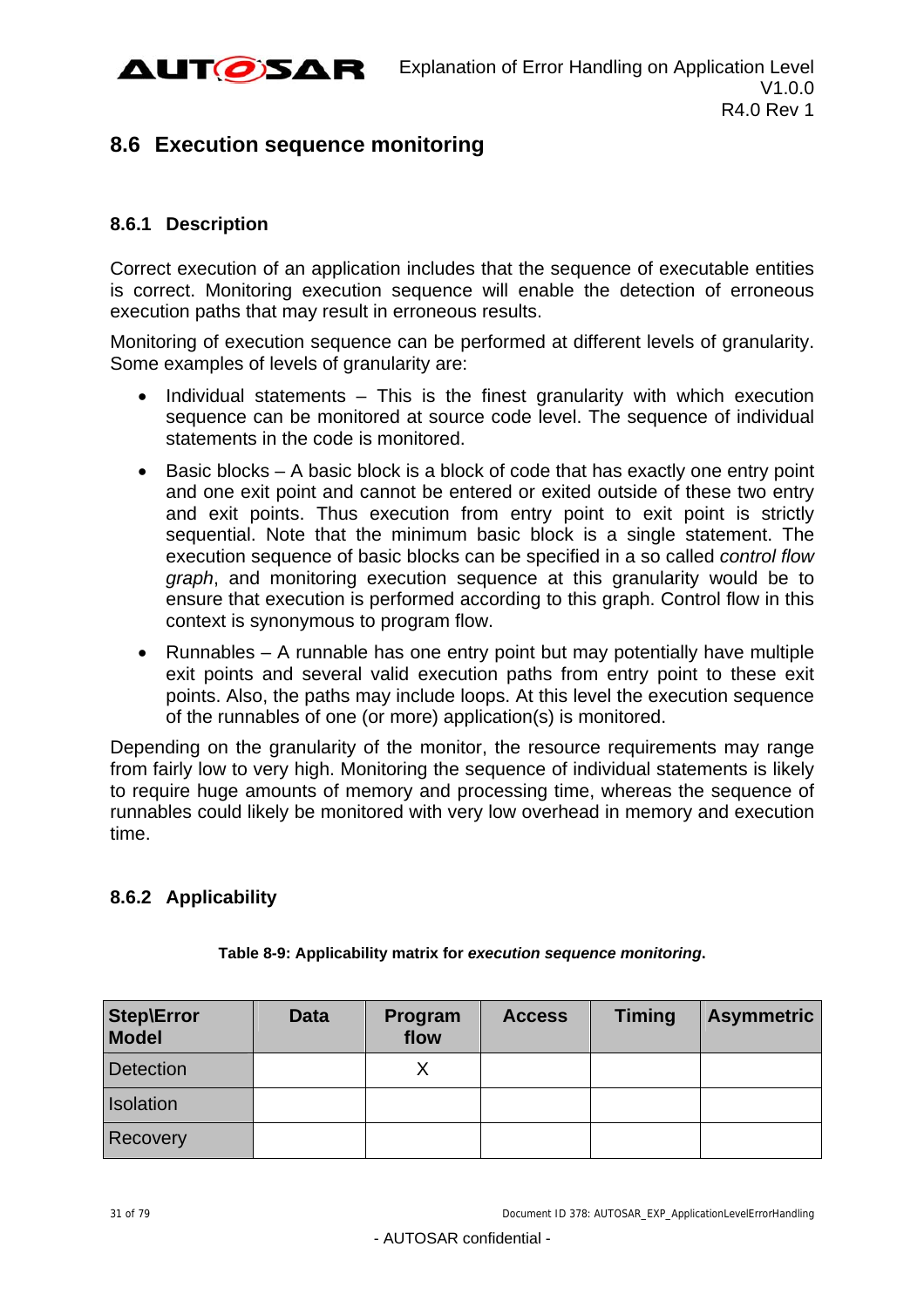

Monitoring of execution sequence will detect errors in program flow. These errors may be the result of previous data errors, timing errors or asymmetric errors. However, this cannot be distinguished by the monitor itself.

A monitor can not be used to recover from an error as it only checks the current state against some predefined notion of correctness (this is true for all kinds of monitors, not only those for execution sequence).

### <span id="page-31-0"></span>**8.6.3 Application level vs. BSW**

The most practical approach is probably cooperation between applications and the BSW where the application provides the BSW with information on where it is in the execution trajectory and the BSW then checks whether this location is a valid one. This requires predefined valid trajectories. One approach could be to configure valid successors from a given location in the execution trajectory for a set of locations. The granularity (instruction, basic block, runnable) could then be defined at configuration time.

### <span id="page-31-1"></span>**8.6.4 AUTOSAR References**

| <b>Name</b>                                    | <b>Type</b> | <b>Document</b>  | <b>Comment</b>                                          |
|------------------------------------------------|-------------|------------------|---------------------------------------------------------|
| Watchdog Manager                               | <b>SWS</b>  | <b>WdgM</b> [10] | supervision counter and<br>program flow monitoring      |
| SW-C End-to-End<br>Communication<br>Protection | <b>SWS</b>  | E2E Library [19] | Data sequence control on<br>messages                    |
| <b>AUTOSAR COM</b>                             | <b>SWS</b>  | <b>COM [4]</b>   | Sequence counters for<br>messages sent over the<br>bus. |

#### **Table 8-10: AUTOSAR References for** *execution sequence monitoring.*

The Watchdog Manager can monitor heartbeats from application components not only for time but also for sequence. The correct sequence of execution is configured by the developers. The configuration contains the definition of a set of checkpoints or spy points and for each such point a set of allowed successors. It is then the responsibility of the SW-Cs (i.e. the developers) to make sure that each checkpoint/spy point is reported to the Watchdog Manager, which then checks the execution for temporal as well as logical sequence. In case of error detection, the ordinary recovery capabilities of the Watchdog Manager are utilized.

AUTOSAR COM and the SW-C E2E Communication Protection Library permit to check whether a stream of instances of a signal have been received in sequence.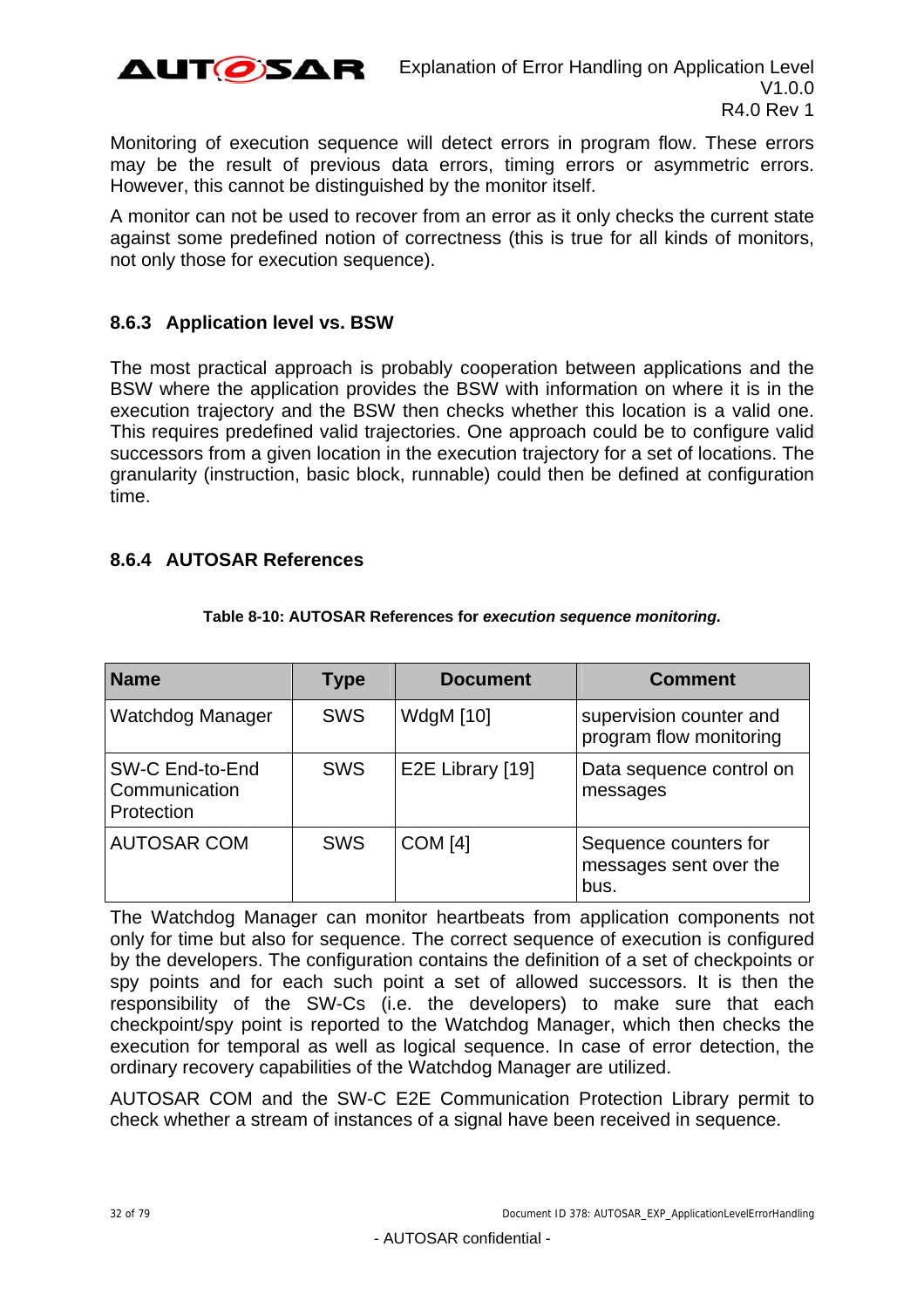

## <span id="page-32-0"></span>**8.7 Aliveness monitoring**

## <span id="page-32-1"></span>**8.7.1 Description**

Aliveness monitoring deals with checking whether entities in a system are alive and well, i.e., are running as expected, in terms of periodicity or execution instances. A common way of monitoring aliveness is to monitor heartbeats from the parts that shall be monitored. If the heartbeat is within a certain range (minimum and maximum pulse), the monitored entity is said to be alive and well.

This mechanism is complementary to execution time monitoring, and deals with arrival rates rather than the time spent in a calculation.

Aliveness monitoring could be done at several levels:

- $\bullet$  At application level for example, if the application wants to monitor its internal components and thus, the various SW-Cs of the application could provide heartbeat signals.
- At BSW level for example, the BSW could monitor that the application components on an ECU behave as specified (within the limitations of the used monitoring principle).

## <span id="page-32-2"></span>**8.7.2 Applicability**

| <b>Step\Error</b><br><b>Model</b> | <b>Data</b> | Program<br>flow | <b>Access</b> | <b>Timing</b> | <b>Asymmetric</b> |
|-----------------------------------|-------------|-----------------|---------------|---------------|-------------------|
| <b>Detection</b>                  |             |                 |               |               |                   |
| <b>Isolation</b>                  |             |                 |               |               |                   |
| Recovery                          |             |                 |               |               |                   |

#### **Table 8-11: Applicability matrix for** *aliveness monitoring***.**

## <span id="page-32-3"></span>**8.7.3 Application level vs. BSW**

The heartbeats would have to be generated by the applications, but the checking of the pulse could be done in the BSW. Each stream of heartbeats can be configured for a certain pulse range (minimum and maximum thresholds) and ECU mode (Heartbeats depend from the ECU mode: boot, standby, etc.).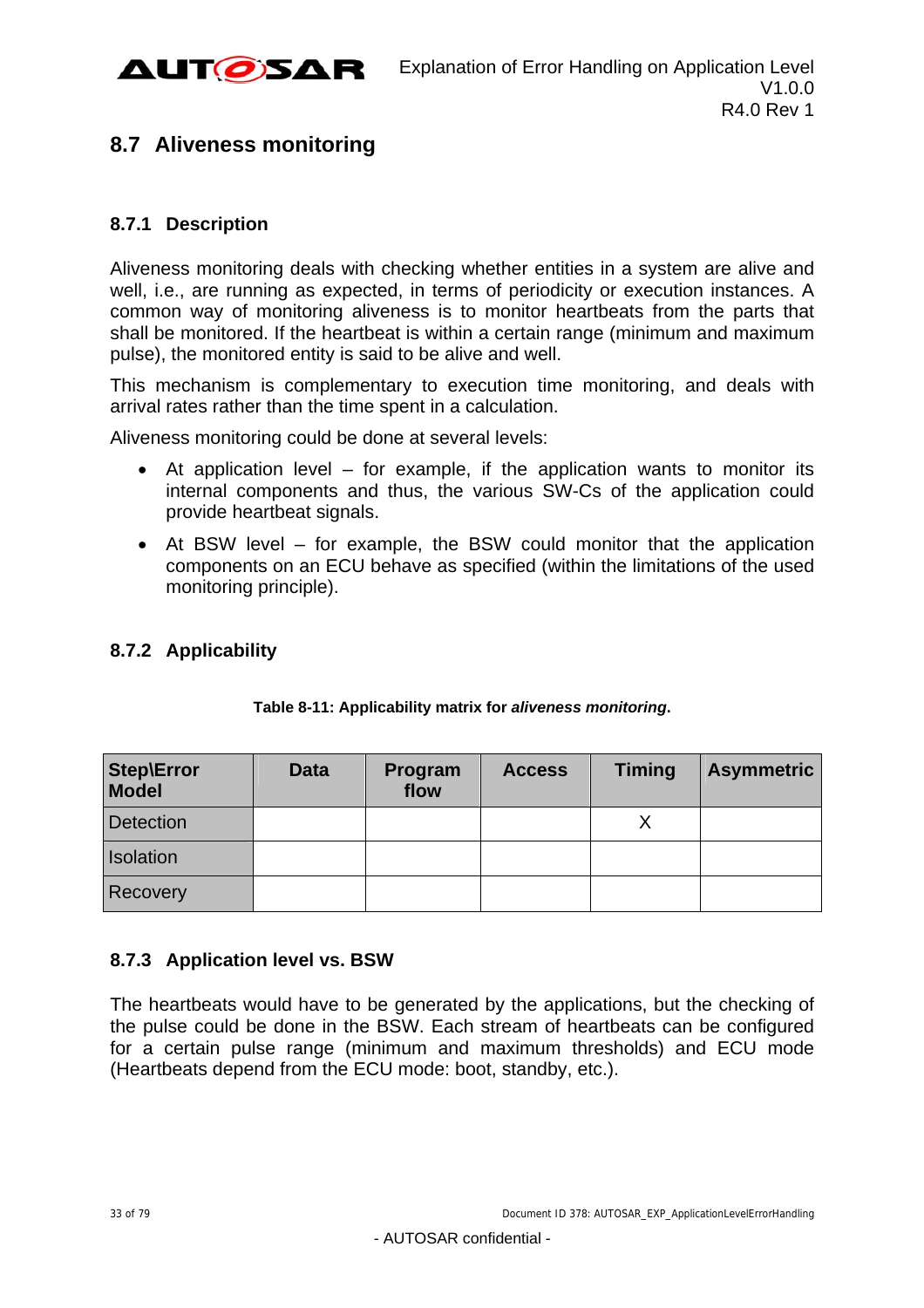

## <span id="page-33-0"></span>**8.7.4 AUTOSAR References**

#### **Table 8-12: AUTOSAR References for** *aliveness monitoring.*

| <b>Name</b>       | <b>Type</b> | <b>Document</b>  | <b>Comment</b>                                                                                                                     |
|-------------------|-------------|------------------|------------------------------------------------------------------------------------------------------------------------------------|
| Watchdog Manager  | <b>SWS</b>  | <b>WdgM</b> [10] | The hub for collecting<br>aliveness proofs and<br>triggering the hw<br>watchdogs through the<br>Watchdog interface and<br>drivers. |
| <b>AUTOSAR OS</b> | <b>SWS</b>  | OS [3]           | Provides the possibility to<br>restart tasks.                                                                                      |

The watchdog manager can be used to supervise SW-Cs and/or BSW Modules. Which "entities" to supervise is pre-configured, together with the supervision parameters (no complete list, see WatchdogManager SWS [\[10\]](#page-9-8)):

- The expected number of *aliveness indications* within a certain amount of *supervision reference cycles*.
- Tolerance levels on the detection.
- The tolerable number of *failed reference cycles*

A supervised entity can be in one of three states, WDGM\_MONITORING\_OK, WDGM\_MONITORING\_FAILED\_or WDGM\_MONITORING\_EXPIRED. When the state changes from WDGM\_MONITORING\_OK to WDGM\_MONITORING\_FAILED recovery can be initiated and if successful (the number of aliveness indications has reached the tolerable limit before the number of tolerable *failed reference cycles* is reached) the watchdog is triggered and no actions are performed. When the number of allowed *failed reference cycles* is exceeded (the monitoring of the supervised entity has failed permanently), the state changes from WDGM\_MONITORING\_FAILED to WDGM\_MONITORING\_EXPIRED and the watchdog will not be triggered anymore.

## <span id="page-33-1"></span>**8.8 Status and Mode Management**

## <span id="page-33-2"></span>**8.8.1 Description**

Status and mode management deals with meta information for signals, applications, devices, etc. This meta information can be used to analyse the state of the system in order to isolate a faulty subsystem/component and modify its behaviour accordingly. This type of information is defined at various levels:

• Signal status: In addition to the value, a signal may have meta information associated with it, such as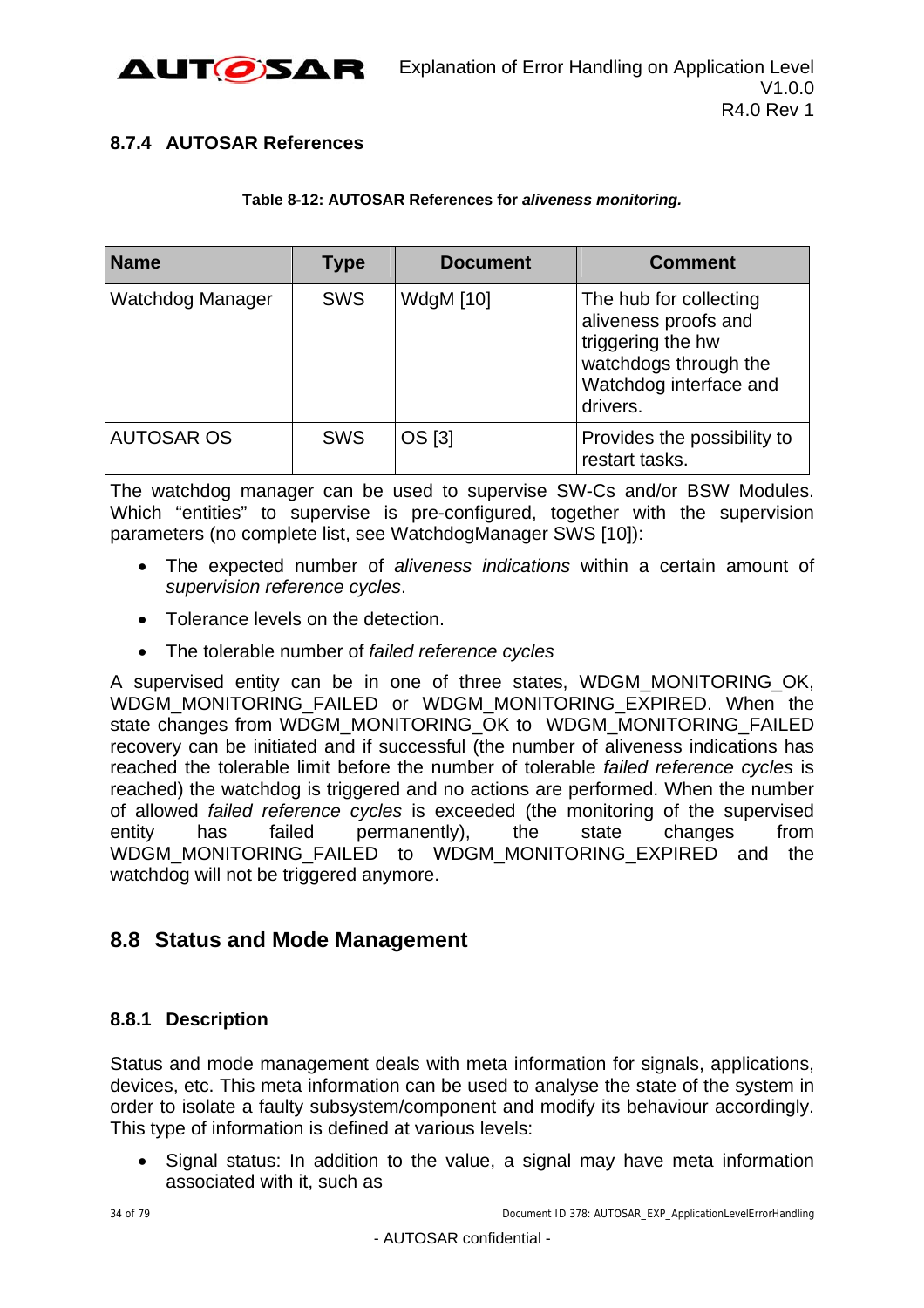

- o Signal quality: This indicates the quality of the value, such as *nominal value*, *modelled value*, *replacement value*, and *default value*. The receiver of the signal may react differently depending on the quality of the signal.
- o Signal timestamp: This indicates when the value was created and can be used to check the age of a signal. If a calculation uses several input signals, one can check that all input signals are created within a tolerable time window.
- o Signal sequence number: It may be of interest to check that signal values are received in a certain order, and that no values or lost between reads. Also, sequence numbers can be used in a similar fashion as timestamps in that they allow a check that all values in a group are from a particular creation window (same sequence number, or with a minimum/maximum deviation).
- o Update information: A consumer of a signal may want to know whether a signal has been updated since the last read or not.
- Device status: An application may want to know the status of the devices it uses, such as sensors and actuators. If a device is not in normal operation, applications may want to choose to deliver some form of degraded service.
- Application status/mode: An application can also have a status, or a mode, which indicates the overall health or operating situation of the application. This status/mode can be used for recovery purposes, both internally in the said application and externally by other application.
- Vehicle mode: A vehicle may be in a number of different modes (e.g. normal operation, parked, limp-home) and the applications will have to behave accordingly.
- ECU Mode: An ECU may be in different states, such as sleeping, running, powered down, and transitional states between such states.

In order to provide support for this kind of status and mode management, it must be possible to set and get this information at application level (although there may only be one producer of a particular piece of status information there may be many consumers).

## <span id="page-34-0"></span>**8.8.2 Applicability**

| <b>Step\Error</b><br><b>Model</b> | <b>Data</b> | Program<br>flow | <b>Access</b> | <b>Timing</b> | <b>Asymmetric</b> |
|-----------------------------------|-------------|-----------------|---------------|---------------|-------------------|
| Detection                         |             |                 |               |               |                   |
| Isolation                         |             |                 |               |               |                   |

#### **Table 8-13: Applicability matrix for** *status and mode management.*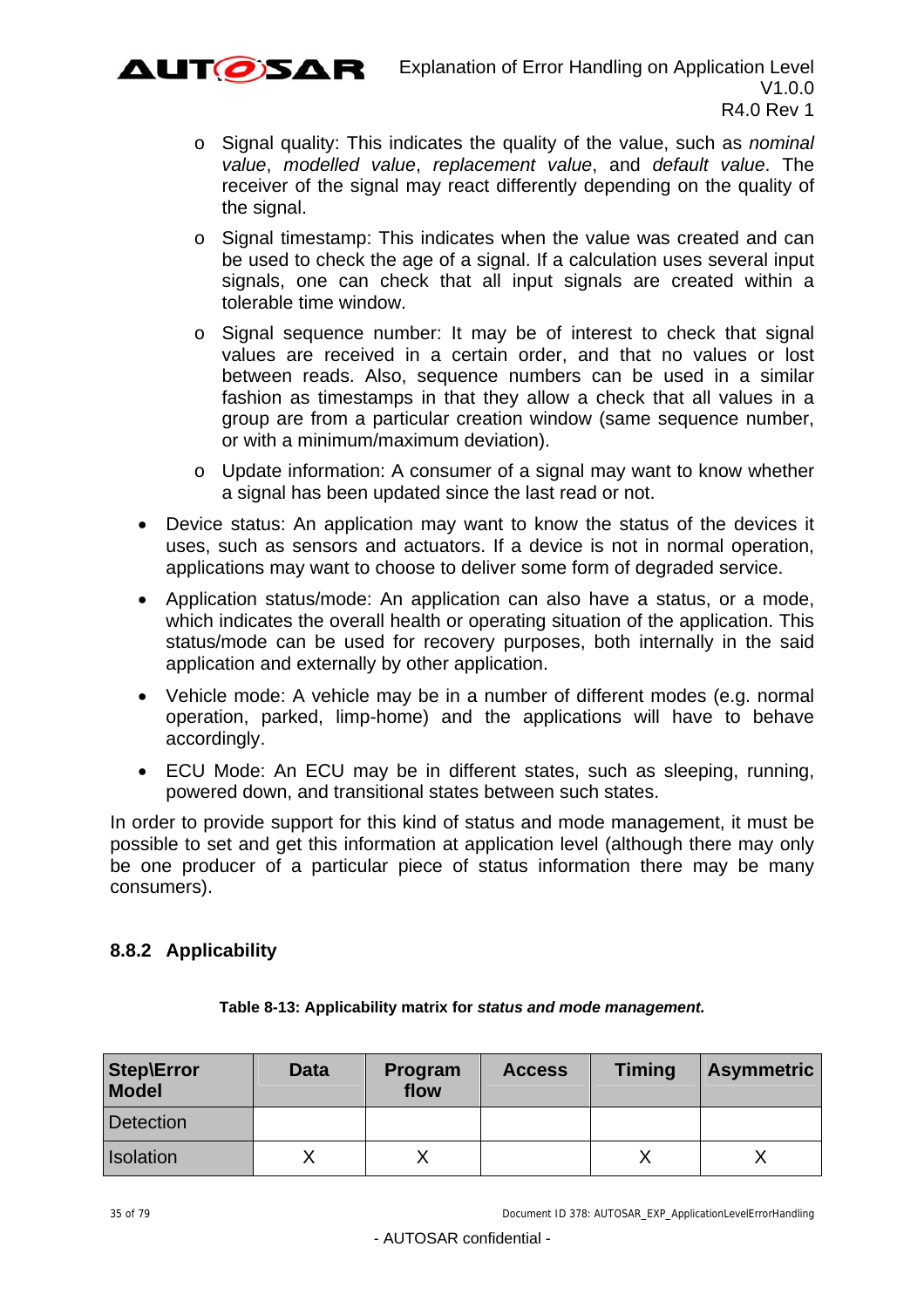AUTØSAR

| Recovery<br>$\cdots$ |  |  |  |  |
|----------------------|--|--|--|--|
|----------------------|--|--|--|--|

From an error handling point-of-view, status and mode information can be used in the isolation phase. We have chosen to tag this mechanism as applicable for recovery as this mechanism in itself is not useable for recovery. Recovery can of course be triggered as a result of the status or mode on the monitored entity. However, the action of recovering itself is not part of this mechanism.

### <span id="page-35-0"></span>**8.8.3 Application level vs. BSW**

BSW modules manage meta information and distribute this information from producers to consumers. The definition, setting and getting of this information is done at application level though.

#### <span id="page-35-1"></span>**8.8.4 AUTOSAR References**

#### **Table 8-14: AUTOSAR References for** *status and mode management.*

| <b>Name</b>              | <b>Type</b> | <b>Document</b>  | <b>Comment</b>                                                                                                                                                                                                             |
|--------------------------|-------------|------------------|----------------------------------------------------------------------------------------------------------------------------------------------------------------------------------------------------------------------------|
| ComM                     | <b>SWS</b>  | ComM $[5]$       | ComM handles the<br>communication modes of<br>the ECU and can trigger a<br>shutdown of the bus if no<br>communication is<br>required. It also implicitly<br>keeps the ECU alive by<br>requesting the run state in<br>EcuM. |
| <b>RTE</b>               | <b>SWS</b>  | <b>RTE</b> [2]   | RTE Spec, including<br>application mode<br>management                                                                                                                                                                      |
|                          |             |                  | Communication of modes                                                                                                                                                                                                     |
| Software Component       | <b>SWS</b>  | <b>SWC-T</b> [1] | Application modes defined                                                                                                                                                                                                  |
| Template                 |             |                  | Modelling of the modes<br>communication                                                                                                                                                                                    |
| <b>BSW Mode Manager</b>  | <b>SWS</b>  | <b>BswM</b> [15] | Modes and transitions<br>management.                                                                                                                                                                                       |
| <b>ECU State Manager</b> | <b>SWS</b>  | EcuM [7]         | The ECU State manager<br>manages the state of a<br>single ECU.                                                                                                                                                             |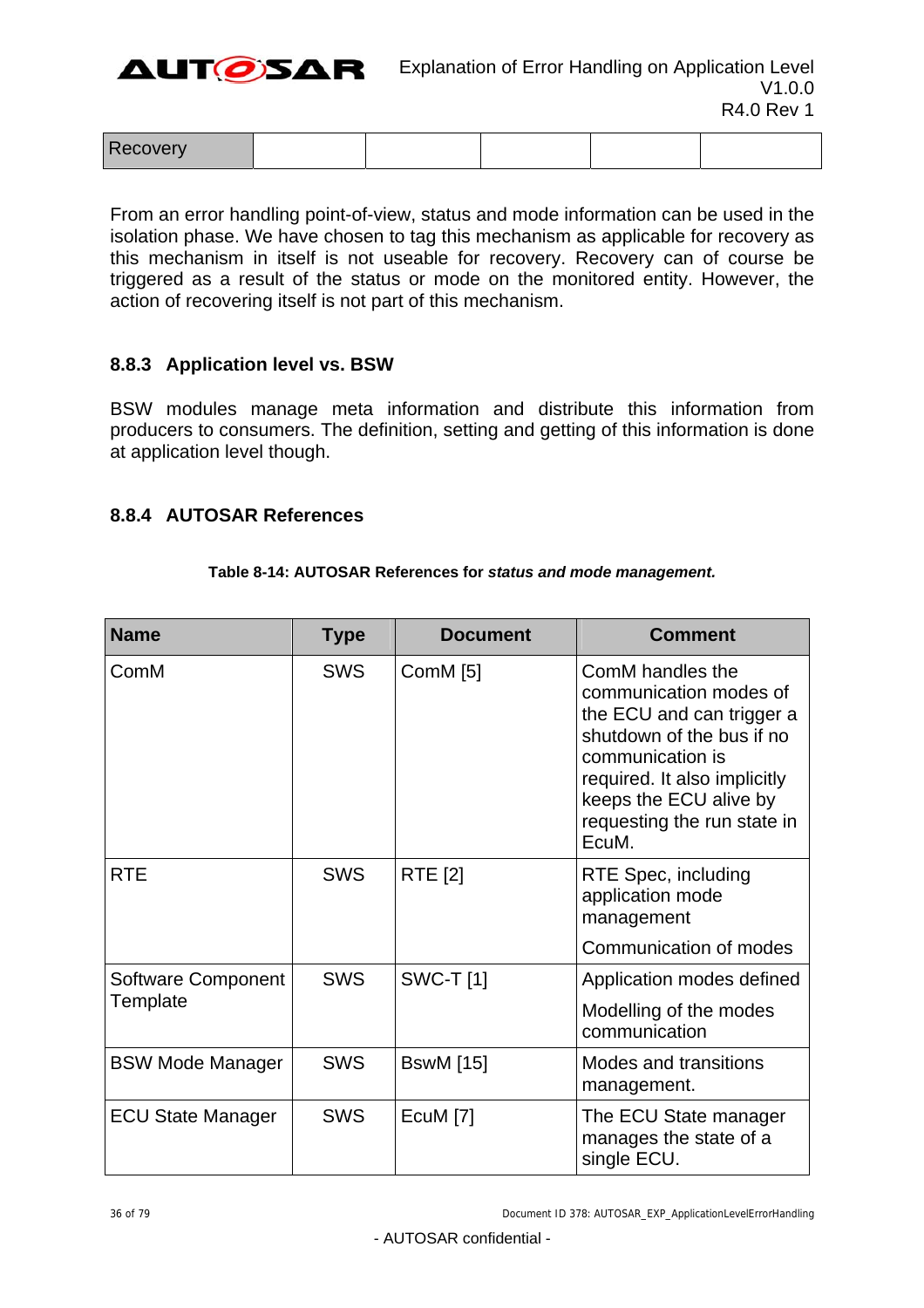

| <b>Operating System</b> | <b>SWS</b> | OS [3] | States of OS Applications.                                                                                                   |
|-------------------------|------------|--------|------------------------------------------------------------------------------------------------------------------------------|
|                         |            |        | OS has states for other<br>OS objects (tasks,<br>resources, etc.) but those<br>are not directly accessed<br>by applications. |

The RTE defines status for read data values, through the Rte\_Read, Rte\_IStatus. Status can be RTE E\_OK, RTE E\_INVALID or RTE E\_MAX\_AGE\_EXCEEDED. RTE E INVALID refers to an explicitly invalidated data value and RTE\_E\_MAX\_AGE\_EXCEEDED refers to an outdated data element.

The RTE allows a SW-C to specify mode, which can be use to execute or inhibit runnables. Modes can be defined for application specific purposes. This should be sufficient for error handling purposes as well.

The ECU State manager manages the state of a single ECU, such as STARTUP, RUN, SHUTDOWN etc.

## <span id="page-36-0"></span>**8.9 Reconfiguration**

## **8.9.1 Description**

A technique for building fault-tolerant systems is to detect and isolate faults and then reconfigure the system to no longer use the faulty component, or to reconfigure to provide only a degraded set of services (or level of service).

Examples of reconfiguration strategies

- Isolating faulty components by hindering further communication. This could also include shutting down components selectively.
- Reconfiguration of protocol parameters, for instance voting algorithms, tolerance levels etc.
- Degraded functionality, such as providing only ABS and no ESP or a special "limp home" mode.

Reconfiguration is typically controlled using static policies, which are configured at system configuration time. The policies define when a reconfiguration is triggered, and how it is performed. Common triggers include error signals, as is the case for the Function Inhibition Manager (FIM) defined in AUTOSAR, which is triggered by messages from the DEM upon error. The FIM is limited to only informing an application of a request to inhibit parts of SW-Cs (so called "functionalities") and cannot actively inhibit anything or trigger a reconfiguration.

Note that there is a difference between mode management (Section [8.8:](#page-33-0) [Status and](#page-33-0)  [Mode Management\)](#page-33-0) and reconfiguration. Mode Management is an infrastructure to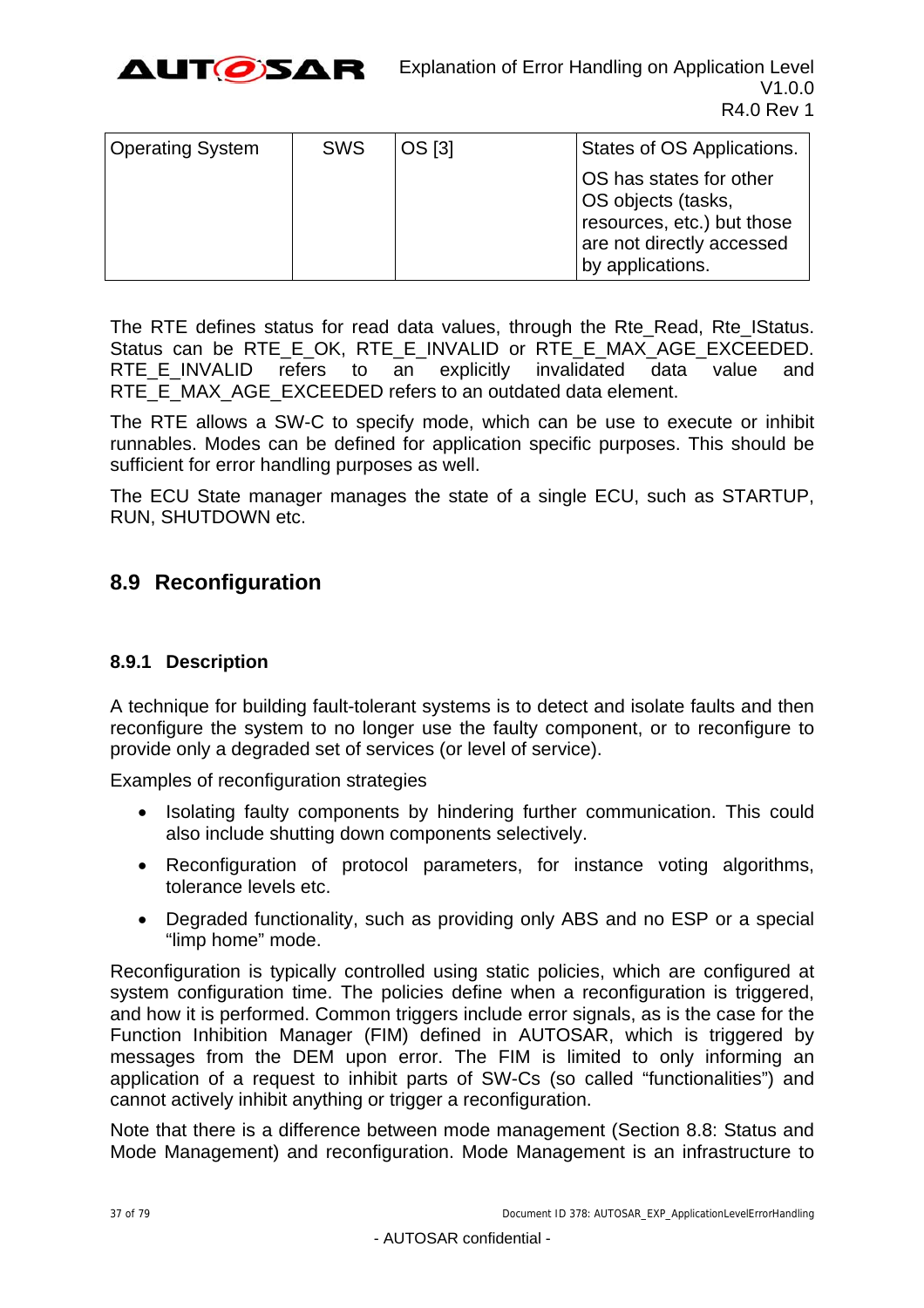

transfer information on states (i.e., modes) in the system, such that certain actions can be taken. These actions may be reconfiguration actions.

## **8.9.2 Applicability**

| <b>Step\Error</b><br><b>Model</b> | <b>Data</b> | Program<br>flow | <b>Access</b> | <b>Timing</b> | <b>Asymmetric</b> |
|-----------------------------------|-------------|-----------------|---------------|---------------|-------------------|
| <b>Detection</b>                  |             |                 |               |               |                   |
| <b>Isolation</b>                  |             |                 |               |               |                   |
| Recovery                          |             |                 |               |               |                   |

#### **Table 8-15: Applicability matrix for** *reconfiguration.*

Reconfiguration of SW-Cs is part of the recovery step and cannot aid in either detection or isolation. It can possibly apply to any error, given that a reconfiguration policy is defined.

## **8.9.3 Application level vs. BSW**

Reconfiguration can be performed at the application level and with support by the BSW services. Reconfiguration due to errors may require pure BSW support (such as Reset, Section [8.10\)](#page-39-0).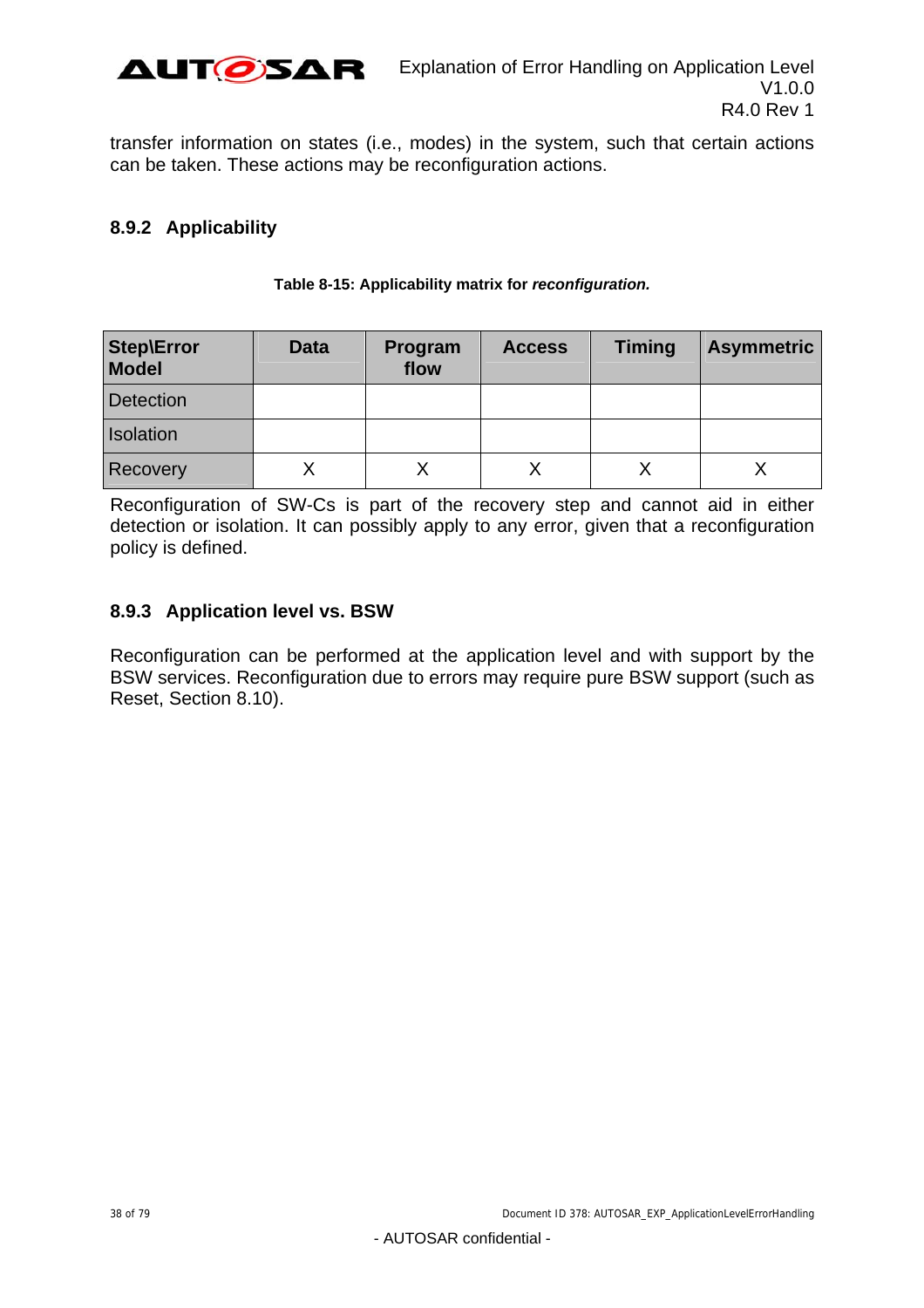

## **8.9.4 AUTOSAR References**

#### **Table 8-16: AUTOSAR References for** *reconfiguration***.**

| <b>Name</b>                               | <b>Type</b>             | <b>Document</b>                   | <b>Comment</b>                                                                                                                                |
|-------------------------------------------|-------------------------|-----------------------------------|-----------------------------------------------------------------------------------------------------------------------------------------------|
| <b>Function Inhibition</b><br>Manager     | <b>SWS</b>              | <b>FIM [8]</b>                    | The FIM can be used to<br>selectively deactivate SW-<br>C functionalities.                                                                    |
| <b>BSW Mode</b><br>Manager                | <b>SWS</b>              | <b>BswM</b> [15]                  | The BswM arbitrates<br>mode requests from SW-<br>Cs in the application layer<br>and performs mode<br>switches based on pre-<br>defined rules. |
| Terminate or<br><b>Restart Partitions</b> | Implementa<br>tion note | Section 10                        | Defines requirements for<br>terminating and restarting<br>partitions, which is a<br>feature involving multiple<br><b>BSW Modules.</b>         |
| <b>AUTOSAR OS</b>                         | <b>SWS</b>              | OS [3]                            | The OS handles<br>termination of OS-<br>Applications.                                                                                         |
| <b>RTE and Software</b><br>Component      | <b>SWS</b><br>Template  | <b>RTE</b> [2]<br><b>SWC-T[1]</b> | Definition and support of<br>modes.                                                                                                           |
| Template                                  |                         |                                   | Definition and support for<br>termination and restart.                                                                                        |

The FIM provides a control mechanism for SW-Cs and the functionality therein. In this context, a functionality can be built up of the contents of one, several or parts of runnable entities with the same set of permission / inhibit conditions. By means of the FIM, inhibiting  $($   $\rightarrow$  deactivation of application function) these functionalities can be configured and during runtime facilitating reconfiguration of the application.

The BswM can be configured to switch mode of the BSW based on mode requests. The interaction with SW-Cs is performed through the RTE using ModeDeclarationGroups. The BswM thus performs two basic tasks: Mode Arbitration and Mode Control. The Mode Arbitration part initiates mode switches resulting from rule based arbitration of mode requests and mode indications received from SW-Cs or other BSW modules. The Mode Control part performs the mode switches by execution of action lists containing mode switch operations of other Basic Software modules. The action lists associated with a mode switch can be used to reconfigure the application, such as start/stop of I-PDUs (COM), disable all communication (NM) or changed PduR routing etc.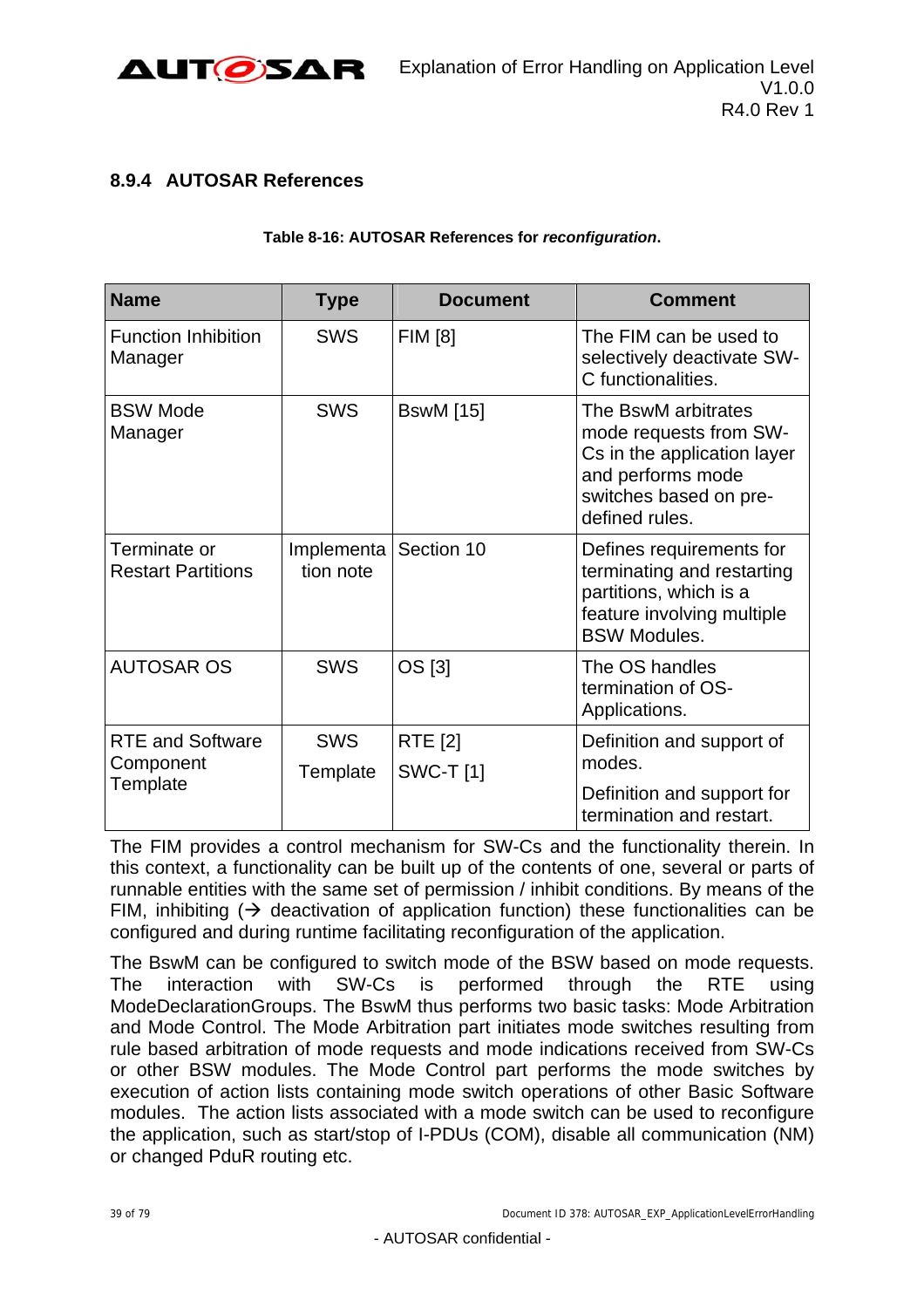

Termination/reconfiguration using the FIM requires cooperation with the affected SW-Cs implying correct behaviour from the SW-C. In case of malfunctioning SW-Cs a more brute force approach is required which terminates SW-Cs independently of the correctness of their behaviour. Using an approach as described in Chapter [10](#page-53-0), SW-Cs belonging to a partition can be forcibly terminated.

The AUTOSAR OS handles termination of OS-Applications, to which tasks and other OS resources belong. The OS provides a service to terminate an OS-Application (TerminateApplication). This OS service can be called from an SW-C belonging to a trusted OS-Application.

## <span id="page-39-0"></span>**8.10 Reset**

## **8.10.1 Description**

An application may try to recover in a number of ways, ranging from setting replacement values and wait, hoping that the error will disappear by itself (transient/intermittent errors) to full reconfiguration of its structure in order to shutdown faulty components and launch backups and replacement components (permanent faults). Sometimes, it may not be possible to do these things though and a complete reset is necessary to start from a known good state. This holds not only for transient HW faults, but also for "soft" SW faults (systematic faults), sometimes referred to as Heisenbugs [2]. Such faults are transient in nature and cannot be easily repeated. A reset of the SW state typically removes Heisenbugs, as it puts the SW back in a known and well tested state.

Resets are used to recovery from transient faults. Permanent faults (e.g., permanently defect HW or SW bugs) cannot be recovered from. Other mechanisms to isolate transient faults are therefore needed to avoid using resets for permanent faults.

Reset can potentially be performed at the following levels:

- SW-C reset. An SW-C is found to be faulty and is reset in order to get it back into a safe state. The reset takes place at the application level.
- Application reset. If it is not sufficient to just reset single SW-Cs, it may be necessary to restart the whole application so that it can resume its normal service. The reset affects several SW-Cs at the application level, and may involve SW-Cs at multiple ECUs.
- ECU reset. If all else fails, it may be necessary to reset the entire ECU on which the fault or error has been found. This kind of reset will affect all applications that have SW-Cs located on the ECU as well as the BSW. The reset will also likely be visible to other ECU's on the network.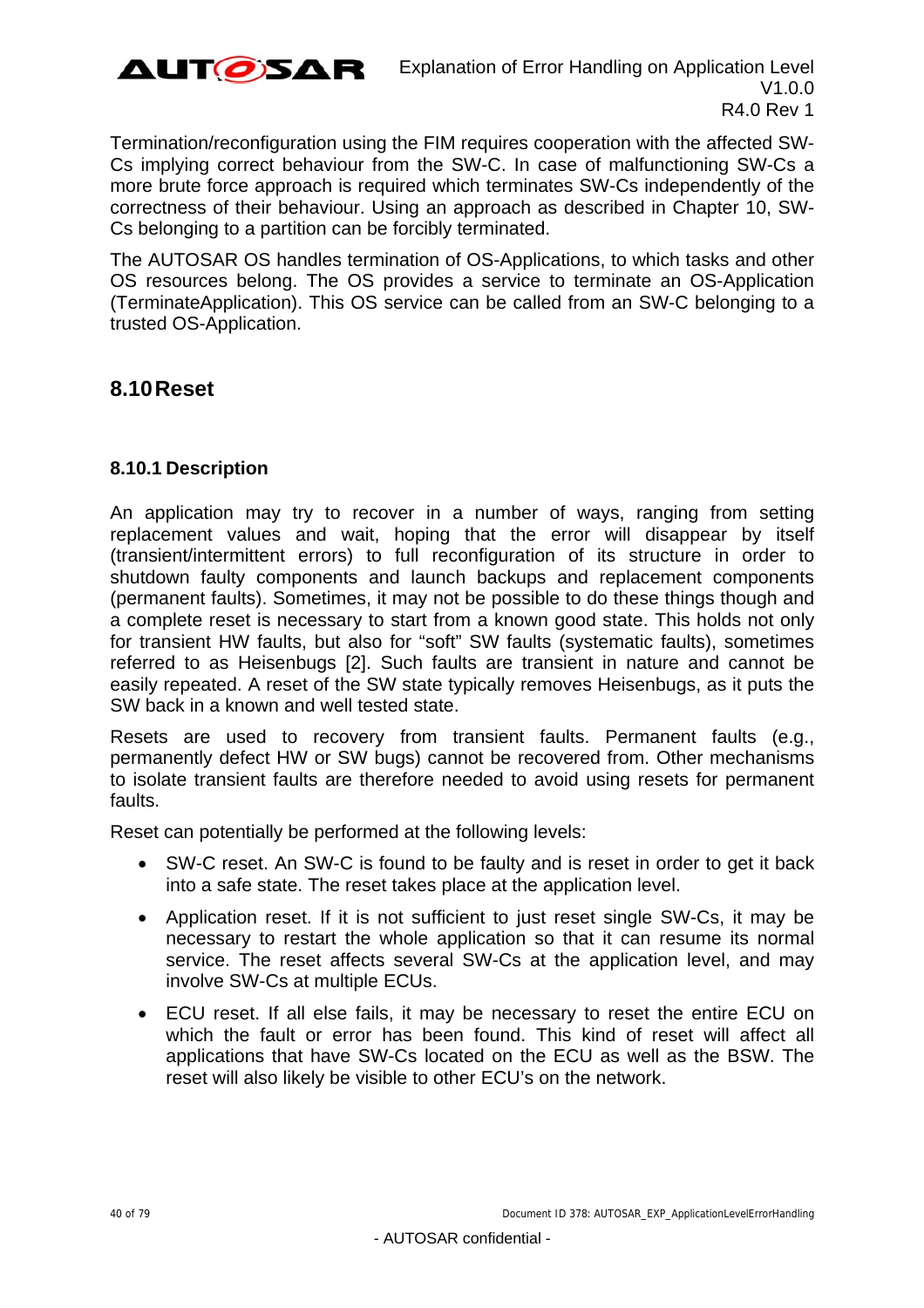

## **8.10.2 Applicability**

#### **Table 8-17: Applicability matrix for** *reset.*

| <b>Step\Error</b><br><b>Model</b> | <b>Data</b> | Program<br>flow | <b>Access</b> | <b>Timing</b> | <b>Asymmetric</b> |
|-----------------------------------|-------------|-----------------|---------------|---------------|-------------------|
| <b>Detection</b>                  |             |                 |               |               |                   |
| Isolation                         |             |                 |               |               |                   |
| Recovery                          |             |                 |               |               |                   |

A reset is a last resort to recovery and is only applicable in that phase.

## **8.10.3 Application level vs. BSW**

Reset at SW-C and application level could be controlled at application level, i.e., a dedicated SW-C could detect that an application has failed and request a reset. The RTE/OS shall provide services that enable the distribution of reset commands to the affected SW-Cs. For ECU reset, the BSW must be responsible for performing this. In the ECU case, all affected applications could be made aware of the impending reset in order to prepare themselves for it.

Note that even though the reset is initiated at the application level it will always require RTE/OS support for performing it.

### **8.10.4 AUTOSAR References**

| <b>Name</b>       | <b>Type</b> | <b>Document</b>  | <b>Comment</b>                                                                                                                     |
|-------------------|-------------|------------------|------------------------------------------------------------------------------------------------------------------------------------|
| Watchdog Manager  | <b>SWS</b>  | <b>WdgM</b> [10] | The hub for collecting<br>aliveness proofs and<br>triggering the hw<br>watchdogs through the<br>Watchdog interface and<br>drivers. |
| <b>AUTOSAR OS</b> | <b>SWS</b>  | OS [3]           | Provides the possibility to<br>terminate and restart OS-<br>Applications. Controls and<br>monitors timing behaviour<br>of tasks.   |

#### **Table 8-18: AUTOSAR references for** *reset.*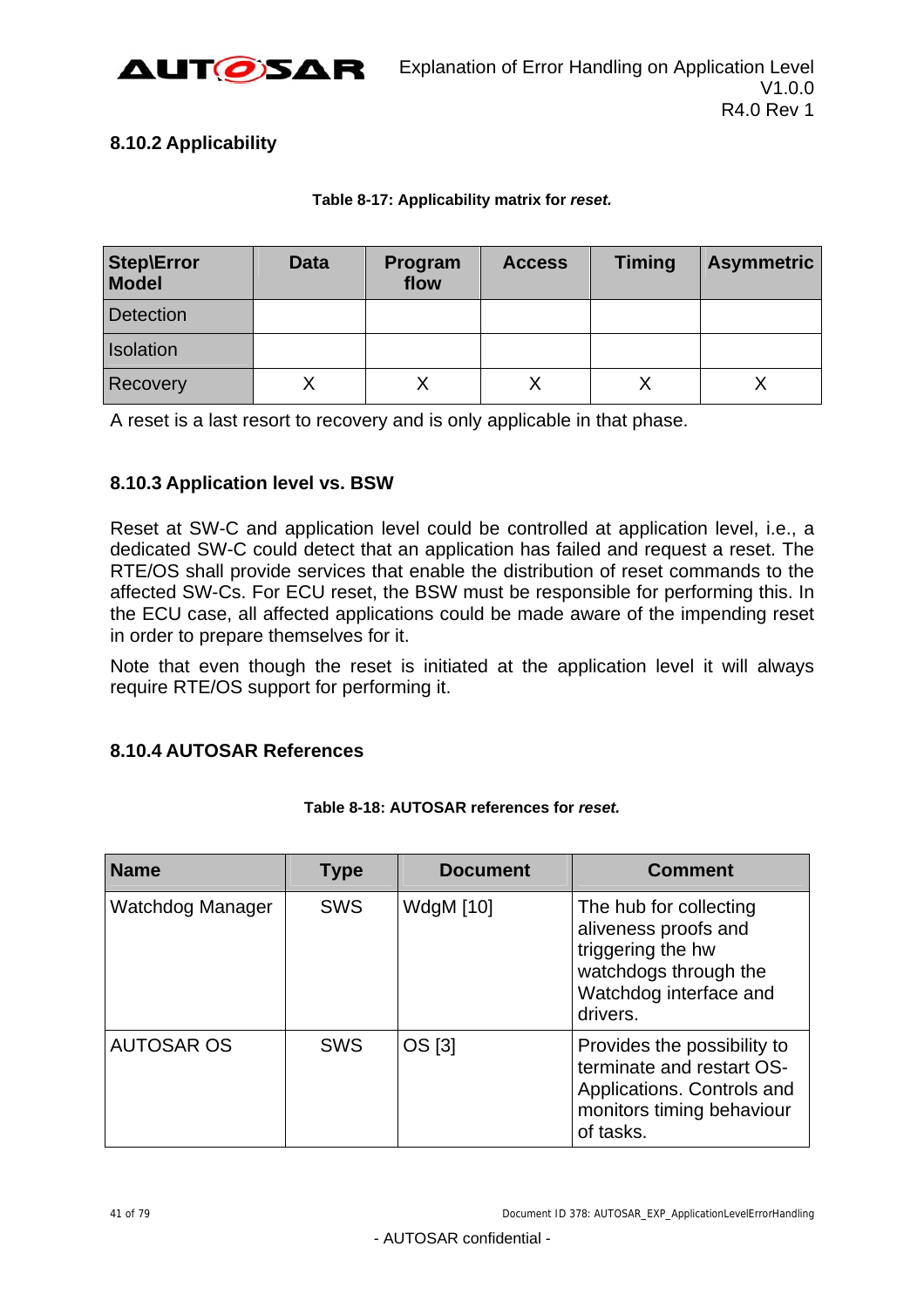

| <b>ECU State Manager</b>                  | <b>SWS</b>                           | EcuM <sub>[7]</sub> | An SW-C can select the<br>shutdown target, i.e.,<br>which activity shall be<br>performed after an EcuM<br>controlled shutdown.        |
|-------------------------------------------|--------------------------------------|---------------------|---------------------------------------------------------------------------------------------------------------------------------------|
| Terminate or<br><b>Restart Partitions</b> | Implementa   Section 10<br>tion Note |                     | Defines requirements for<br>terminating and restarting<br>partitions, which is a<br>feature involving multiple<br><b>BSW Modules.</b> |
| Diagnostic<br>Communication<br>Manager    | <b>SWS</b>                           | <b>DCM</b> [6]      | Diagnostic Communication<br>Manager can initiate resets<br>through MCU                                                                |

The ECU State Manager provides an interface to SW-Cs for selecting different shutdown targets, that is, what the ECU shall do when a shutdown is performed by the EcuM. The shutdown target can be either sleep, reset or off.

The WdgM monitors SW-Cs based on the aliveness indications made. The WdgM provides three mechanisms for the aliveness monitoring: a) supervised entities, b) temporal program flow monitoring, and c) logical program flow monitoring [\[10\]](#page-9-5). Missing aliveness proofs from applications can trigger a variety of actions by the WdgM:

- Inform the offending SW-C using the mode management mechanism in the RTE ("Local Failure Recovery").
- Inform the DEM. SW-Cs (the offending one and/or others) can then react upon DEM notifications. ("Global Failure Recovery").
- Termination or restart of a partition using the TerminateApplication service provided by the OS.
- Indicate to the watchdog driver that it shall cease triggering the HW watchdog, eventually leading to an ECU reset.
- Directly resetting the ECU through the MCU.

The AUTOSAR OS provides the possibility to terminate or restart an OS-Application, which is a set of OS resources (including tasks, i.e., SW-Cs). This can be triggered either by a protection violation (such as memory or timing) or manually by a trusted SW-C. The manual reset request from a SW-C makes it possible to reset even distributed applications in a coordinated fashion. When the OS-Application is restarted a dedicated restart task is used to perform restart activities and is responsible for notifying involved BSW Modules of the restart.

The DCM can perform an ECU reset upon a diagnostic request from an external diagnostic client (Tester). Such clients could potentially be vehicle-internal and would then be able to request ECU resets based on the observed state of the vehicle. However, this is marginally at application level and will not be considered further here.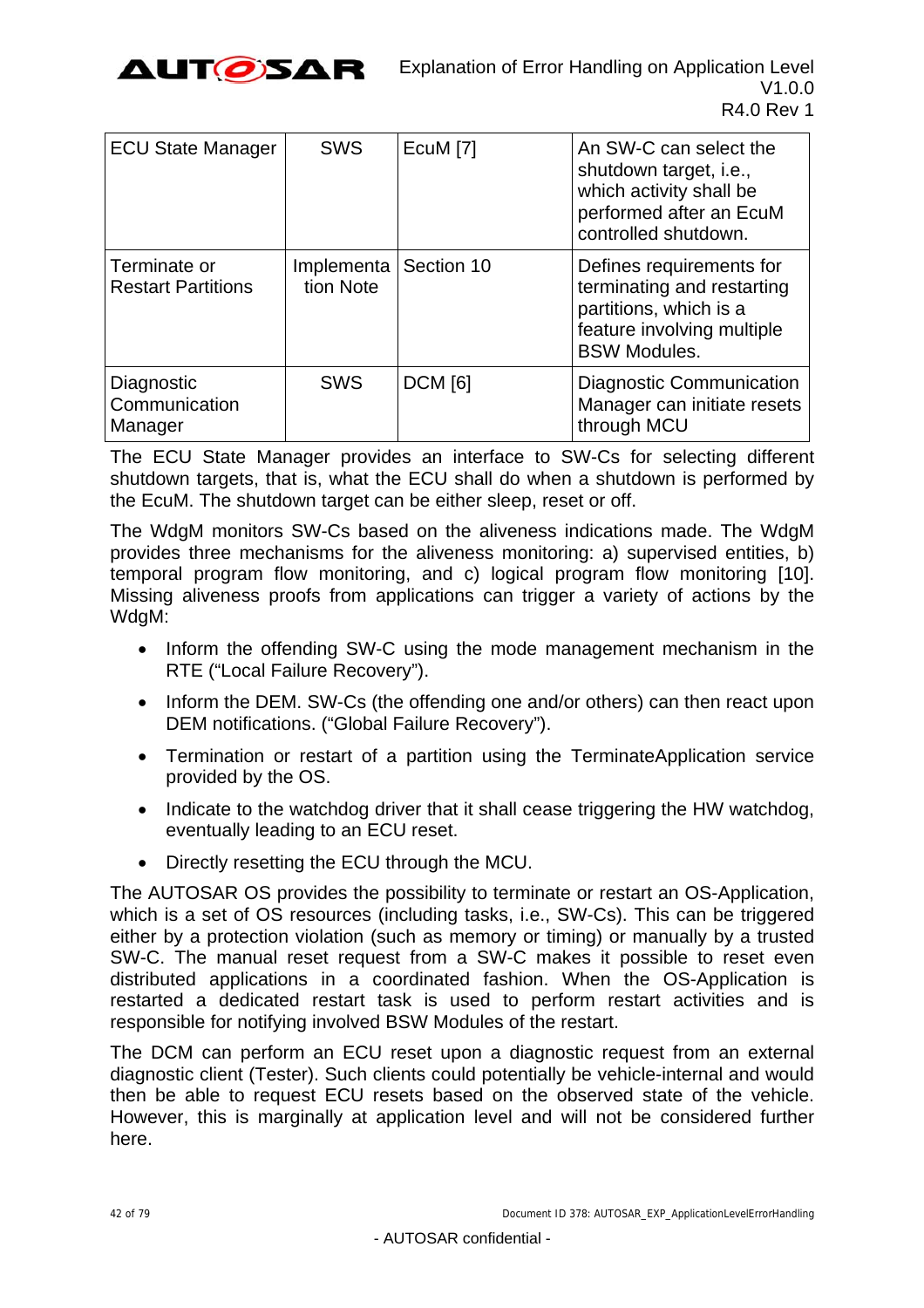

## <span id="page-42-0"></span>**8.11 Error Filtering**

## **8.11.1 Description**

In some situations taking recovery actions due to errors, for instance transients, may cause more damage than it does good. Reacting to such errors may cause an overreaction, where the recovery actions may put the system in a state where it is less safe than previously (for instance while restarting ECUs). In such cases a filtering of the errors may be needed before certain recovery actions are taken.

A common example is discrimination between transient and permanent errors using counters, where erroneous behavior increases the counter and correct behavior decreases it. When it reaches a specific threshold, the error is classified as permanent (a failure) and recovery is initiated.

## **8.11.2 Applicability**

| <b>Step\Error</b><br><b>Model</b> | <b>Data</b> | Program<br>flow | <b>Access</b> | <b>Timing</b> | <b>Asymmetric</b> |
|-----------------------------------|-------------|-----------------|---------------|---------------|-------------------|
| <b>Detection</b>                  |             |                 |               |               |                   |
| Isolation                         |             |                 |               | Χ             | ↗                 |
| Recovery                          |             |                 |               |               |                   |

#### **Table 8-19: Applicability matrix for** *filtering.*

Error filtering is only applicable as a means for isolation. It requires additional detection mechanisms and can trigger recovery mechanisms. However, filtering of errors may alleviate the need for unnecessary recovery actions, and thus contribute also to a better recovery strategy by gaining information on the nature of the error.

## **8.11.3 Application level vs. BSW**

A central debouncing mechanism is provided by the DEM within BSW. On the application level, application-specific error filtering can be applied, e.g., classifying transient errors. Such classification needs to be implemented by the SW-Cs.

## **8.11.4 AUTOSAR References**

### **Table 8-20: AUTOSAR references for** *filtering.*

| <b>Name</b> | <b>Type</b> | <b>Document</b> | <b>Comment</b>                                             |
|-------------|-------------|-----------------|------------------------------------------------------------|
| 43 of 79    |             |                 | Document ID 378: AUTOSAR_EXP_ApplicationLevelErrorHandling |

- AUTOSAR confidential -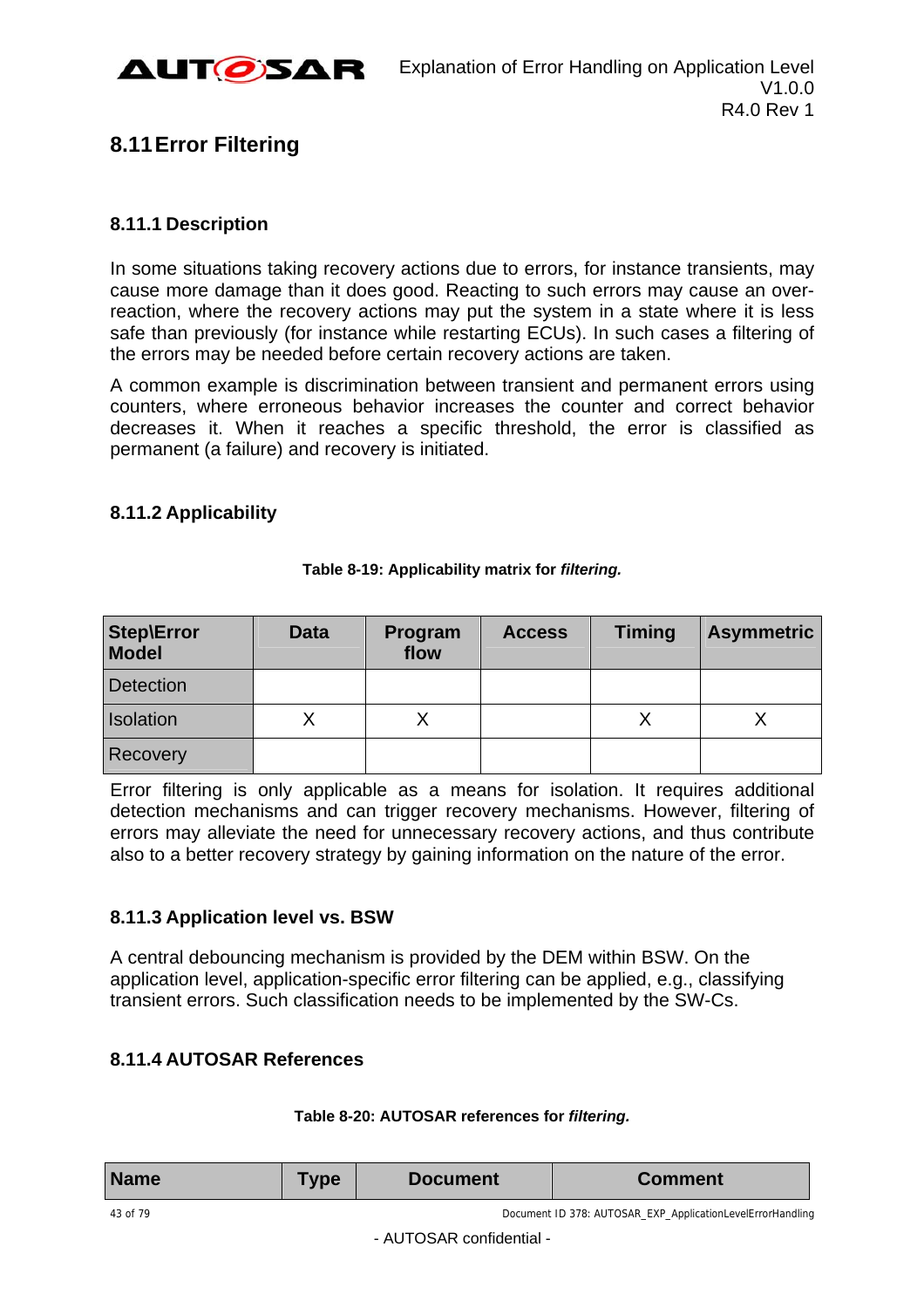

| Specification of  | <b>SWS DEM</b> [9] | The DEM provides de-   |
|-------------------|--------------------|------------------------|
| Diagnostics Event |                    | bouncing mechanisms to |
| Manager           |                    | confirm errors.        |

## <span id="page-43-0"></span>**8.12 Memory Protection**

## **8.12.1 Description**

Memory protection is used to protect against errors propagating from one protection domain (partition) to another. Partitions are defined to form error confinement regions, where applications can be placed for mutual protection. Such protection enables separation between applications and thus enables multiple suppliers of SW-Cs to deliver SW for an ECU. This is important both for analyzing and enforcing safety issues.

### **8.12.2 Applicability**

| <b>Step\Error</b><br><b>Model</b> | <b>Data</b> | Program<br>flow | <b>Access</b> | <b>Timing</b> | <b>Asymmetric</b> |
|-----------------------------------|-------------|-----------------|---------------|---------------|-------------------|
| <b>Detection</b>                  |             |                 |               |               |                   |
| Isolation <sup>3</sup>            |             |                 |               |               |                   |
| Recovery                          |             |                 |               |               |                   |

#### **Table 8-21: Applicability matrix for** *memory protection.*

Memory protection is mainly an error detection mechanism (for memory access errors). However, as the execution is halted before the write has been performed error propagation is confined. To achieve full recovery additional mechanisms are required, for instance to terminate or restart the execution of the offending runnable/task/SW-C/partition without endangering the execution of other applications (See Section [8.9](#page-36-0) - [Reconfiguration\)](#page-36-0). Therefore memory protection only partially supports recovery from memory access violations.

## **8.12.3 Application level vs. BSW**

Memory protection mechanisms are implemented in the BSW with HW support. To fully support recovery the RTE needs to also be aware of the protection mechanisms and act when applications are terminated or restarted. The application needs not be

l

 $3$  See the definition of isolation in section 5.2. A memory protection mechanism can be used to stop the propagation of an error, but it cannot identify the source of the error.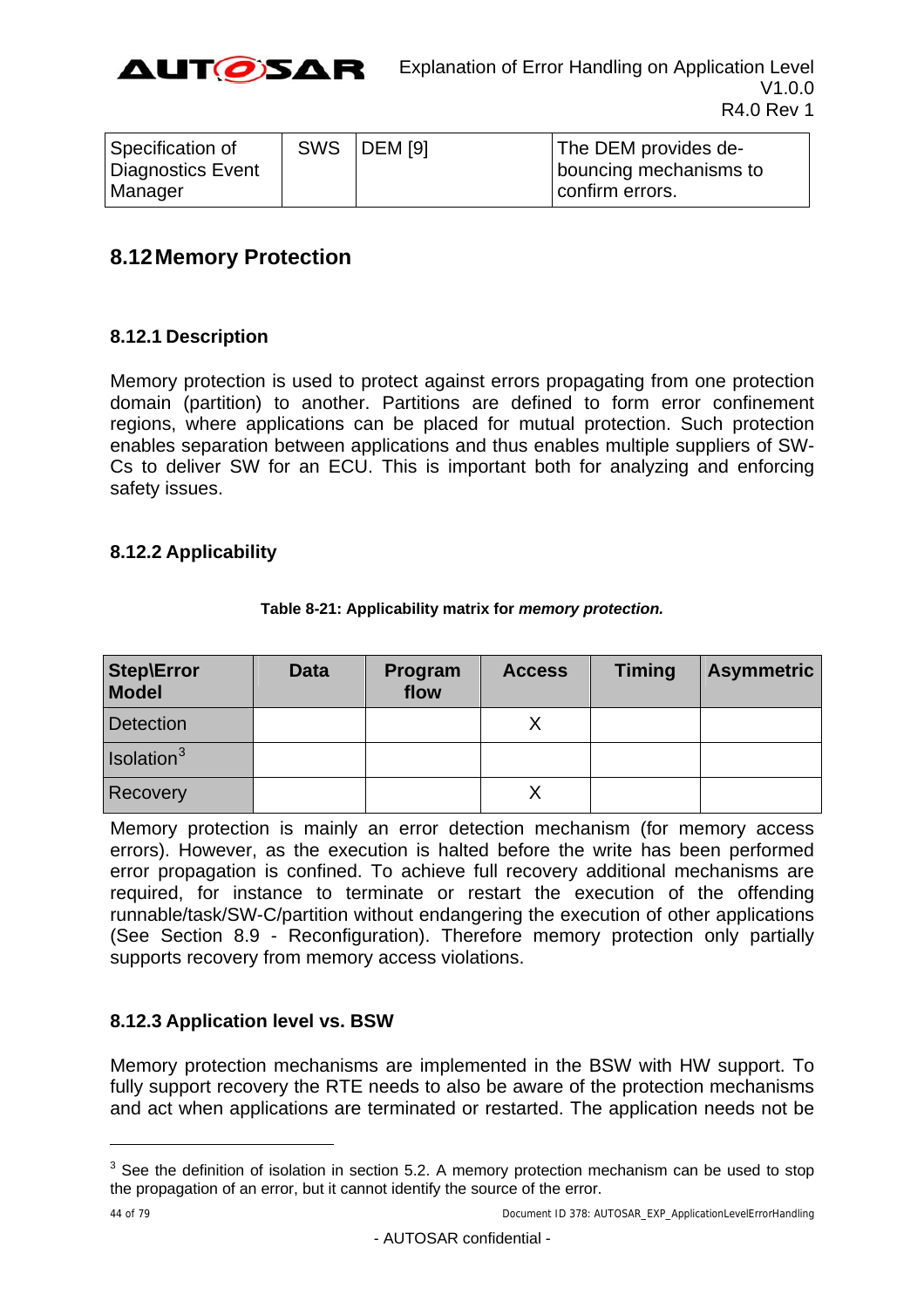

aware that it is running in a specific partition, but if restart is enabled it must be built to handle consistency issues arising from differing internal states as a result of a restart.

Memory protection is not a mechanism used directly by SW-Cs, but it is configured by application developers/ECU integrators and is therefore relevant for application developers.

### **8.12.4 AUTOSAR References**

| <b>Name</b>                               | <b>Type</b>                       | <b>Document</b> | <b>Comment</b>                                                                                                                                                                           |
|-------------------------------------------|-----------------------------------|-----------------|------------------------------------------------------------------------------------------------------------------------------------------------------------------------------------------|
| <b>AUTOSAR OS</b>                         | <b>SWS</b>                        | OS [3]          | Provides basic memory<br>protection, the possibility to<br>terminate and restart OS-<br>Applications, and is involved<br>in communication across<br>protection boundaries.               |
| <b>RTE</b>                                | <b>SWS</b>                        | <b>RTE [2]</b>  | The RTE is involved in the<br>termination and restart of<br>partitions, and is involved in<br>communication across<br>protection boundaries by<br>ensuring communication<br>consistency. |
| Terminate or<br><b>Restart Partitions</b> | Impleme<br>ntation<br><b>Note</b> | Section 10      | Defines requirements for<br>terminating and restarting<br>partitions, which is a feature<br>involving multiple BSW<br>Modules.                                                           |

#### **Table 8-22: AUTOSAR references for** *memory protection.*

The AUTOSAR OS together with the RTE implements the memory protection facilities in the system. The OS provides the fundamental protection mechanisms together with HW support and the OS and the RTE facilitate the communication across protection boundaries.

For an application developer it is important to know if the application is to be put in a partition for protection and what actions will be taken in case of protection violations. In case of restarts of a partition the applications must handle any inconsistencies that may arise when partitions are terminated or restarted. The system only guarantees consistency of communication while restarting and that init runnables will be executed during restart. The developer must therefore cooperate with the system integrator, which is responsible for the restart code, to find suitable solutions.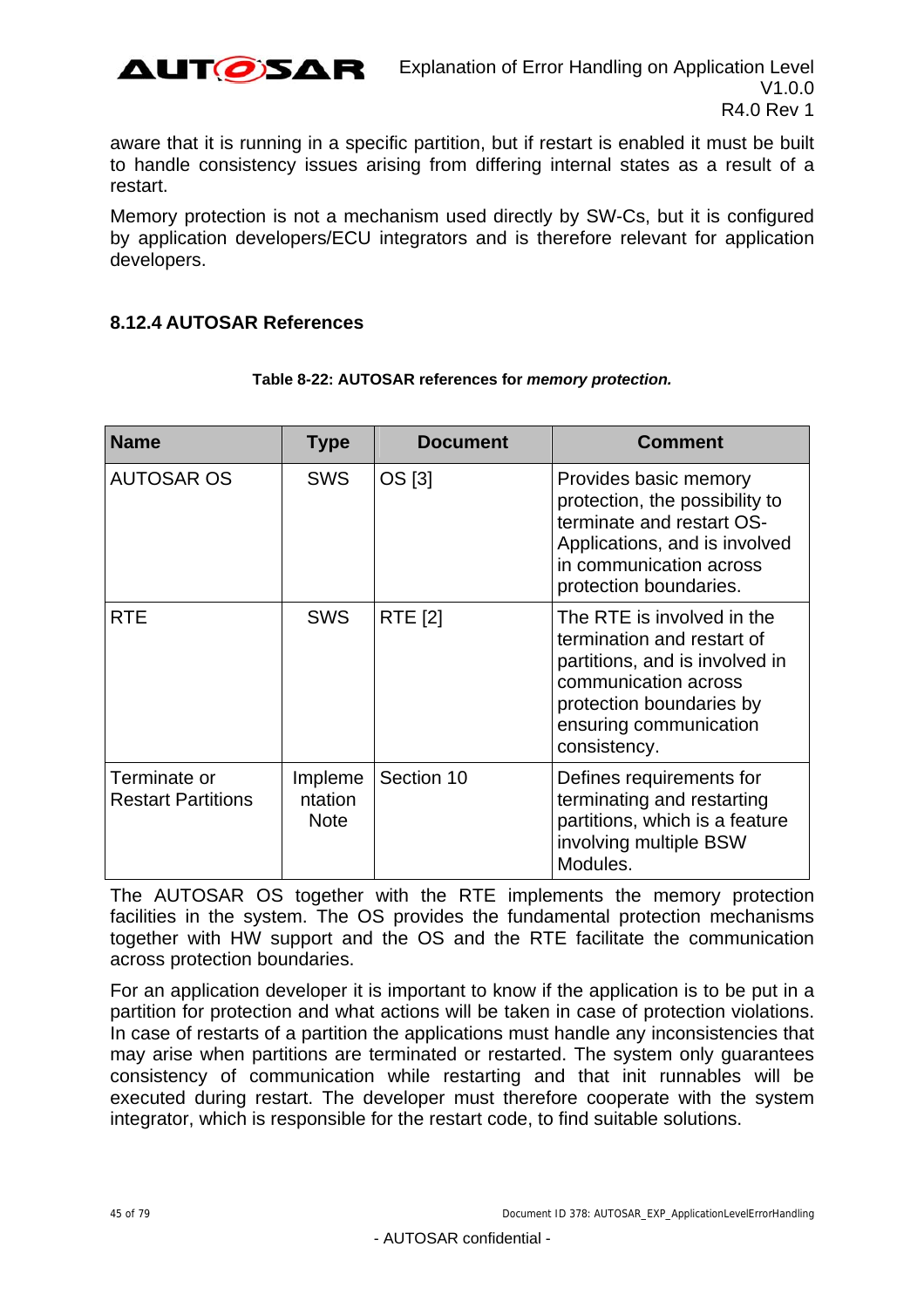

## <span id="page-45-0"></span>**8.13 Timing Protection**

## **8.13.1 Description**

Timing protection refers to protecting the system against activities requiring too much time to complete, such as an executing component taking too much execution time on the processor and thereby hindering the execution of other components, communication delays, peripheral units not responding in time, etc.

For activities, one may define time budgets providing an upper limit on how much time a given acitivy may use. For example, one may choose to set execution time budgets for components, or a maximum response times for communication.

## **8.13.2 Applicability**

| <b>Step\Error</b><br><b>Model</b> | <b>Data</b> | Program<br>flow | <b>Access</b> | <b>Timing</b> | <b>Asymmetric</b> |
|-----------------------------------|-------------|-----------------|---------------|---------------|-------------------|
| <b>Detection</b>                  |             |                 |               |               |                   |
| Isolation                         |             |                 |               |               |                   |
| Recovery                          |             |                 |               |               |                   |

#### **Table 8-23: Applicability matrix for** *timing protection.*

Execution time monitoring can be used to detect that a SW-C (actually a task) has exceeded its assigned execution time budget. It cannot detect timing errors in communication directly. Communication time-out monitoring can detect when a response is not received within the expected time.

To fully recover additional mechanisms are needed (reset, reconfiguration, etc.) and thus timing protection only partially supports recovery.

## **8.13.3 Application level vs. BSW**

Timing protection is implemented in the BSW, i.e., the BSW performs the actual monitoring. Violations may be reported to SW-Cs. Execution time budgets and communication response deadlines are configured by application developers/ECU integrators and are therefore relevant for application developers.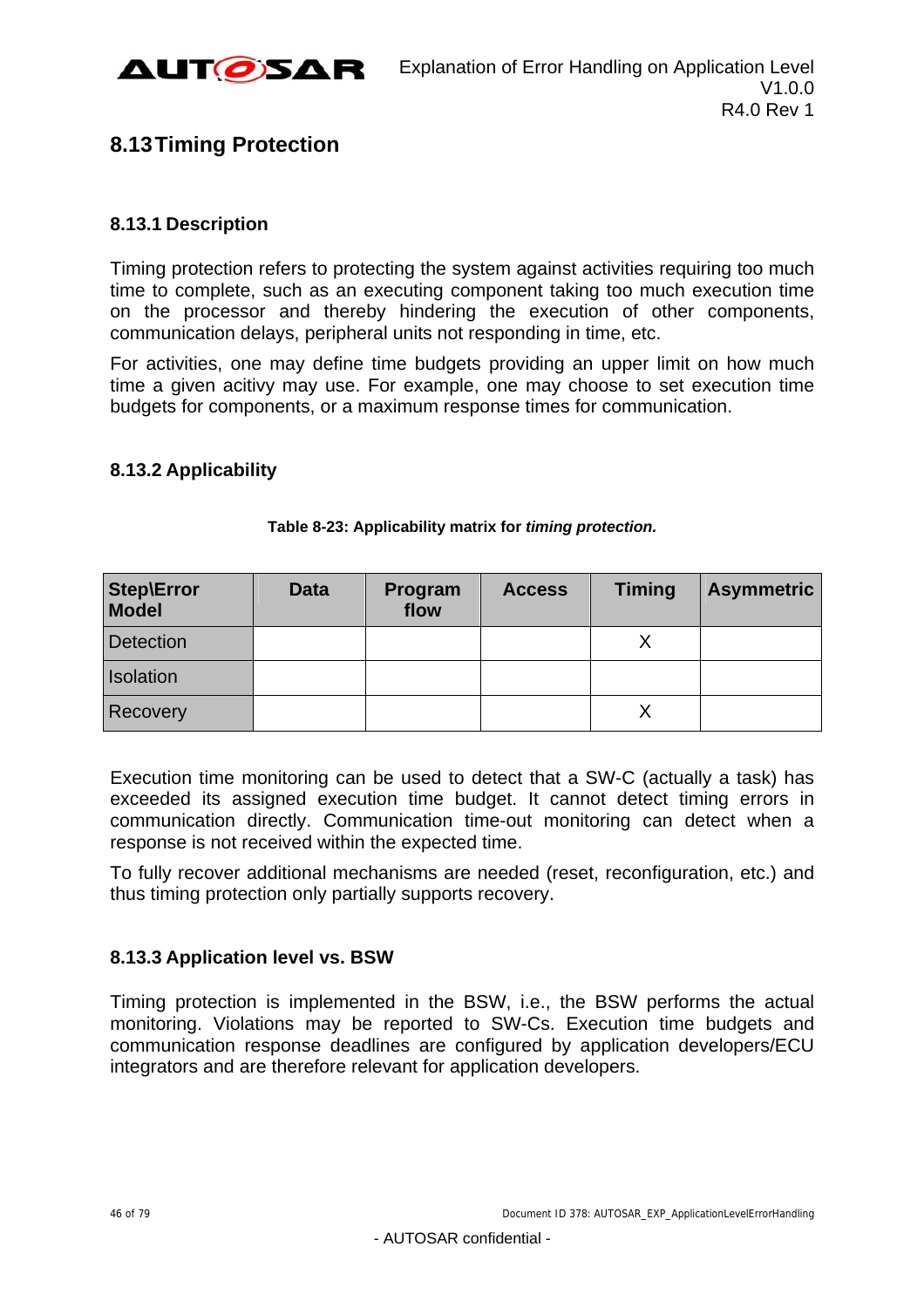

## **8.13.4 AUTOSAR References**

#### **Table 8-24: AUTOSAR references for** *timing protection.*

| <b>Name</b>                               | <b>Type</b>                       | <b>Document</b>  | <b>Comment</b>                                                                                                                       |
|-------------------------------------------|-----------------------------------|------------------|--------------------------------------------------------------------------------------------------------------------------------------|
| <b>AUTOSAR OS</b>                         | <b>SWS</b>                        | OS [3]           | Provides the possibility to<br>terminate and restart OS-<br>Applications. Monitors timing<br>behaviour of tasks.                     |
| <b>RTE</b>                                | <b>SWS</b>                        | <b>RTE</b> [2]   | The RTE is involved in the<br>termination and restart of<br>partitions and ensures<br>platform consistency.                          |
|                                           |                                   |                  | <b>Timeout monitoring</b>                                                                                                            |
| Terminate or<br><b>Restart Partitions</b> | Impleme<br>ntation<br><b>Note</b> | Section 10       | Defines requirements for<br>terminating and restarting<br>partitions, which is a feature<br>involving multiple BSW<br>Modules.       |
| <b>AUTOSAR COM</b>                        | <b>SWS</b>                        | <b>COM</b> [4]   | COM provides deadline<br>monitoring for signals.                                                                                     |
| Watchdog Manager                          | <b>SWS</b>                        | <b>WdgM</b> [10] | The hub for collecting<br>aliveness proofs and<br>triggering the hw watchdogs<br>through the Watchdog<br>interface and drivers.      |
| Software<br>Component<br>Template         | Template                          | <b>SWC-T[1]</b>  | The SWC-T defines the<br>requirements for the timeout<br>handling, whether a SW-C<br>supports restart, the<br>Watchdog service needs |

The AUTOSAR OS provides basic timing protection facilities to monitor execution of tasks and ISRs. When a timing violation occurs the ECU-wide protection hook is called which has the possibility to terminate tasks or OS-Applications, shut down the OS or do nothing. As the scope for timing violation reactions can also be OS-Application wide, one can consider these mechanisms to act on partitions, and the developer/integrator can partition the system accordingly.

<span id="page-46-0"></span>For an application developer it is important to know if the application is to be put in a partition for protection and what actions will be taken in case of protection violations. In case of restarts of a partition the applications must handle any inconsistencies that may arise when partitions are terminated or restarted. The system only guarantees consistency of communication while restarting and that init runnables will be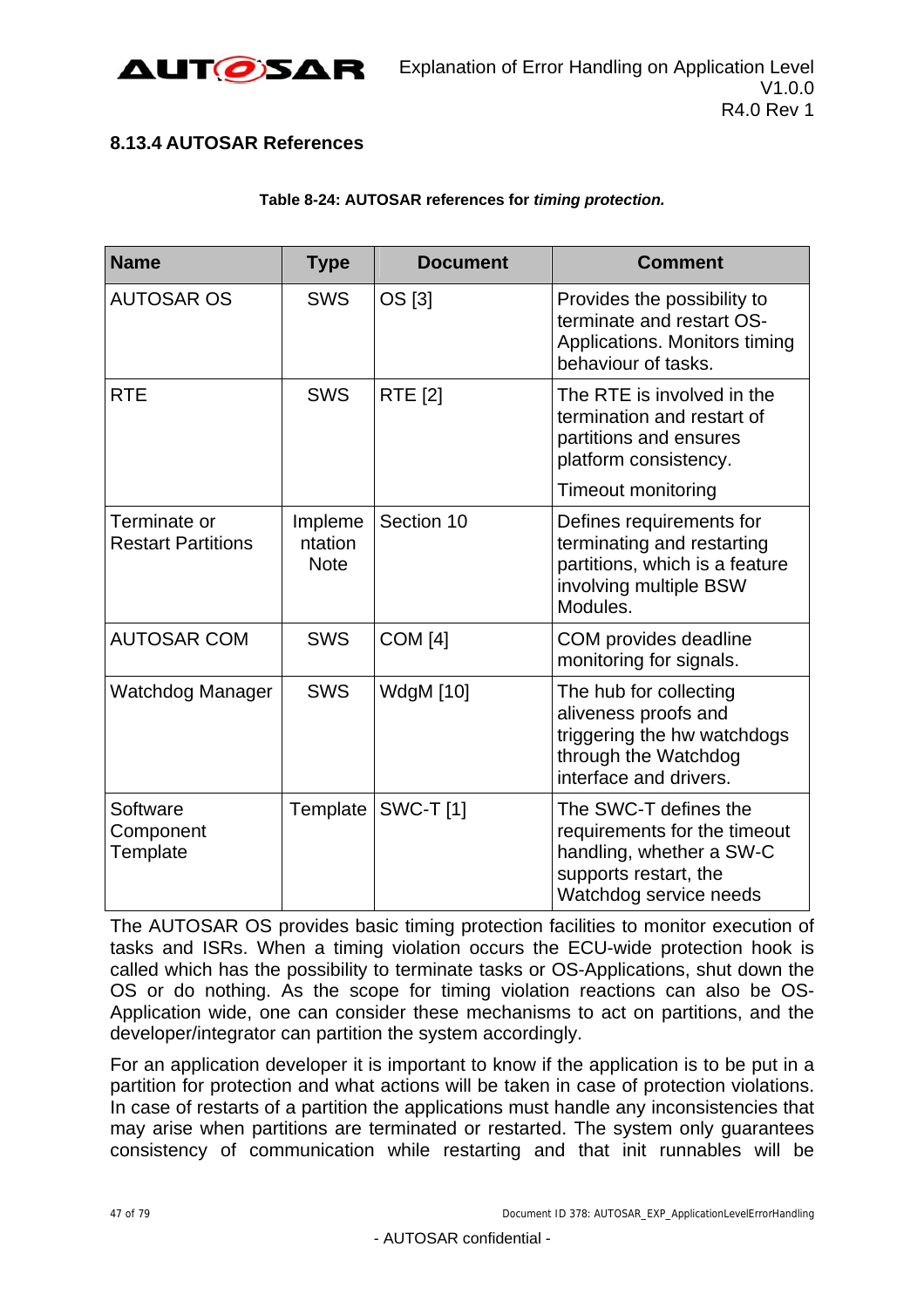

executed during restart. The developer must therefore cooperate with the system integrator, which is responsible for the restart code, to find suitable solutions.

Timeouts (called aliveTimeout in RTE [\[2\]](#page-9-3)) can be defined for data elements exchanged using the RTE using sender-receiver communication. For communication on busses these correspond to signals for COM, which provides deadline monitoring, both for reception and transmission. Similarly, the RTE provides communication timeout monitoring for client-server communication. These types of deadline monitoring can be used to (for instance) detect that SW-Cs residing in terminated partitions no longer execute.

The WdgM monitors SW-Cs based on the aliveness indications made. The WdgM provides three mechanisms for the aliveness monitoring: a) supervised entities, b) temporal program flow monitoring, and c) logical program flow monitoring. See Section [8.10](#page-39-0) and [\[10\]](#page-9-5) for more information.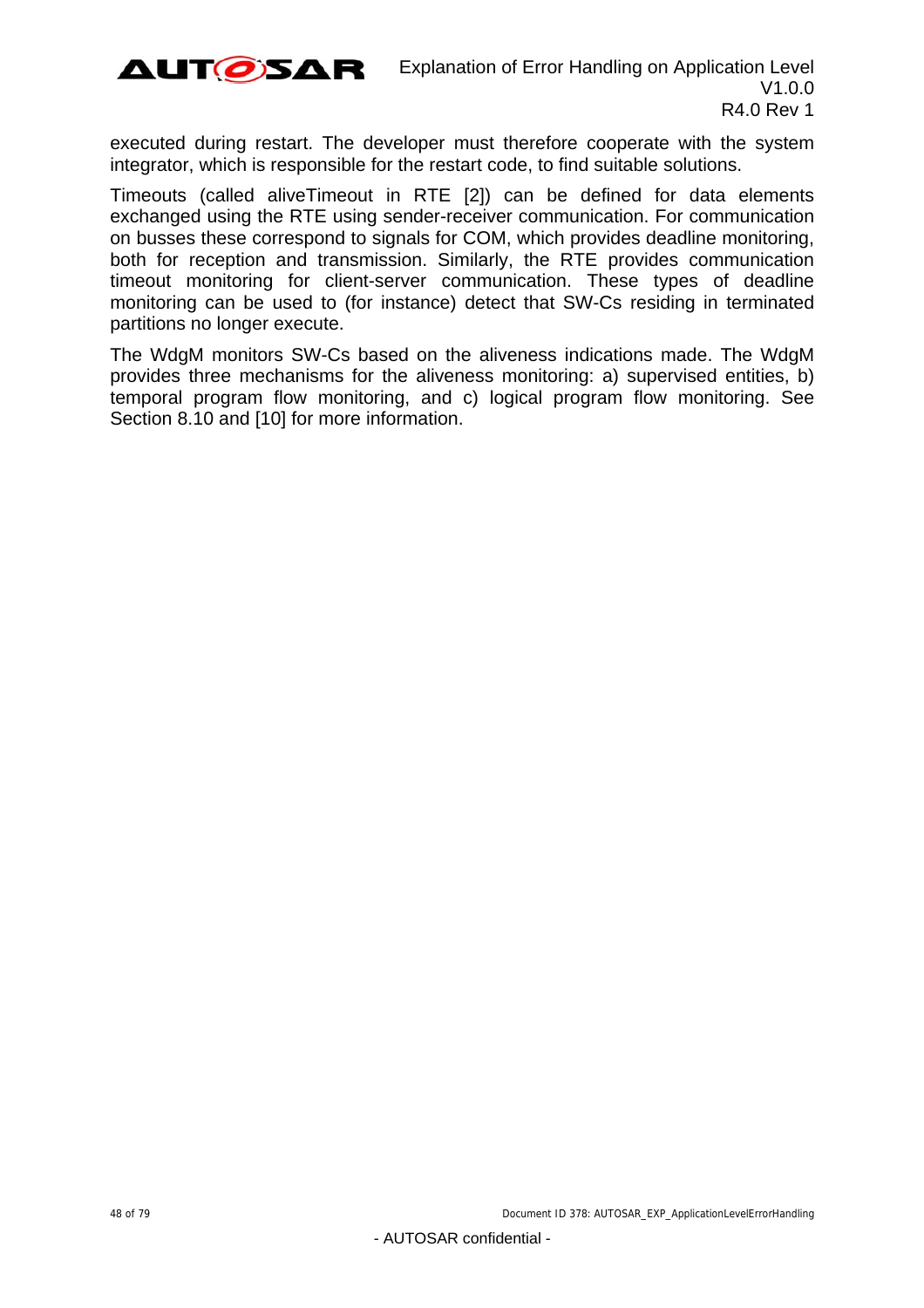

# **9 Aspect mapping**

Each error handling mechanism is characterized by a number of properties, such as where in the FDIR process it applies or which error models it can handle. To give an overview of these different aspects of the different mechanism this section presents a number of mapping tables, where each mechanism is mapped onto the different properties. Each table gives references to the mechanisms covered individually in Section [8.](#page-20-0)

## **9.1 Mapping to FDIR process and Error Model**

Not all mechanisms can be used for all steps in the FDIR process, and similarly they are applicable only for specific error models. To illustrate these 3-dimensional relationships (Mechanism x FDIR step x Error Model) we present three tables in this section. Each table shows an overview of the mechanisms and their applicability in each respective step of the FDIR process with respect to each of the error types defined in the error model.

More information regarding the capabilities of each error handling mechanism is found in Section [8,](#page-20-0) where each mechanism is presented in more detail.

In [Table 9-1](#page-49-0), the mechanisms are mapped to the first step of the FDIR process – detection, [Table 9-2](#page-50-0) contains the mapping to the second step – isolation, and [Table](#page-51-0)  [9-3](#page-51-0) shows the mapping to the third and last step – recovery.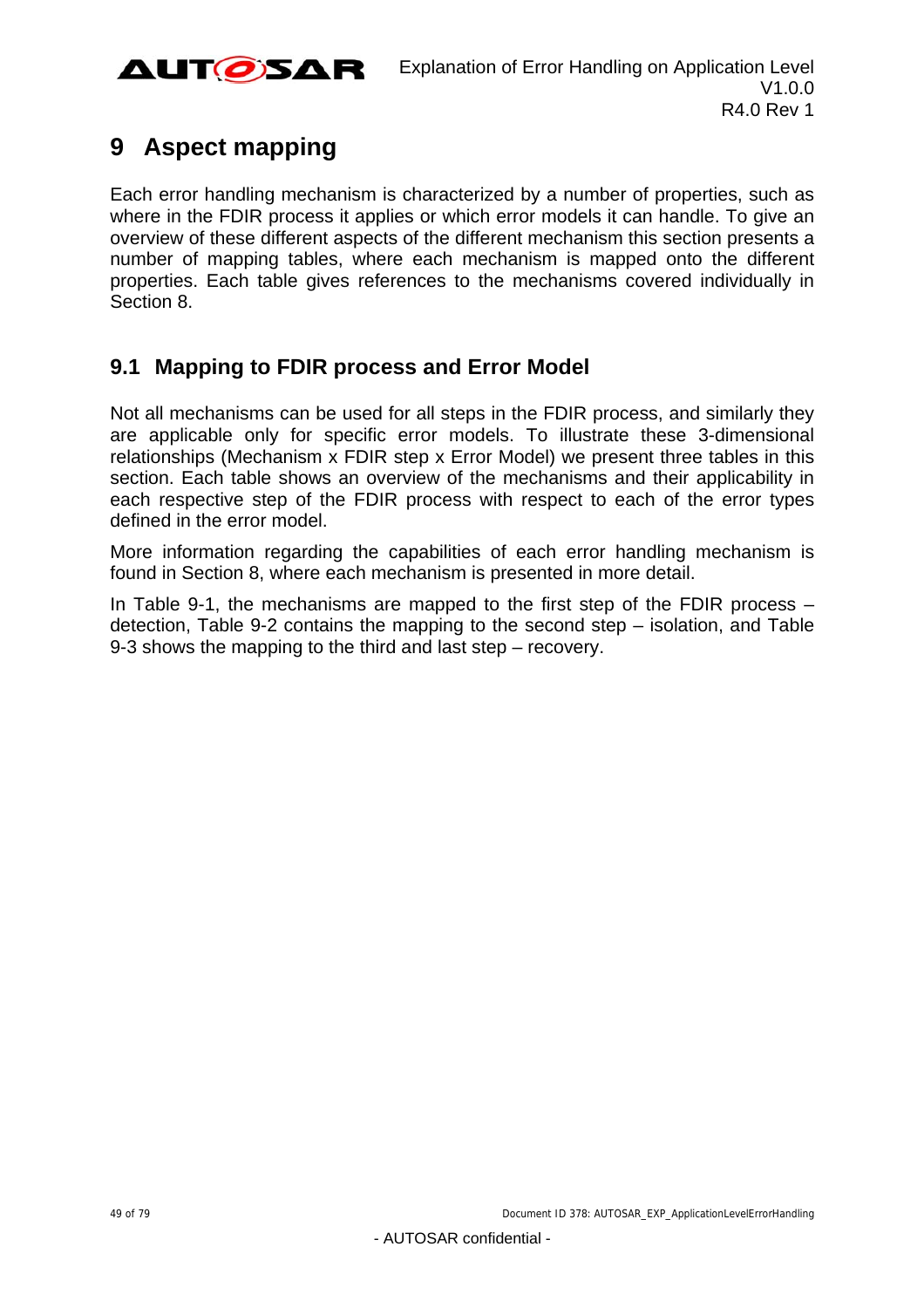<span id="page-49-0"></span>

| <b>Mechanism</b>                        | <b>Ref</b> | <b>Data</b> | Program<br>flow | <b>Access</b> | <b>Timing</b> | <b>Asym</b><br>metric |
|-----------------------------------------|------------|-------------|-----------------|---------------|---------------|-----------------------|
| <b>Plausibility checks</b>              | 8.1        | X.          |                 |               |               |                       |
| Substitute values                       | 8.2        |             |                 |               |               |                       |
| Voting                                  | 8.3        | X           |                 |               |               |                       |
| Agreement                               | 8.4        | X.          |                 |               |               | X                     |
| <b>Checksums/Codes</b>                  | 8.5        | $\sf X$     |                 |               |               |                       |
| <b>Execution sequence</b><br>monitoring | 8.6        |             | X               |               |               |                       |
| Aliveness monitoring                    | 8.7        |             |                 |               | X             |                       |
| <b>Status &amp; Mode</b><br>Management  | 8.8        |             |                 |               |               |                       |
| Reconfiguration                         | 8.9        |             |                 |               |               |                       |
| <b>Reset</b>                            | 8.10       |             |                 |               |               |                       |
| <b>Error filtering</b>                  | 8.11       |             |                 |               |               |                       |
| <b>Memory protection</b>                | 8.12       |             |                 | X             |               |                       |
| Timing protection                       | 8.13       |             |                 |               | X             |                       |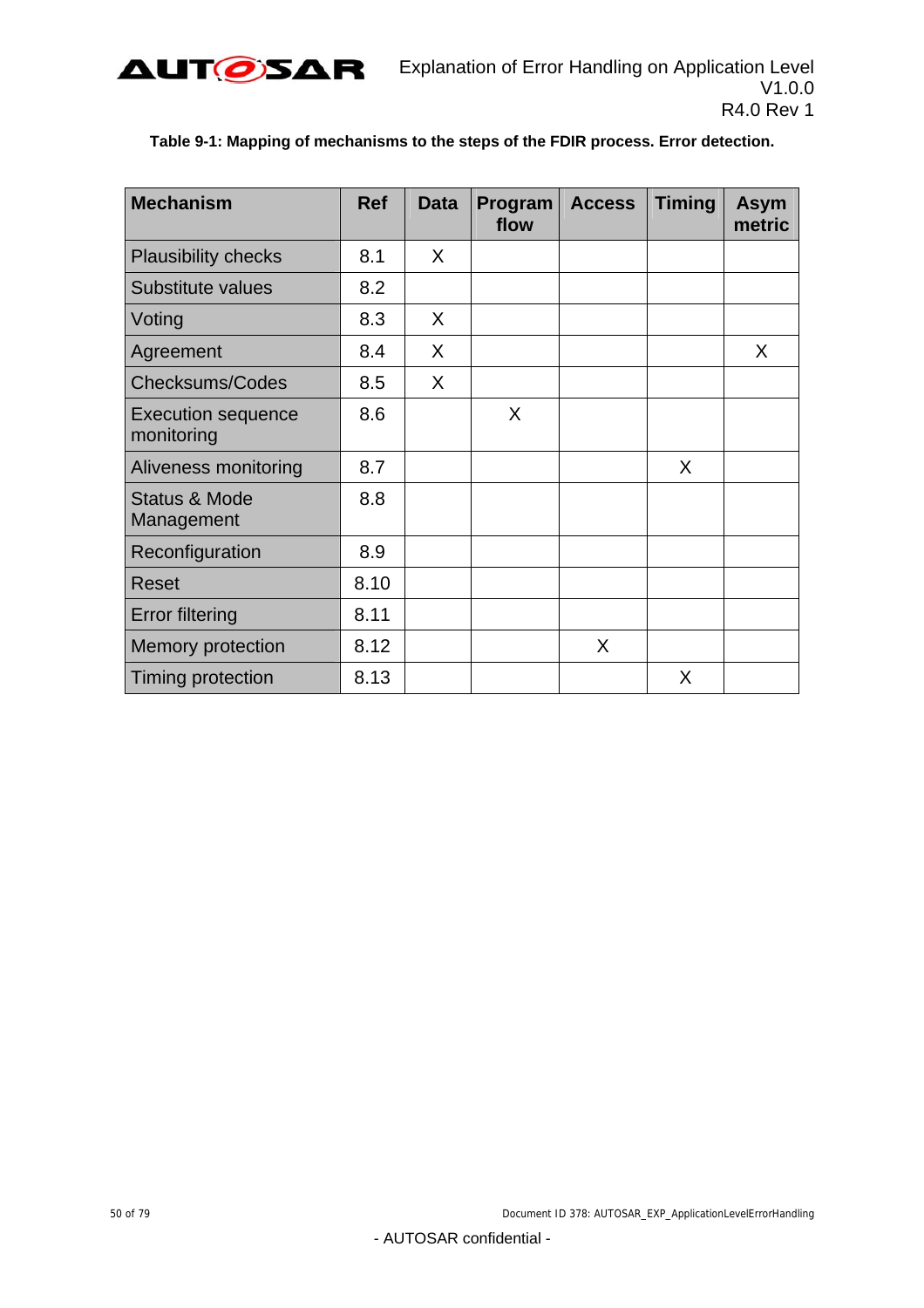<span id="page-50-0"></span>

| <b>Mechanism</b>                        | <b>Ref</b> | <b>Data</b> | Program<br>flow | <b>Access</b> | <b>Timing</b> | <b>Asym</b><br>metric |
|-----------------------------------------|------------|-------------|-----------------|---------------|---------------|-----------------------|
| <b>Plausibility checks</b>              | 8.1        | X.          |                 |               |               |                       |
| Substitute values                       | 8.2        |             |                 |               |               |                       |
| Voting                                  | 8.3        | X           |                 |               |               |                       |
| Agreement                               | 8.4        | X           |                 |               |               | X.                    |
| <b>Checksums/Codes</b>                  | 8.5        |             |                 |               |               |                       |
| <b>Execution sequence</b><br>monitoring | 8.6        |             |                 |               |               |                       |
| Aliveness monitoring                    | 8.7        |             |                 |               |               |                       |
| <b>Status &amp; Mode</b><br>Management  | 8.8        | X           | X               |               | X             | X                     |
| Reconfiguration                         | 8.9        |             |                 |               |               |                       |
| Reset                                   | 8.10       |             |                 |               |               |                       |
| <b>Error Filtering</b>                  | 8.11       | X           | X               |               | X             | X                     |
| Memory protection                       | 8.12       |             |                 |               |               |                       |
| Timing protection                       | 8.13       |             |                 |               |               |                       |

### **Table 9-2: Mapping of mechanisms to the steps of the FDIR process. Error isolation.**

For error isolation it is important to note that the explicit information gained by detecting the error is not considered in [Table 9-3.](#page-51-0) For example, when detecting that an entity has crashed by some aliveness monitoring mechanism the crashed entity is explicitly identified, however, no additional information is gained from the monitoring mechanism that can help in recovery, like the underlying reason for the crash. This is in contrast to for instance agreement on a data value, where not only the error is detected (some participant is faulty), but additionally also which participant.

The main purpose of status and mode management is the spread of error information, making it available to interested parties, and thereby making error isolation possible.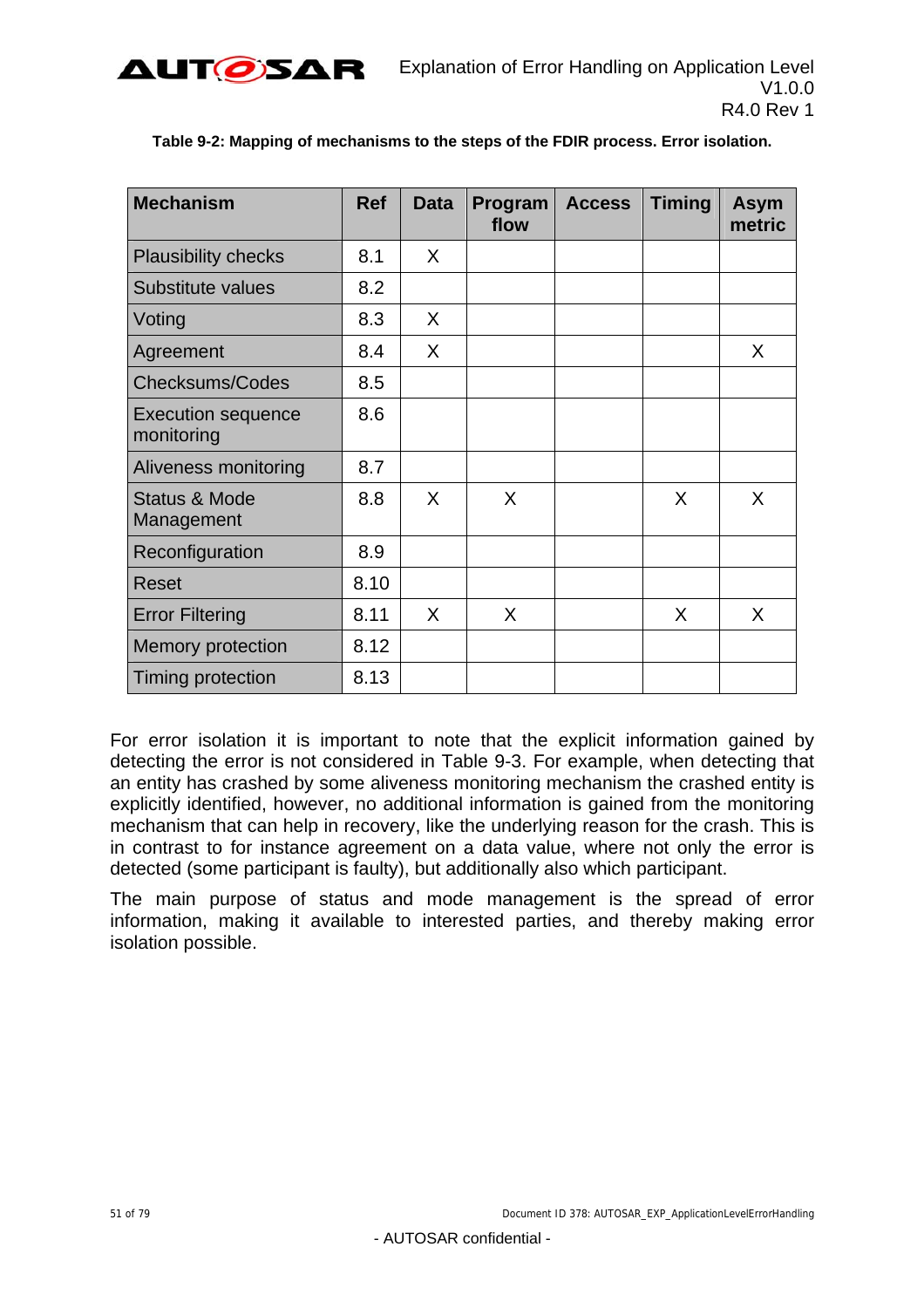<span id="page-51-0"></span>

| <b>Mechanism</b>                        | <b>Ref</b> | <b>Data</b> | Program<br>flow | <b>Access</b> | <b>Timing</b> | <b>Asym</b><br>metric |
|-----------------------------------------|------------|-------------|-----------------|---------------|---------------|-----------------------|
| <b>Plausibility checks</b>              | 8.1        |             |                 |               |               |                       |
| <b>Substitute values</b>                | 8.2        | X           | X.              |               | X             | X                     |
| Voting                                  | 8.3        | X           |                 |               |               |                       |
| Agreement                               | 8.4        | X           |                 |               |               | X                     |
| <b>Checksums/Codes</b>                  | 8.5        | X           |                 |               |               |                       |
| <b>Execution sequence</b><br>monitoring | 8.6        |             |                 |               |               |                       |
| Aliveness monitoring                    | 8.7        |             |                 |               |               |                       |
| <b>Status &amp; Mode</b><br>Management  | 8.8        |             |                 |               |               |                       |
| Reconfiguration                         | 8.9        | X           | X               | X             | X             | X                     |
| <b>Reset</b>                            | 8.10       | X           | X               | X             | X             | X                     |
| <b>Error Filtering</b>                  | 8.11       |             |                 |               |               |                       |
| <b>Memory protection</b>                | 8.12       |             |                 | X             |               |                       |
| Timing protection                       | 8.13       |             |                 |               | X             |                       |

**Table 9-3: Mapping of mechanisms to the steps of the FDIR process. Error recovery.** 

## **9.2 Mapping to implementation level**

The implementation level refers to the level where the mechanism is most suitably implemented. However, the use and control of the mechanism is still in SW-Cs (or at least by application developers), i.e., on the application level.

Two implementation levels are relevant for the presented mechanisms, application level (SW-C) and basic SW level (BSW). The fundamental difference lies in where the mechanism is implemented, as a "service" provided to SW-Cs from the BSW level or as a pure application level mechanism, not requiring any specific BSW support. HW-based solutions are included at the BSW-level since direct access to HW is generally not permitted. As an example, dedicated cryptographic peripherals could be accessed through the same BSW interface as SW-based solutions.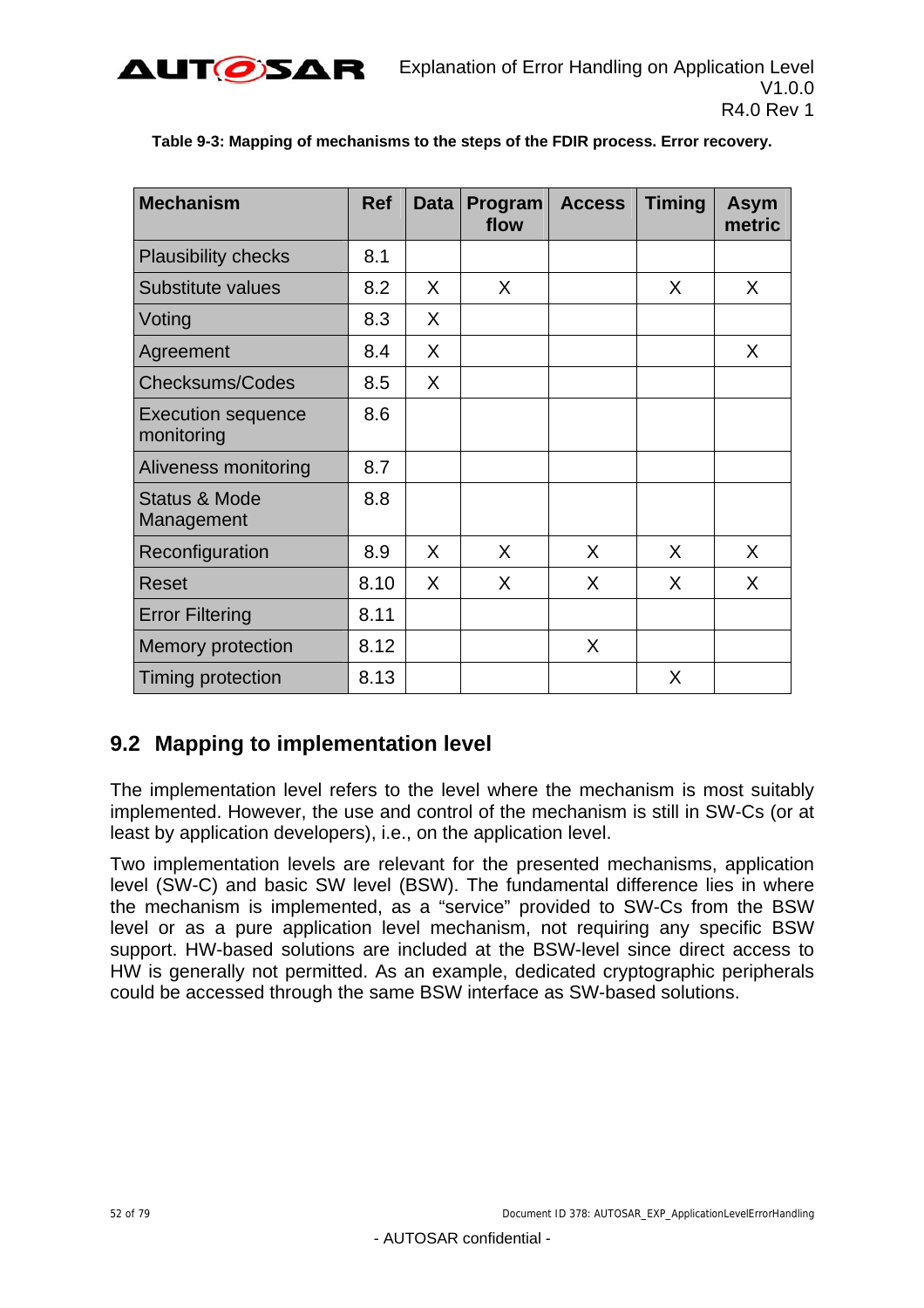

| <b>Mechanism</b>                        | <b>Reference</b> | Implementation<br>level |
|-----------------------------------------|------------------|-------------------------|
| <b>Plausibility checks</b>              | 8.1              | SW-C                    |
| Substitute values                       | 8.2              | SW-C / BSW              |
| Voting                                  | 8.3              | SW-C                    |
| Agreement                               | 8.4              | SW-C                    |
| <b>Checksums/Codes</b>                  | 8.5              | SW-C / BSW              |
| <b>Execution sequence</b><br>monitoring | 8.6              | SW-C / BSW              |
| Aliveness monitoring                    | 8.7              | SW-C / BSW              |
| Status & Mode<br>Management             | 8.8              | SW-C / BSW              |
| Reconfiguration                         | 8.9              | SW-C / BSW              |
| Reset                                   | 8.10             | SW-C / BSW              |
| <b>Error Filtering</b>                  | 8.11             | SW-C / BSW              |
| Memory protection                       | 8.12             | <b>BSW</b>              |
| Timing protection                       | 8.13             | <b>BSW</b>              |

#### **Table 9-4: Mapping of mechanisms to implementation level**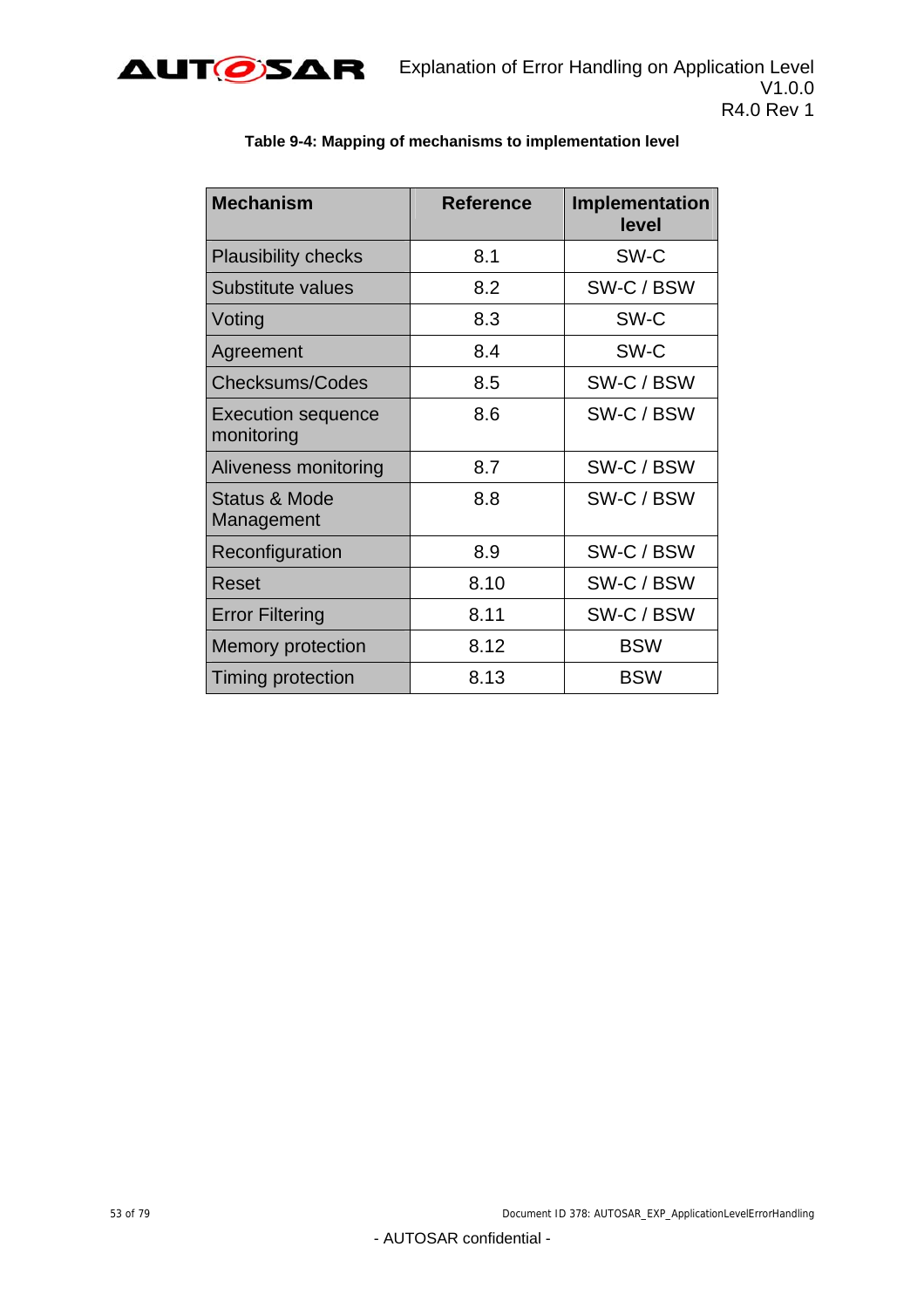

# <span id="page-53-0"></span>**10 Terminating and restarting partitions**

This section presents an approach for enabling the termination and restarting of the execution of partitions as an error handling alternative to cooperative recovery or ECU reset.

## **10.1 Introduction**

A partition denotes the abstract notion of a logical grouping of SW-Cs and BSW resources and defines an error containment region, whereas the term OS-Application is used as the basis for the implementation of such a partition in the AUTOSAR OS. OS-Applications contain tasks, ISRs, OS Alarms etc. that are grouped together and are handled by the OS independently. As an OS-Application is a strictly OS-level notion, the existence of these is not known to SW-Cs and other BSW Modules (Basic Software Modules). Furthermore, the existence of partitions is known only at SW-C level, not within the BSW.

The main focus is on handling faults which lead to one of the following:

- Protection violation caused by erroneous memory access. This is detected by the OS (with support from an MMU).
- Protection violation caused by exceeding of allocated execution time budget. This is detected by the OS.
- Detection of application states which do not trigger a protection violation but require termination or restart of a partition.

Terminating or restarting a partition is achieved by terminating or restarting the underlying OS-Applications and performing any BSW and other cleanup necessary to set related resources into a consistent state. OS-Applications can be terminated and restarted independently, thereby forming error containment regions at the OS-level. Terminating or restarting a partition of course means terminating or restarting the SW-Cs contained in that partition. Being based on OS-Application, a partition is fully mapped to one ECU (i.e. cannot be spread over several ECUs).

This concept describes how terminating/restarting is performed, which modules are involved and how consistency is ensured. The basic principle is that communication across partitions behaves similar to inter-ECU communication, even when a partition is terminated or restarted. That is, there should be no difference in the semantics or behaviour when interacting partitions are mapped to the same physical ECU or different physical ECUs. The concept is intended for non-trusted OS-Applications containing SW-Cs only. In particular, this means that the partition(s) containing the BSW cannot be terminated or restarted. Moreover, the functionality is optional and only provides basic support for termination/restart activities. To get proper termination and restart of partitions working in a system, additional work is required from the developer/integrator (e.g. configuration, supporting code, definition of cleanup activities, etc.).

The approach can be used when no assumptions can be made on the correctness of the error handling capabilities of the application software. That is, no support is required from the application software. In fact, the application software in a partition is not even executing during termination and restart.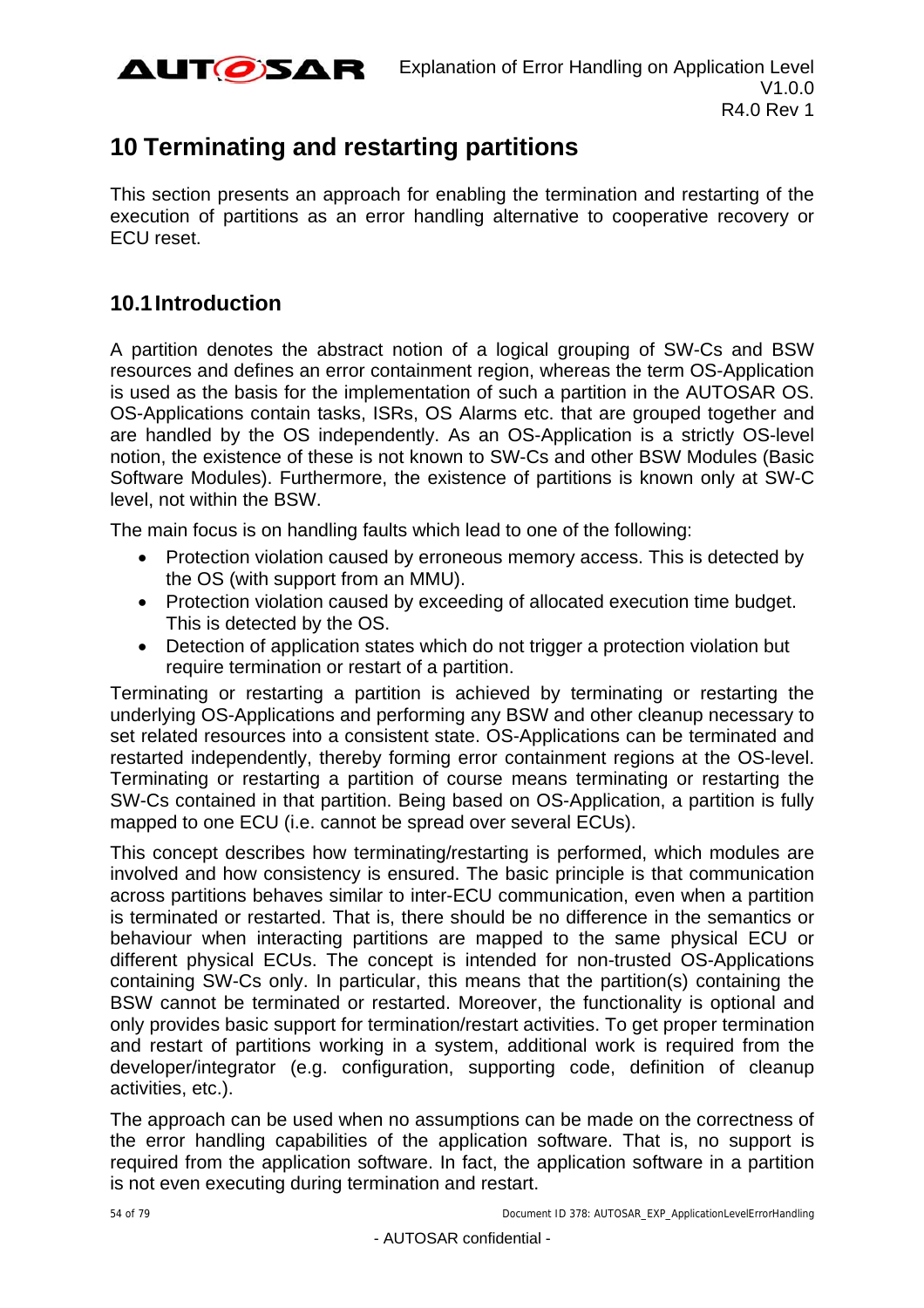

Note that the approach can potentially handle external transient faults as well as internal design faults. The only requirement is that the faults cause one of the failure scenarios mentioned above.

This document describes the basic support provided in the BSW, lists the responsibilities of the developer/integrator for successfully employing the functionality and provides suggestions on solution approaches.

## <span id="page-54-0"></span>**10.1.1 Automotive Applications**

An application in an automotive system built using AUTOSAR can consist of several interacting SW-Cs mapped over potentially several partitions. There may be mapping decision affecting the locations of SW-Cs/partitions, e.g. to save resources, or due to mapping constraints (such as sensors/actuators), or to provide fault-tolerance through redundancy and/or separation. Consequently, an application consists of a set of potentially distributed SW-Cs/partitions.

The mapping of which SW-Cs belong to an application or partitions is not explicitly modelled in AUTOSAR. However, the mapping is known to the system designer, who is also responsible for specifying how errors should be handled. It is therefore assumed that the designer can define whether terminating or restarting a partition is an appropriate response to errors for a specific application and if so, which partitions (and thereby which SW-Cs) can be terminated or restarted. This information is then used by the OEM to build an overall recovery policy for the vehicle. It is important to note that AUTOSAR SW-Cs cannot be generally restarted without the designer being aware of this fact and designing the application accordingly.

## **10.1.2 Software Partitioning & Error Containment Regions**

Software partitioning is one of the chief goals for a general-purpose OS and is seeing increased attention in embedded systems as the complexity of embedded software increases. The AUTOSAR glossary defines partitioning as: "Decomposition, the separation of the whole system into functional units and further into software components". In the context of error handling and safety the term partitioning is enhanced to also mean the definition and enforcement of *error containment regions*, i.e., the system (most of the time the OS) ensures that errors of certain types are contained in the (predefined) regions where they occur and will not propagate outside causing new errors in other regions. This includes, among other things, protecting the memory of one error containment region from illegal writes from other error containment regions and preventing application software from monopolizing the CPU. Also, enforcing strict access rules to system resources, such as system services and peripheral devices, from applications is an important issue.

When the software in a partition violates the protection rules set up by the OS its execution is typically forcibly halted and the user can choose to restart the offending software with the hope that the fault causing the violation was transient and will not be present when the application is restarted, or in case the error is deemed nonrecoverable terminate the offending software in order to avoid causing interference in other partitions.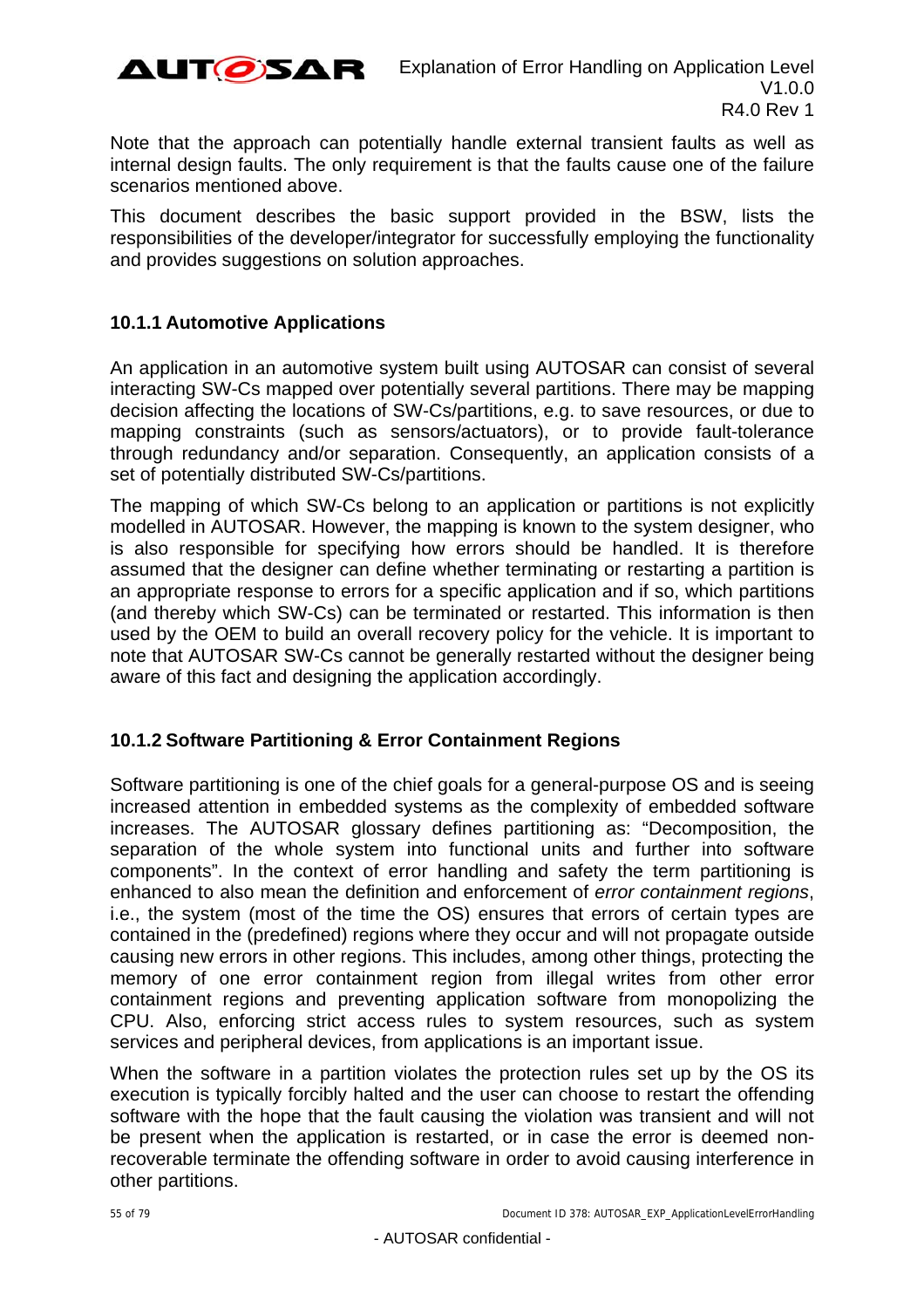

For automotive systems, error recovery is typically performed by either having the application recover using dedicated recovery mechanisms, here termed *cooperative recovery* as it requires a partially functional application to invoke the recovery mechanisms, or to reset the ECU on which the violation occurred. The first approach is effective when the fault causing the failure does not constitute a hindrance for the code of the recovery mechanism. In the AUTOSAR case, this could be implemented using, e.g., the functionality provided by FIM, DEM or BswM to modify the behaviour of SW-Cs. However, faults which put the software in a state not envisioned by the designer can generally *not* be handled by such an approach, and an ECU reset is instead used. Such resets are benign if they can be performed fast enough to not violate application deadlines and do not adversely affect other applications. A solution to the latter problem is to not co-locate applications which may, in case of ECU reset, adversely affect each other. However, in order to reduce manufacturing time, complexity and weight, it is desired to increase the level of integration, where multiple applications, possibly independent and with mixed criticality, share a single ECU. In such systems software partitioning is needed to ensure that error propagation is minimized across applications and independence in case of failures is upheld.

## **10.2 Rationale – Use Cases**

Terminating and restarting an application is a basic approach to minimizing error propagation and performing error recovery (mainly the restart functionality). Two main use cases have been identified for AUTOSAR error handling and are presented in this section.

## <span id="page-55-0"></span>**10.2.1 Use Case 1: Software Partitioning [UC1]**

Software partitioning is used to prevent the effects of faults in one partition from spreading to other partitions on the same ECU, by specifying well defined boundaries in the space and time dimensions for the software of the partitions to execute within. By terminating a partition, so called *fail silent* [\[17\]](#page-10-0) behaviour can be implemented. Additionally, this is an important aspect for building safety cases and for liability considerations when mixed-criticality applications execute on one ECU. See also the OS SWS [\[3\]](#page-9-0) for more information. Commonly used examples of such techniques are memory partitioning and execution time (deadline) monitoring.

Memory partitioning and execution time monitoring can be used to detect memory access errors and timing errors, and to prevent them from corrupting software in other partitions. However, when such errors occur, a reaction from the system is necessary. The most straightforward approach is to not allow the offending software to continue its execution, i.e., to forcibly terminate it. This will prevent errors from propagating but it may put the system in an inconsistent state, since the software in the partition may have been interacting with software in other partitions and/or BSW at the time of termination. *The behaviour of the system and its consistency rules must therefore be well specified*, such that a partition can continue to execute without inadvertent disturbance from a sudden termination or restart of another partition.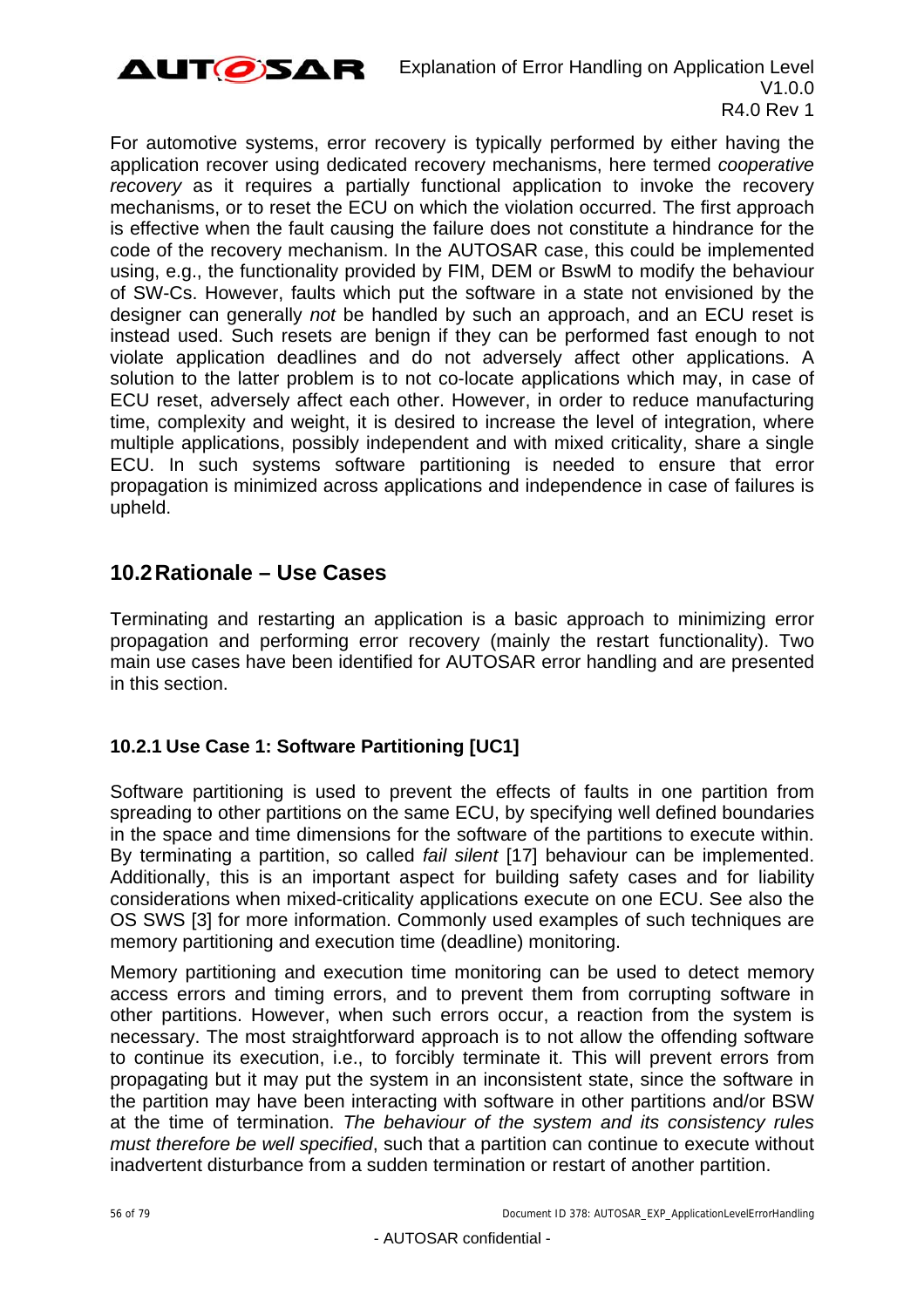

AUTOSAR supports memory partitioning and execution time monitoring. It is possible to define time boundaries which a SW-C must execute within, and memory partitions which cannot be overridden, thus protecting SW-Cs in one partition from erroneous memory accesses SW-Cs in other partitions.

Both concepts use an OS-level feature called OS-Application [\[3\]](#page-9-0). For OS-Applications, the OS provides timing and memory protection, given that they are configured and HW support (for memory protection) is available. When an error (a protection violation) is detected, a proper reaction is called for.

## <span id="page-56-0"></span>**10.2.2 Use Case 2: Application-level Error Handling [UC2]**

Application level error handling can be used for two main purposes:

- Error handling of distributed automotive applications
- OEM-specific error handling

## **10.2.2.1 Error handling of distributed automotive applications**

In general, an automotive application can (as discussed in Section [10.1.1\)](#page-54-0) be divided into several partitions which form different error containment regions. These partitions could possibly be mapped to different ECUs.

The management of this distribution of application parts needs to be handled at application level, as the information of division into partitions and mapping of partitions to ECUs is not available at BSW level.

An application-level error manager (ALEM) would deal with issues that arise from such distribution. For example, if the termination of a partition leads to a need to terminate other partitions (not necessarily on the same ECU), this would be triggered by the ALEM.

### **10.2.2.2 OEM-specific error handling**

Errors affecting a partition do not necessarily lead to protection violations as in UC1, but can force the partition into a state where it cannot itself recover and continue executing. It must either be terminated to minimize error propagation or restarted from a known "good" state to make progress. For such errors, the decision and action to terminate or restart a partition must be made by an external entity, since the error affecting the state of the partition could also affect its ability to recover. However, the decision on which recovery policy to use (terminate/restart, which partitions/SW-Cs etc) is OEM-specific and cannot be generalized and standardized by AUTOSAR.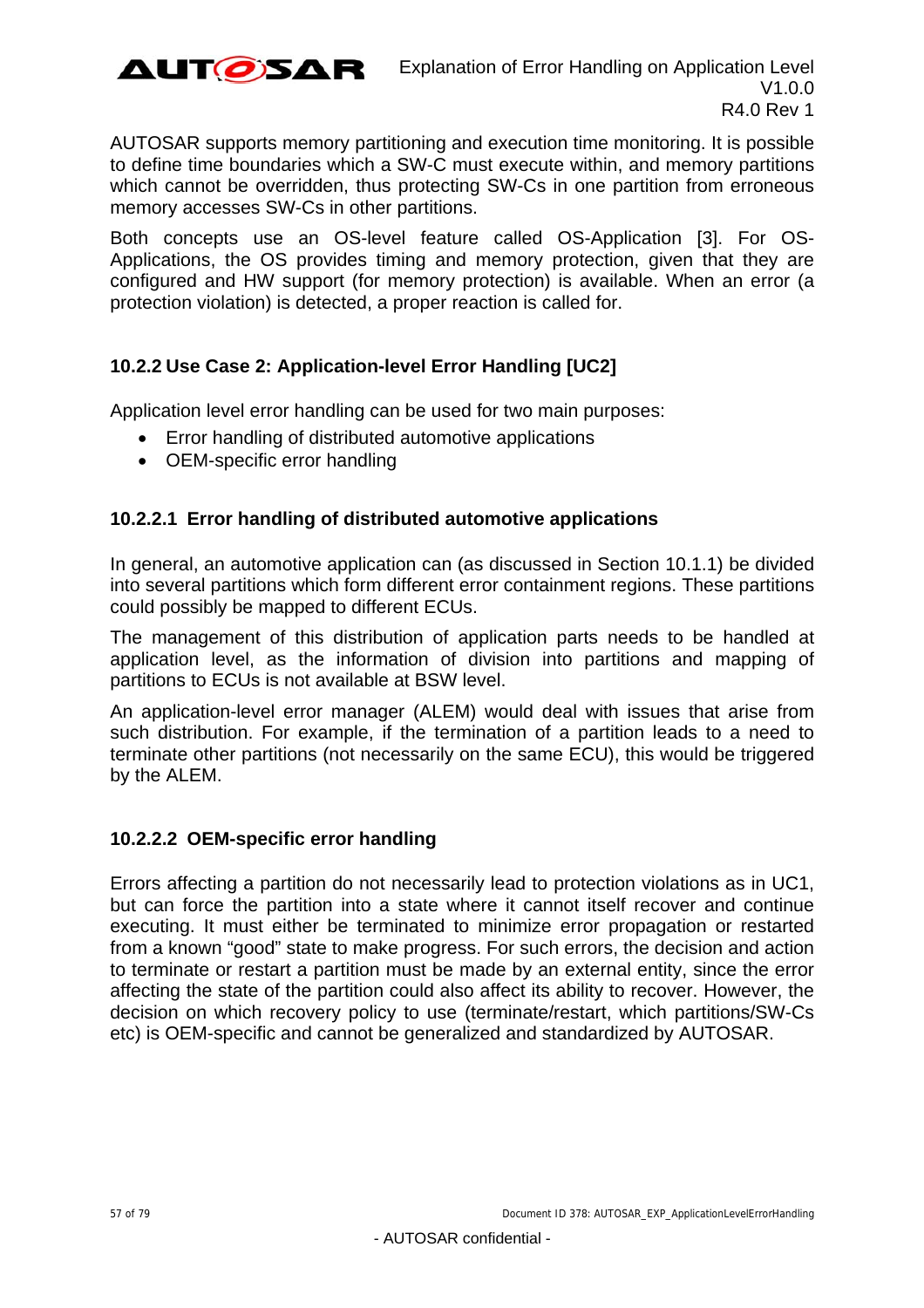

## **10.2.2.3 Application-level Error Managers**

Dealing with the two aspects described above would require the introduction of "error managers", i.e., software applications<sup>[4](#page-60-0)</sup> that monitor the health of the system and initiate recovery if necessary. [Figure 1](#page-57-0) shows an example of such a setup.

Recovery may range from sending application-specific instructions, initiating reconfiguration of applications to terminating/restarting applications or the entire ECU. In this concept we focus on the termination and restarting of SW applications.



<span id="page-57-0"></span>**Figure 1: An Application-level Error Manager (ALEM) monitors the health of the system and initiates recovery actions according to application or OEM-specific recovery policies.** 

This use case is similar to the Fault Management Framework (FMF) developed in the EASIS project [\[25\].](#page-10-1) The proposed features in this document have corresponding functionalities defined in the FMF.

Furthermore, error management at application level would be able to take distribution into account. That is, if an automotive application is distributed over several partitions, and possibly even ECUs, and the BSW would not be able to perform a coordinated termination/restart. The case where the termination or restarting of partitions across several ECUs shall be coordinated (not necessarily synchronized) could be managed by ALEMs.

NB1: In the remainder of this section, we will refer to Application-level error manager (ALEM) whenever we mean a SW-C which is allowed to trigger partition termination and restart.

NB2: This approach does not aim to standardize an ALEM, its behaviour or its interfaces.

l

 $4$  The ALEM could also be implemented as a BSW Module, but this is a less flexible solution. This would also entail more effort on specifying an AUTOSAR BSWM for this purpose as well as introducing the notion of a BSW Module that is potentially distributed over several ECUs. This is not within the scope of this concept.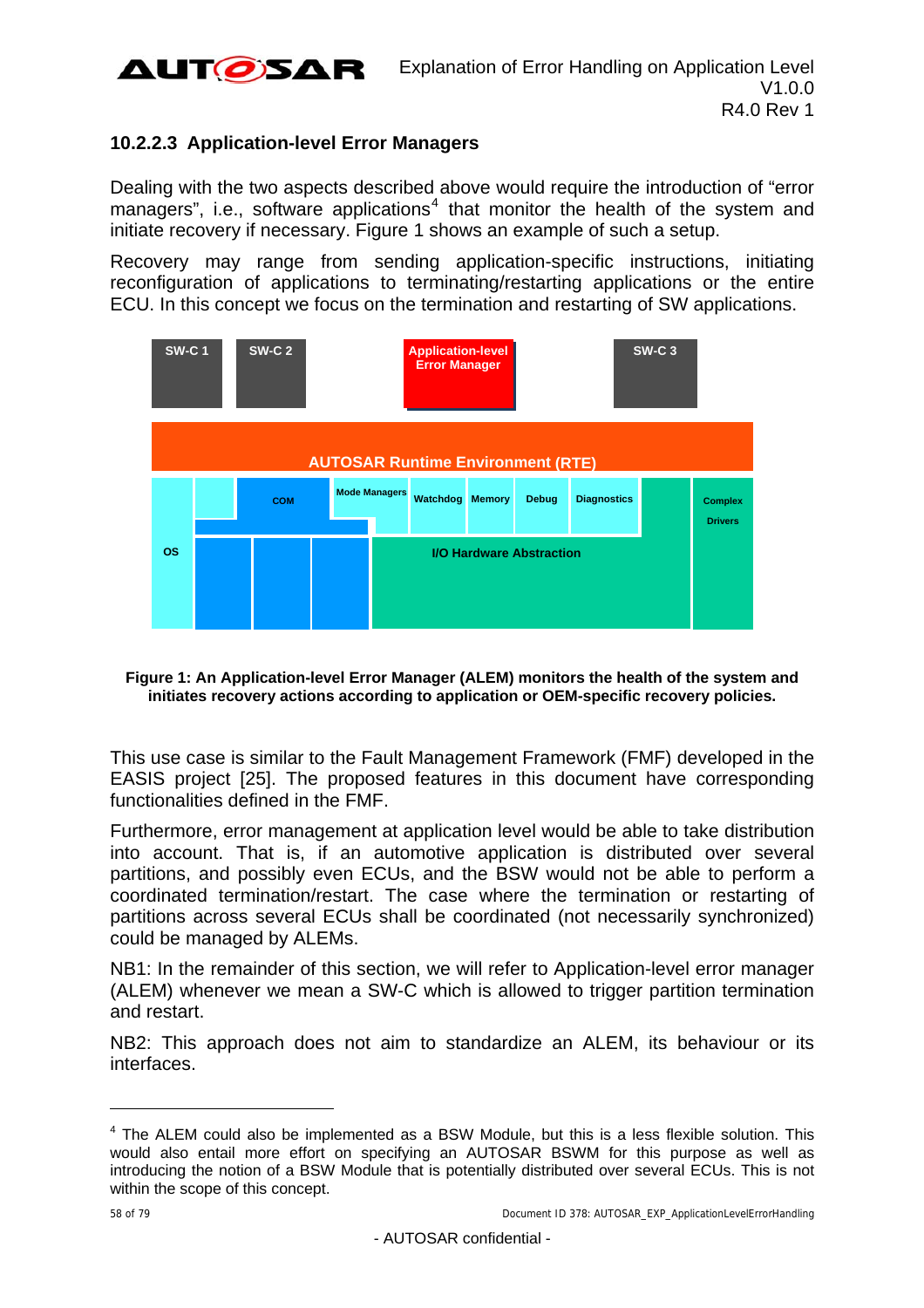

## **10.3 Approach for Terminating and Restarting Partitions**

In the subsequent sections, the text describes the support in AUTOSAR OS, BSW and RTE.

### **10.3.1 OS features**

This section describes the basic functionalities and mechanisms provided by the OS that will be used to incorporate the possibility to terminate or restart a partition. Comments on how these fit with the actions necessary for termination and restart of partitions is provided here and more detailed descriptions are then described later in Section [10.3.2.](#page-62-0)

## **10.3.1.1 OS-Applications**

The AUTOSAR OS uses a construct called "OS-Applications" (see [\[3\]](#page-9-0)). An OS-Application is a set of OS objects, such as tasks, interrupt service routines, alarms, schedule tables, etc. From the OS point of view an OS-Application forms a cohesive functional unit. For instance application specific hook functions can be defined, such as startup and shutdown hook functions.

OS-Applications are used as a basis for partitions, i.e., protection across partitions is enforced at the OS-Application level. Software Partitioning is used for instance for memory access control or timing control, but is a general approach to address error propagation in the system. Partitions are defined to be error containment regions, i.e., with proper enforcement errors occurring in one partition cannot spread out to other partitions.

For OS controlled objects, there are a number of protection mechanisms available (see [\[3\]\)](#page-9-0). The mechanisms relevant for the termination/restart approach are memory protection and timing protection. Memory protection covers stack and data and, optionally, code of OS-Applications. Timing protection is based on execution time budgets and arrival rates.

There is a 1-to-1 mapping between partitions and OS-Applications.

OS-Applications are divided into i) trusted OS-Applications and ii) non-trusted OS-Applications (see [\[3\]\)](#page-9-0).

Trusted OS-Applications run in privileged mode and may execute with all (OS level) monitoring shut off. That is, a trusted application is assumed to never violate memory access rights or deadlines.

Non-trusted OS-Applications run in non-privileged mode are automatically monitored by the OS w.r.t. memory access and deadline violations. SW-Cs are allocated either to non-trusted OS-Application, or to one trusted OS-Application of BSW. There are zero, one or more SW-Cs per OS-Application.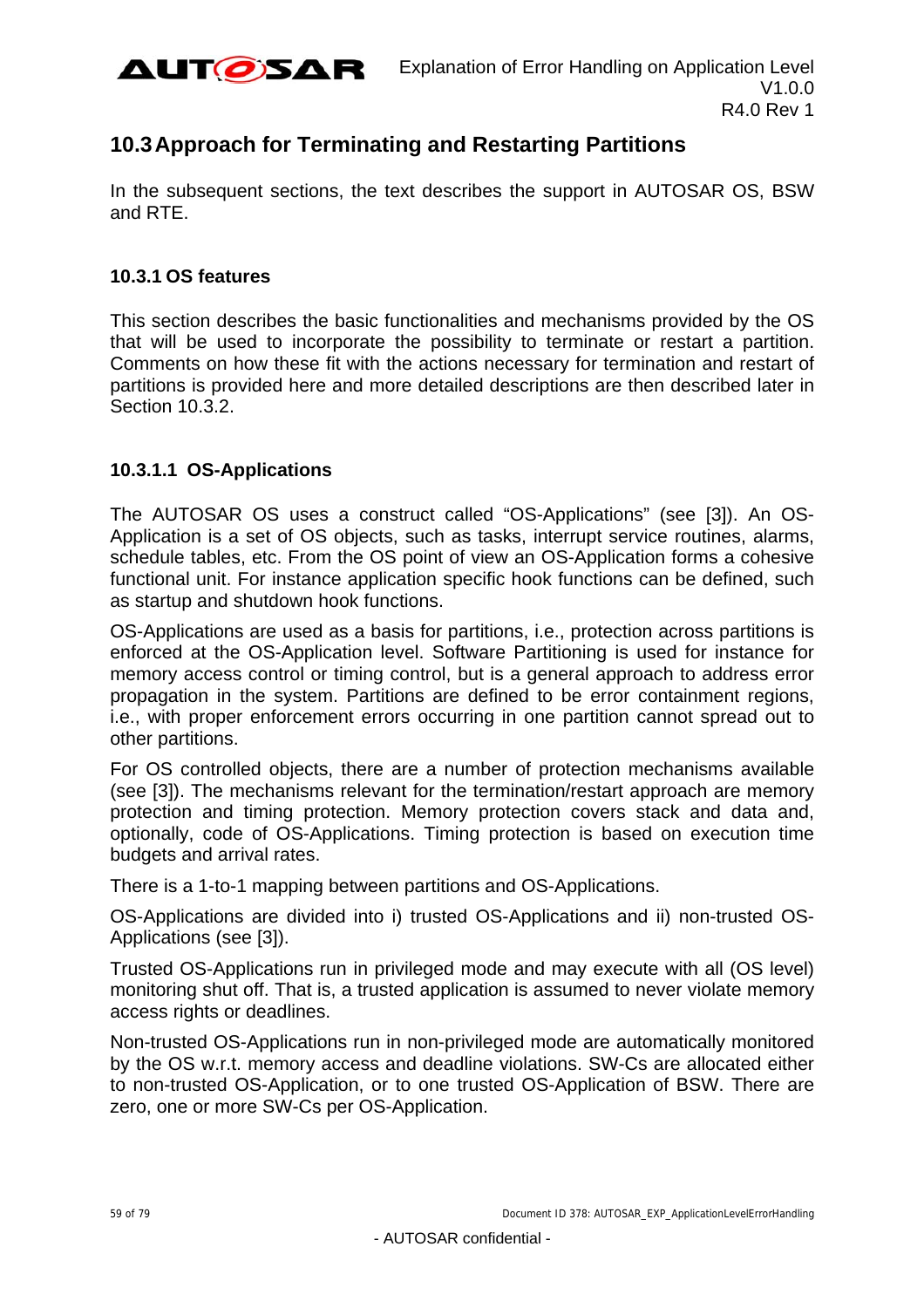

## **10.3.1.2 Protection Hook**

The system has a single global *Protection Hook*. The Protection Hook is called by the OS when a protection violation occurs, and its role is to decide which action is to be performed as a reaction to the error. The Protection Hook is called with a parameter value indicating the detected violation. The Protection Hook can query which OS-Application<sup>[5](#page-62-1)</sup> caused the violation and then decide on necessary actions the OS shall perform once the hook returns (see above). If no protection hook is configured, the OS will call ShutdownOS(). The return value of the protection hook defines further action performed by the OS.

- PRO IGNORE: Do nothing
- PRO TERMINATETASK: Forcibly terminate the faulty Task/Category 2 OsIsr
- PRO TERMINATEAPPL: Forcibly terminate the faulty OS-Application
- PRO TERMINATEAPPL RESTART: Forcibly terminate the faulty OS-Application and trigger the execution of the OSRestartTask.
- PRO SHUTDOWN: Call ShutdownOS().

*It is expected that the integrator, together with the application designer, decides on the error handling strategy*, i.e., whether to perform a termination, restart, error filtering etc.

When an application-level request for termination or restart is issued (for details, see Section [10.3.2.4](#page-74-0)), the decision is already taken and the OS only executes the request. The Protection Hook is not executed for such an externally triggered termination or restart.

It should be noted already at this point that termination of an OS-Application is not the same as termination of a partition. Terminating or restarting an OS-Application is an activity solely performed in the OS. In order to terminate or restart a partition, there are a set of cleanup activities which have to be performed in the BSW and potentially also in the SW-Cs of the partition. These cleanup activities will be placed in the OSRestartTask which is only triggered when the return code from the Protection Hook is PRO\_TERMINATEAPPL\_RESTART.

**Important:** For terminating or restarting a partition, the Protection Hook must return PRO TERMINATEAPPL RESTART in both cases. Otherwise there will be no opportunity to perform clean-up activities.

## **10.3.1.3 TerminateApplication() API**

The OS provides an API for explicit termination or restart of OS-Applications. This API enables SW-C level triggering of the same mechanisms as triggered by the Protection Hook.

The API looks as follows:

l

<sup>&</sup>lt;sup>5</sup> It is assumed that the integrator knows the mapping between Os-Application Ids (returned by the OS GetApplicationId() API), partitions, and the name of partitions (used to inform the RTE of a termination or request a restart).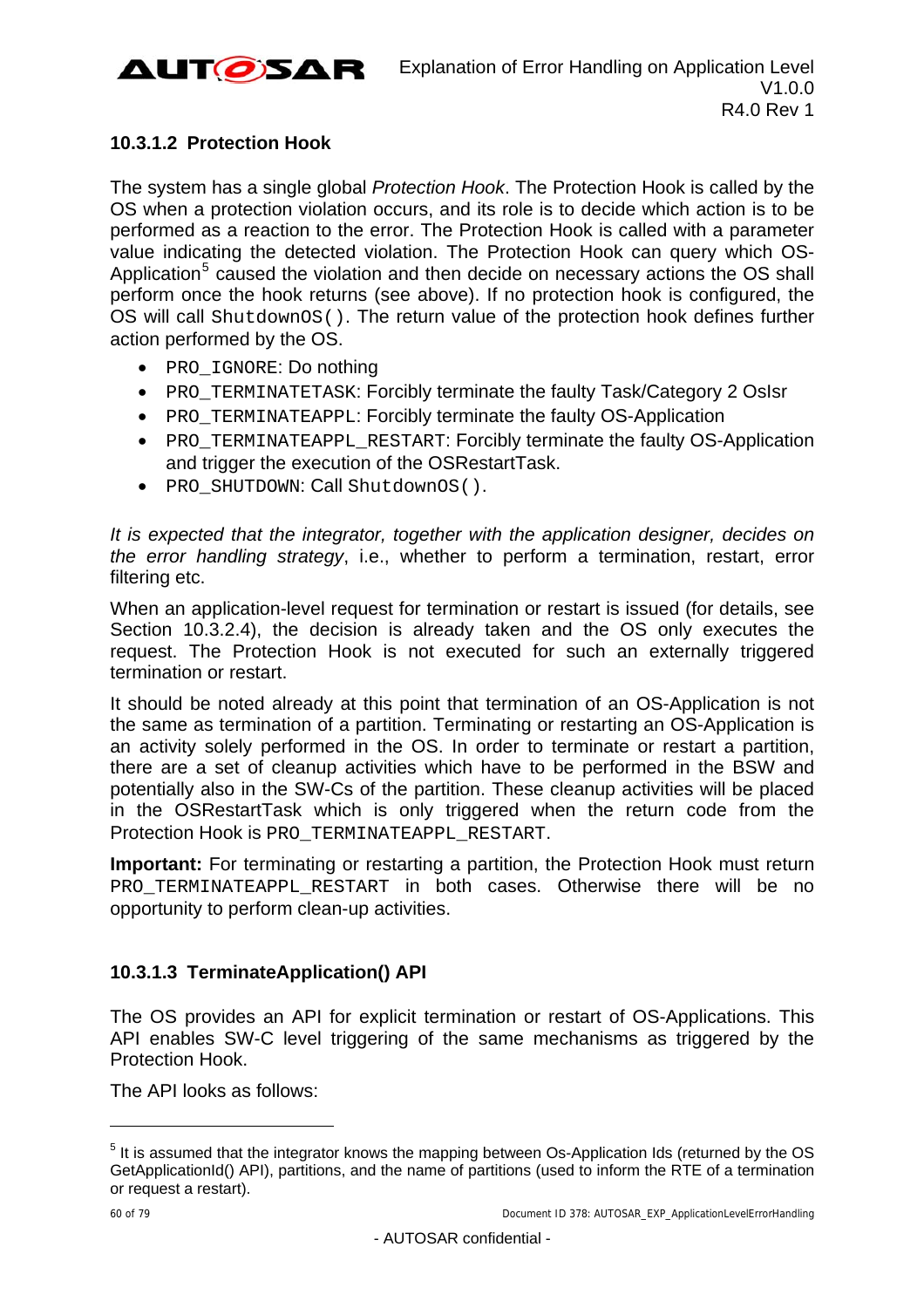

```
StatusType TerminateApplication 
( 
     ApplicationType Application, 
     RestartType RestartOption
```
)

Where Application refers to the ID of the OS-Application (generated during OS configuration), and RestartOption is either RESTART which will trigger the OSRestartTask (equivalent to PRO\_TERMINATEAPPL\_RESTART from the Protection Hook) or NO RESTART which simply terminates the OS-Application (equivalent to PRO\_TERMINATEAPPL from the Protection Hook).

## **10.3.1.4 OSRestartTask**

The OSRestartTask is a task which is started when the Protection Hook returns PRO\_TERMINATEAPPL\_RESTART. When this task is executing it will be the only task running in the partition. The contents of the OSRestartTask are not standardized by AUTOSAR.

In the OSRestartTask, one can perform any cleanup activities necessary for being able to terminate or restart a partition. It should be noted that even though the task is named OSRestartTask, there is no automatic restart of the OS-Application (or the OS for that matter). During the execution of the OSRestartTask, there is still an active decision to make whether to terminate or restart the OS-Application (and thereby the partition).

## **10.3.1.5 OS-Application state machine**

An OS-Application can be in one of the following states (see OS SWS [\[3\]](#page-9-0) and [Figure](#page-61-0)  [2\)](#page-61-0):

- **APPLICATION ACCESSIBLE:** In this state, no protection violations have been detected and the software in the OS-Application runs normally.
- **APPLICATION RESTARTING:** The OS-Application is in a state of emergency after the detection of a serious error. No resources of the OS-Application can be accessed from other OS-Applications and only the OSRestartTask is running. All other tasks/OsIsrs/Alarms/etc. are terminated. The only way to get information into the OS-Application is to poll from the inside (i.e. from inside the OSRestartTask).
- <span id="page-60-0"></span>**APPLICATION TERMINATED:** The OS-Application is no more. Nothing is running. No access allowed from other OS-Applications. The only way to exit this state is to restart the OS (by restarting the ECU).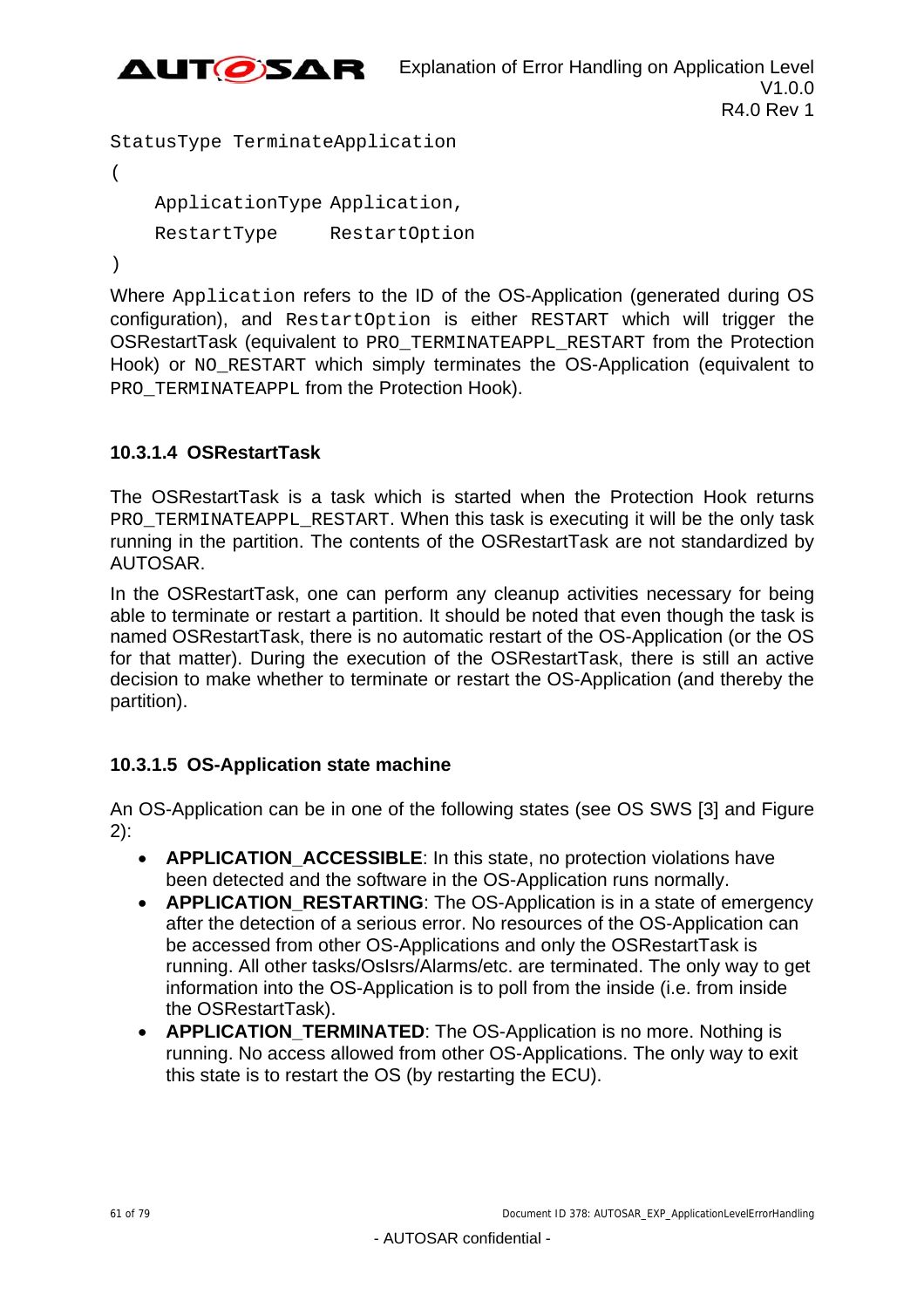



**Figure 2: OS-Application State Machine** 

<span id="page-61-0"></span>The OS-Application is set in the APPLICATION\_ACCESSIBLE state by the StartOS() call. Once it has entered this state, all OS internal setup activities are completed, and the OS-Application is ready for execution. All state changes after startup are due to exceptional events which trigger the Protection Hook, or explicit requests to change the state of an OS-Application by calls to TerminateApplication().

After the Protection Hook returns PRO\_TERMINATEAPPL\_RESTART to the OS, or the application-level request for restart is issued, the state of the OS-Application changes from APPLICATION ACCESSIBLE to APPLICATION RESTARTING. This means that resources held by the OS-Application are made inaccessible to other OS-Applications and no tasks belonging to the OS-Applications are running (or being activated). The OS then starts the OSRestartTask which can perform any necessary cleaning (e.g., in the SW-Cs and the BSW) before a decision is made to either restart or completely terminate the OS-Application.

Going from APPLICATION\_RESTARTING to APPLICATION\_ACCESSIBLE is achieved by allowing access to OS-Application resources using the call AllowAccess() in the OSRestartTask.

Going from APPLICATION\_RESTARTING to APPLICATION\_TERMINATED is achieved by an explicit request for termination from within the OSRestartTask, i.e., a call to TerminateApplication() with the ego-ID and NO\_RESTART as parameters.

Going from APPLICATION ACCESSIBLE to APPLICATION TERMINATED is achieved by returning PRO\_TERMINATEAPPL from the Protection Hook or by an external request using the TerminateApplication() call with NO RESTART as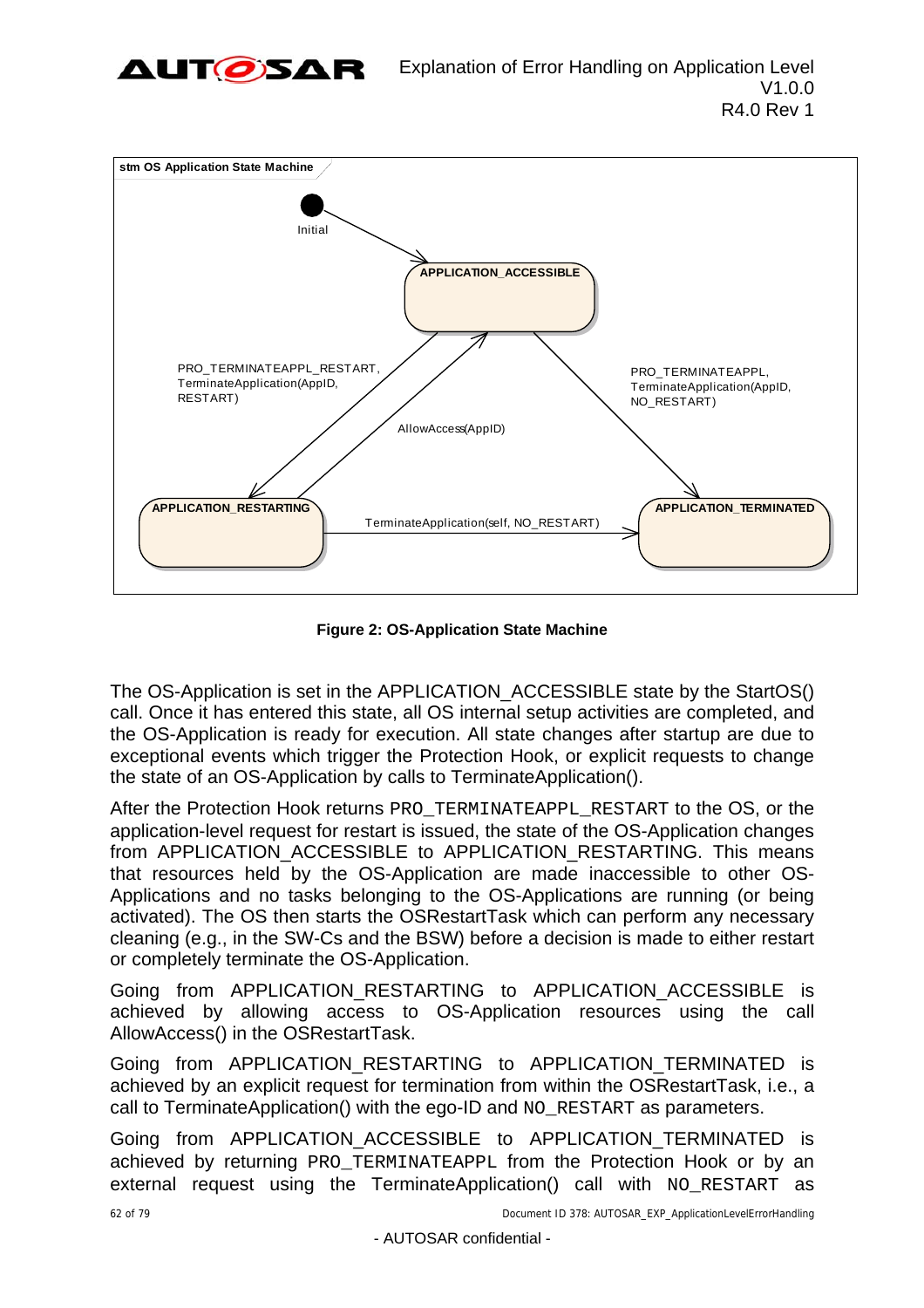

parameter. This transition should not be used when dealing with partitions as no cleanup activities will be performed here and thus the partition is potentially left in an inconsistent state which may persist in future starts of the ECU.

When in APPLICATION\_RESTARTING calling TerminateApplication() with ego-ID and RESTART does not make sense. In fact may lead to an infinite loop (a new OSRestartTask is started, which may again call TerminateApplication with the ego-ID and RESTART).

## <span id="page-62-0"></span>**10.3.2 Going from OS-Applications to partitions**

At the OS level, an OS-Application can be terminated or restarted, as described above. Taking the step to partitions, we need to recognize that a partition is based on OS-Applications, but also encompasses BSW resources as well as SW-Cs, and may potentially have links and dependencies to external resources such as CDDs. Simply terminating or restarting an OS-Application will not be sufficient for terminating or restarting a partition: cleanup activities in the BSW as well as the SW-Cs (and potentially CDDs) may be necessary.

The description provided in this section uses the Protection Hook, the OSRestartTask and suitable functionalities in the RTE and BSW to implement the termination and restart of partitions. It should be noted that this is only one example of how this functionality can be incorporated – other solutions may be defined. The error handling strategy is not standardized by AUTOSAR. Using the basic mechanisms provided by AUTOSAR, different approaches to error handling could be implemented.

This description presents a suggestion for a partition state machine, usage of both Protection Hook and OSRestartTask and relevant calls to RTE and BSW, as well as necessary glue to get termination/restart working with AUTOSAR.

Error handling at partition level starts with the detection of an error which is serious enough to trigger a termination or restart of the said partition. Two sources for such errors are possible in AUTOSAR: 1) The OS detects (using HW support) protection violations (either memory access violation or timing protection violation) performed by a partition, corresponding to UC1 in Section [10.2.1](#page-55-0), and 2) A SW-C can also detect (or be notified) of an error which requires a partition to be terminated or restarted and then requests this action by the OS, corresponding to UC2 in Section [10.2.2](#page-56-0). A dedicated API exists for this and can also be used to terminate the own Partition (suicide).

## **10.3.2.1 Partition state machine**

l

During its lifetime, a partition can be in a number of different states with respect to error handling<sup>[6](#page-65-0)</sup>. These states are described in [Figure 3.](#page-63-0)

<span id="page-62-1"></span> $^6$  The state machine described here is not provided by the AUTOSAR BSW. It is used here as a vessel for explaining the various states of a partition and which activities and conditions apply in these states 63 of 79 Document ID 378: AUTOSAR\_EXP\_ApplicationLevelErrorHandling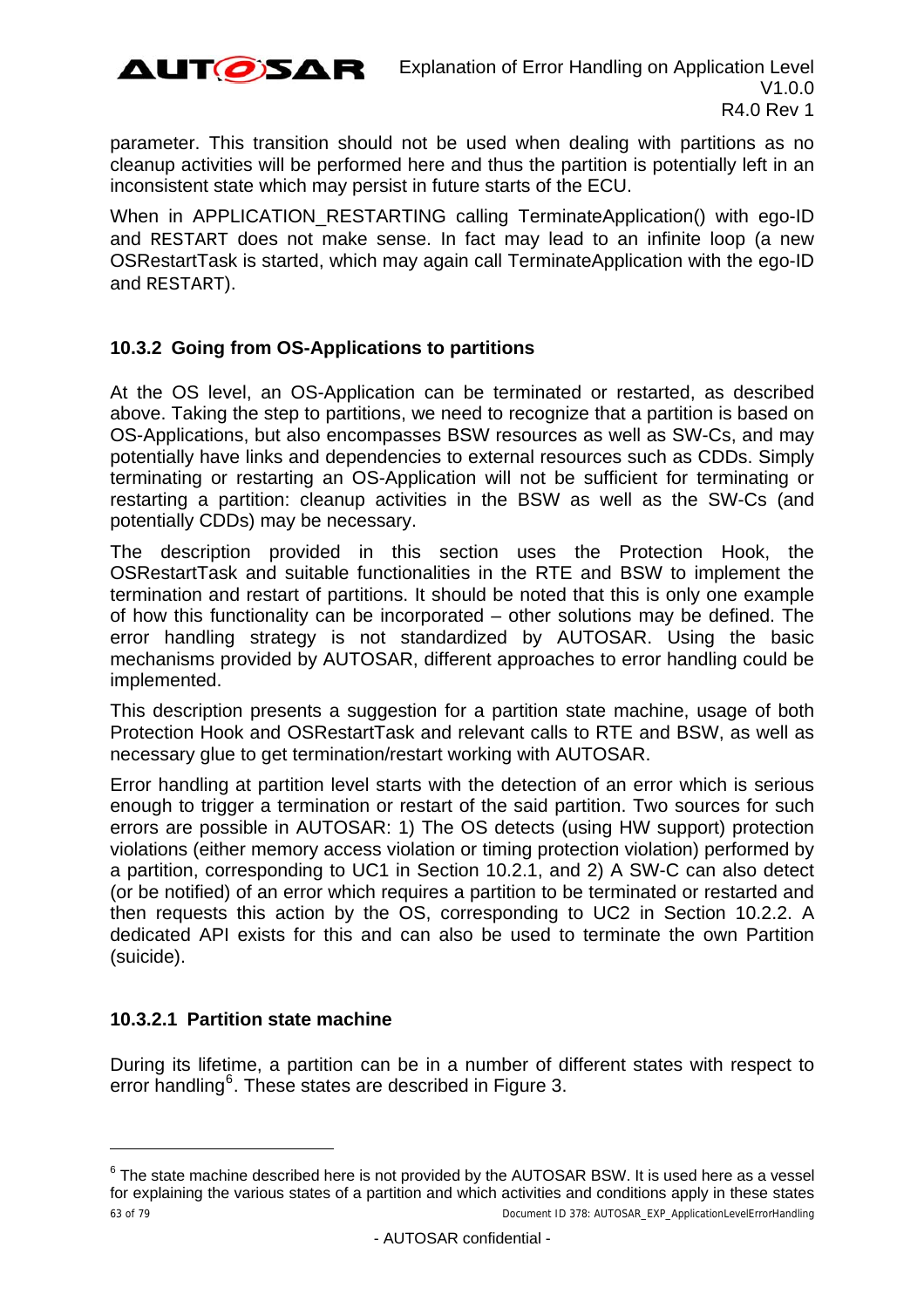

[Figure 3](#page-63-0) shows the states and transitions, and [Table 10-1](#page-63-1) and [Table 10-2](#page-67-0) give the corresponding state information and actions, and triggering conditions, respectively.



**Figure 3: Partition state machine** 

<span id="page-63-0"></span>The state machine has two stable states, P\_ACTIVE and P\_TERMINATED. Additionally, the transient states P\_TERMINATING and P\_RESTARTING are where the termination and restarting activities are being carried out. The P\_PREACTIVE state indicates that the partition is not yet operational. This should be interpreted as a form of *UNDEFINED* state. Note that the state machine only captures the error handling state at system level of the partition; all other states and modes related to the partition and the SW-Cs within it are encapsulated in the P\_ACTIVE state. This state machine is linked to the overall ECU state machine, since an ECU reset triggers a "restart" of the state machine.

In the state machine, we have included an entity called "ECU reset" to illustrate that a controlled ECU Reset (i.e. managed by EcuM) is possible only in the stable states P\_ACTIVE and P\_TERMINATED. It should be noted however, that an uncontrolled ECU reset (triggered via the reset pin on the micro controller) can occur in any state.

| Table 10-1: The states of a partition w.r.t. Error Handling. |
|--------------------------------------------------------------|
|--------------------------------------------------------------|

<span id="page-63-1"></span>

| <b>Partition state</b> | <b>OS-Application state</b> | <b>Description</b>                   |
|------------------------|-----------------------------|--------------------------------------|
| P PREACTIVE            | N/A                         | Partition is not yet up and running. |

and the transitions between them. If this state machine is to be implemented, this should be designed specifically for a given ECU.

64 of 79 Document ID 378: AUTOSAR\_EXP\_ApplicationLevelErrorHandling

l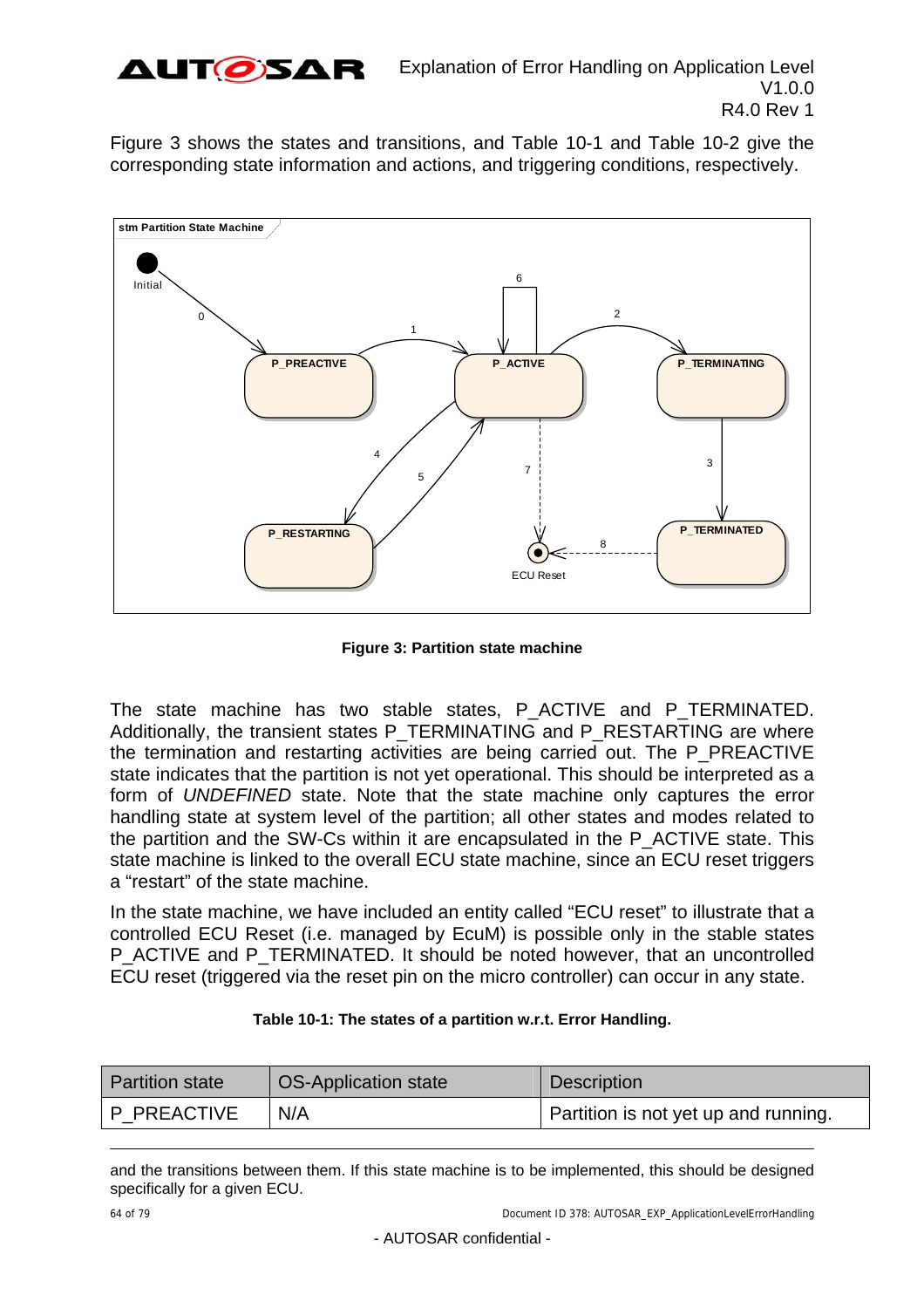

٦

|               |                        | All activities performed during normal<br>ECU Startup are being performed.<br>The RTE part of each partition is<br>started,<br><b>BSW</b><br>resources<br>are<br>initialised, OS-Applications are set<br>up, etc. These activities are the<br>normal start-up activities of the ECU.                                                                                                                                                                                                                                                                                                          |
|---------------|------------------------|-----------------------------------------------------------------------------------------------------------------------------------------------------------------------------------------------------------------------------------------------------------------------------------------------------------------------------------------------------------------------------------------------------------------------------------------------------------------------------------------------------------------------------------------------------------------------------------------------|
| P ACTIVE      | APPLICATION_ACCESSIBLE | Partition running normally.                                                                                                                                                                                                                                                                                                                                                                                                                                                                                                                                                                   |
|               |                        | In this state, the partition adheres to<br>the overall ECU state. The partition<br>remains in the P ACTIVE state also<br>while the Protection Hook is executed<br>as a result of a protection violation.                                                                                                                                                                                                                                                                                                                                                                                      |
|               |                        | Upon entry into this state,<br>the<br>following needs to be done:<br>RTE performs actions<br>necessary to start partition<br>execution (init runnables,<br>activating schedule tables,<br>$etc.$ ).                                                                                                                                                                                                                                                                                                                                                                                           |
| P TERMINATING | APPLICATION_RESTARTING | Partition is being terminated.                                                                                                                                                                                                                                                                                                                                                                                                                                                                                                                                                                |
|               |                        | In this state, some of the following<br>actions may have to be performed:<br>Report to DEM. Note that this<br>is suggested to be done by the<br>Protection Hook or the caller<br>of TerminateApplication(), not<br>by the OSRestartTask.<br>OS-Application is in the state<br>APPLICATION RESTARTING<br>. Access from other OS-<br>Applications to resources in<br>the terminating OS-Application<br>is not allowed by the OS.<br><b>Issue RUN request to EcuM</b><br>such that EcuM can remain in<br>the RUN state. While a<br>partition is in this state, the<br>ECU must not be shut down. |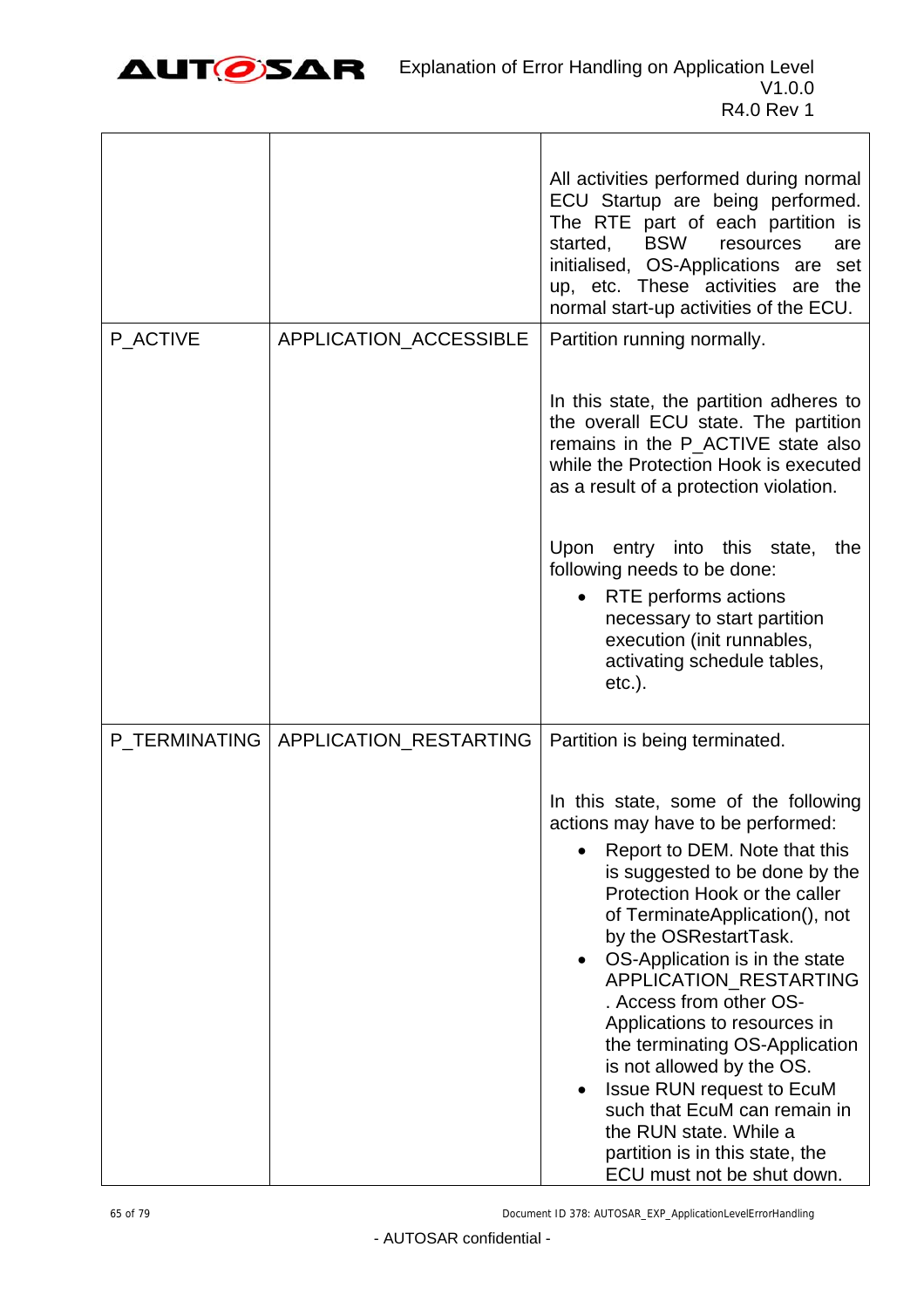

|              |                        | Notify COM to stop<br>$\bullet$<br>communication for relevant<br>signals.<br>Issue "No Communication" to<br>ComM on behalf of the<br>partition.<br>Stop relevant supervised<br>entities in WdgM (according to<br>configuration).<br>Invalidate relevant NvM-blocks<br>(according to configuration).<br>Cancel pending jobs in the<br>NvM on relevant NvM blocks<br>(according to configuration).<br>Notify relevant CDDs that the<br>$\bullet$<br>partition is terminated such<br>that they can perform<br>necessary clean-up.<br>Notify IOHW abstraction layer<br>$\bullet$<br>that the partition is terminated,<br>such that appropriate actions<br>can be taken.<br><b>RTE</b> shall ensure<br>communication consistency<br>(Section 10.3.5).<br>The RTE shall not activate any<br>tasks in a terminating partition.<br>Trigger transition of the<br>partition to the<br>P_TERMINATED state.<br>Trigger transition of the OS-<br>Application to the<br>APPLICATION_TERMINATED<br>state. |
|--------------|------------------------|--------------------------------------------------------------------------------------------------------------------------------------------------------------------------------------------------------------------------------------------------------------------------------------------------------------------------------------------------------------------------------------------------------------------------------------------------------------------------------------------------------------------------------------------------------------------------------------------------------------------------------------------------------------------------------------------------------------------------------------------------------------------------------------------------------------------------------------------------------------------------------------------------------------------------------------------------------------------------------------------|
| P_TERMINATED | APPLICATION_TERMINATED | Partition is terminated and will no<br>longer execute any SW-Cs until the<br>ECU is reset.                                                                                                                                                                                                                                                                                                                                                                                                                                                                                                                                                                                                                                                                                                                                                                                                                                                                                                 |
|              |                        | <b>RTE</b><br>communication<br>ensures<br>consistency (Section 10.3.5).                                                                                                                                                                                                                                                                                                                                                                                                                                                                                                                                                                                                                                                                                                                                                                                                                                                                                                                    |
| P_RESTARTING | APPLICATION_RESTARTING | The partition is being restarted and<br>will return to the P_ACTIVE state<br>when finished.                                                                                                                                                                                                                                                                                                                                                                                                                                                                                                                                                                                                                                                                                                                                                                                                                                                                                                |

<span id="page-65-0"></span>66 of 79 Document ID 378: AUTOSAR\_EXP\_ApplicationLevelErrorHandling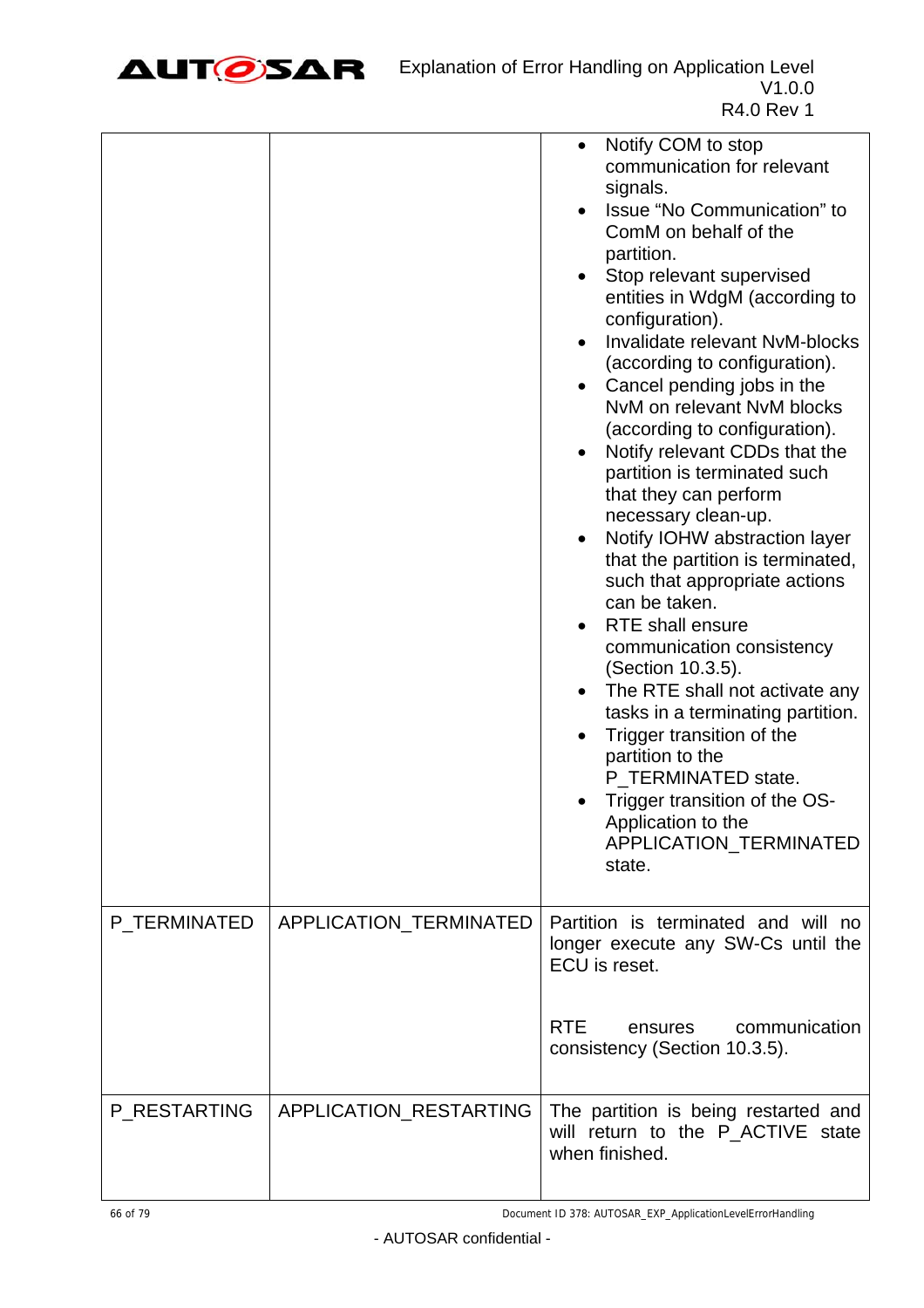

| In this state, some of the following                                                                                                                                                                                                                                                                                                                                                                                                                                                                                                                                                    |
|-----------------------------------------------------------------------------------------------------------------------------------------------------------------------------------------------------------------------------------------------------------------------------------------------------------------------------------------------------------------------------------------------------------------------------------------------------------------------------------------------------------------------------------------------------------------------------------------|
| actions may have to be performed:<br>Report to DEM. Note that this<br>is suggested to be done by the<br>Protection Hook or the caller<br>of TerminateApplication(), not<br>by the OSRestartTask.<br>Partition is restarted at OS-<br>level $\rightarrow$ The end results shall<br>be an OS-Application<br>(partition) ready-to-be-started<br>by the RTE. Access from other<br>OS-Applications to resources<br>in the restarting OS-<br>Application is disallowed.<br>Notify RTE to perform<br>partition-specific clean-up and<br>re-initialization.<br><b>Issue RUN request to EcuM</b> |
| such that EcuM can remain in<br>the RUN state. While a<br>partition is in this state, the<br>ECU must not be shut down.<br>Notify COM to restart<br>communication for relevant<br>signals.<br>Issue "No Communication" to                                                                                                                                                                                                                                                                                                                                                               |
| ComM on behalf of the<br>partition<br>Reset relevant supervised                                                                                                                                                                                                                                                                                                                                                                                                                                                                                                                         |
| entities in WdgM.<br>Cancel pending jobs in the<br>NvM on relevant NvM blocks<br>(according to configuration).                                                                                                                                                                                                                                                                                                                                                                                                                                                                          |
| Notify relevant CDDs that the<br>partition is restarting such that<br>they can perform necessary<br>re-initialization.                                                                                                                                                                                                                                                                                                                                                                                                                                                                  |
| Notify IOHW abstraction layer<br>that the partition is restarting,<br>such that appropriate actions<br>can be taken.                                                                                                                                                                                                                                                                                                                                                                                                                                                                    |
| <b>RTE</b> shall ensure<br>communication consistency<br>(Section 10.3.5). [RTE]                                                                                                                                                                                                                                                                                                                                                                                                                                                                                                         |
| RTE shall not activate any<br>tasks in a terminated partition.<br>Trigger transition of the<br>$\bullet$                                                                                                                                                                                                                                                                                                                                                                                                                                                                                |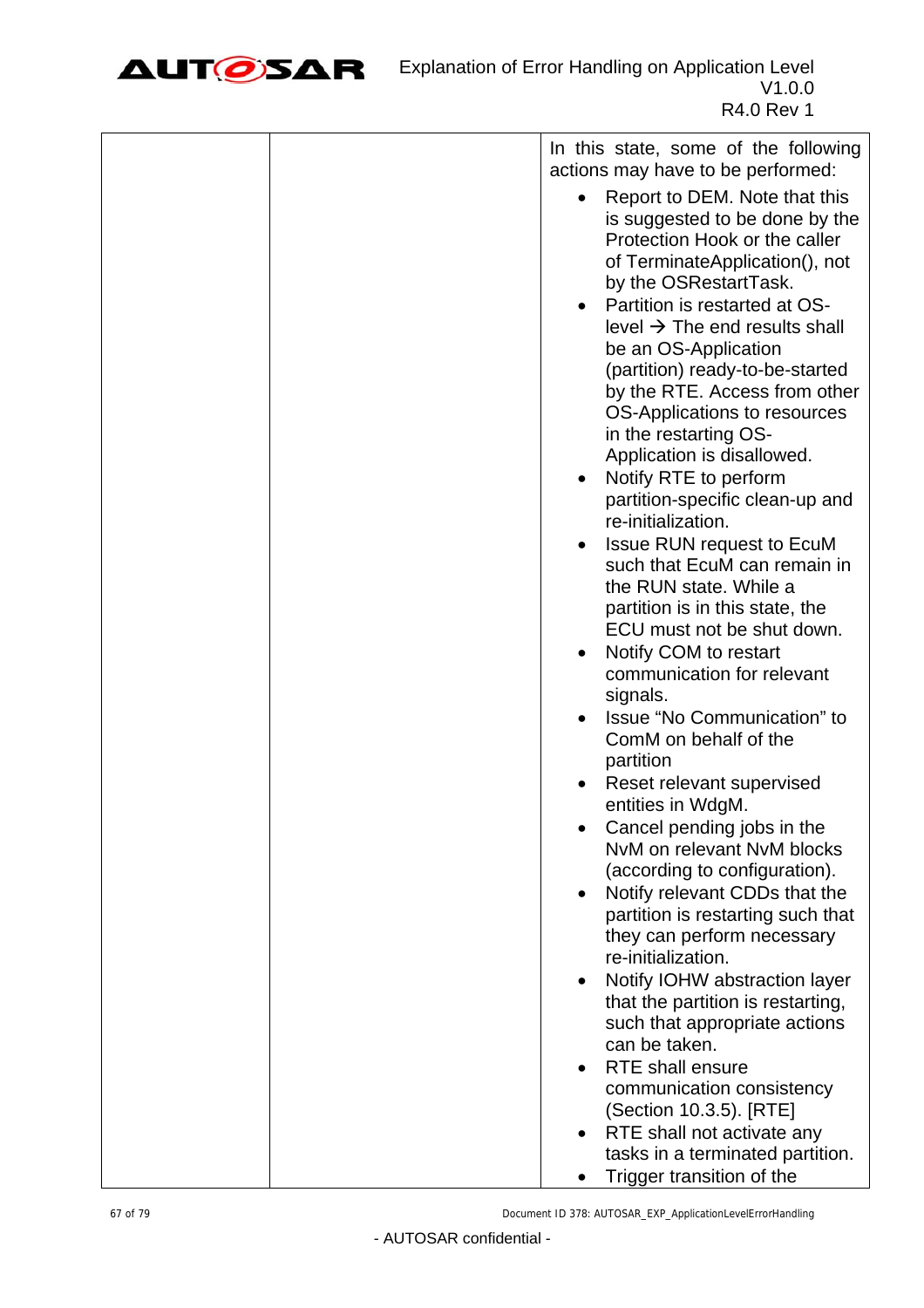

|                    |     | partition to the P_ACTIVE<br>state. [BswM]<br>Trigger transition of the OS-<br>Application to the<br>APPLICATION_ACCESSIBLE<br>state which will notify the OS<br>to once again allow access<br>from other OS-Applications.                                                                                                                                  |
|--------------------|-----|-------------------------------------------------------------------------------------------------------------------------------------------------------------------------------------------------------------------------------------------------------------------------------------------------------------------------------------------------------------|
|                    |     | NOTE: If an application shall be<br>restartable, the application has to<br>take care of its NvM blocks itself.<br>That is, it must perform consistency<br>checks and any refresh or write-back<br>activities necessary after a restart.                                                                                                                     |
| <b>ECU Startup</b> | N/A | Normal ECU startup. Not affected by<br>error handling. All partitions are set in<br>the P_PREACTIVE state.                                                                                                                                                                                                                                                  |
| <b>ECU Reset</b>   | N/A | ECU reset (here this also includes a<br>complete shut-off and cold start of<br>the ECU) will set the partition in the<br>P ACTIVE state after a normal<br>startup. This is the only way to leave<br>the P_TERMINATED state. Note that<br>after<br>that<br>this<br>means<br>even<br>- a<br>sleep/wakeup, the partition remains<br>in the P_TERMINATED state. |

#### **Table 10-2: The transitions between states in the error handling state machine.**

<span id="page-67-0"></span>

| Transition  | <b>Description</b>                                                      |
|-------------|-------------------------------------------------------------------------|
| ECU         | When the ECU begins its startup, all partitions are in the              |
| Startup     | $\rightarrow$ P_PREACTIVE state indicating that they are not yet up and |
| P PREACTIVE | running.                                                                |
| P PREACTIVE | When RTE is started, the partition can move to the P_ACTIVE             |
| P ACTIVE    | state. Triggered when OS and RTE startup is finished.                   |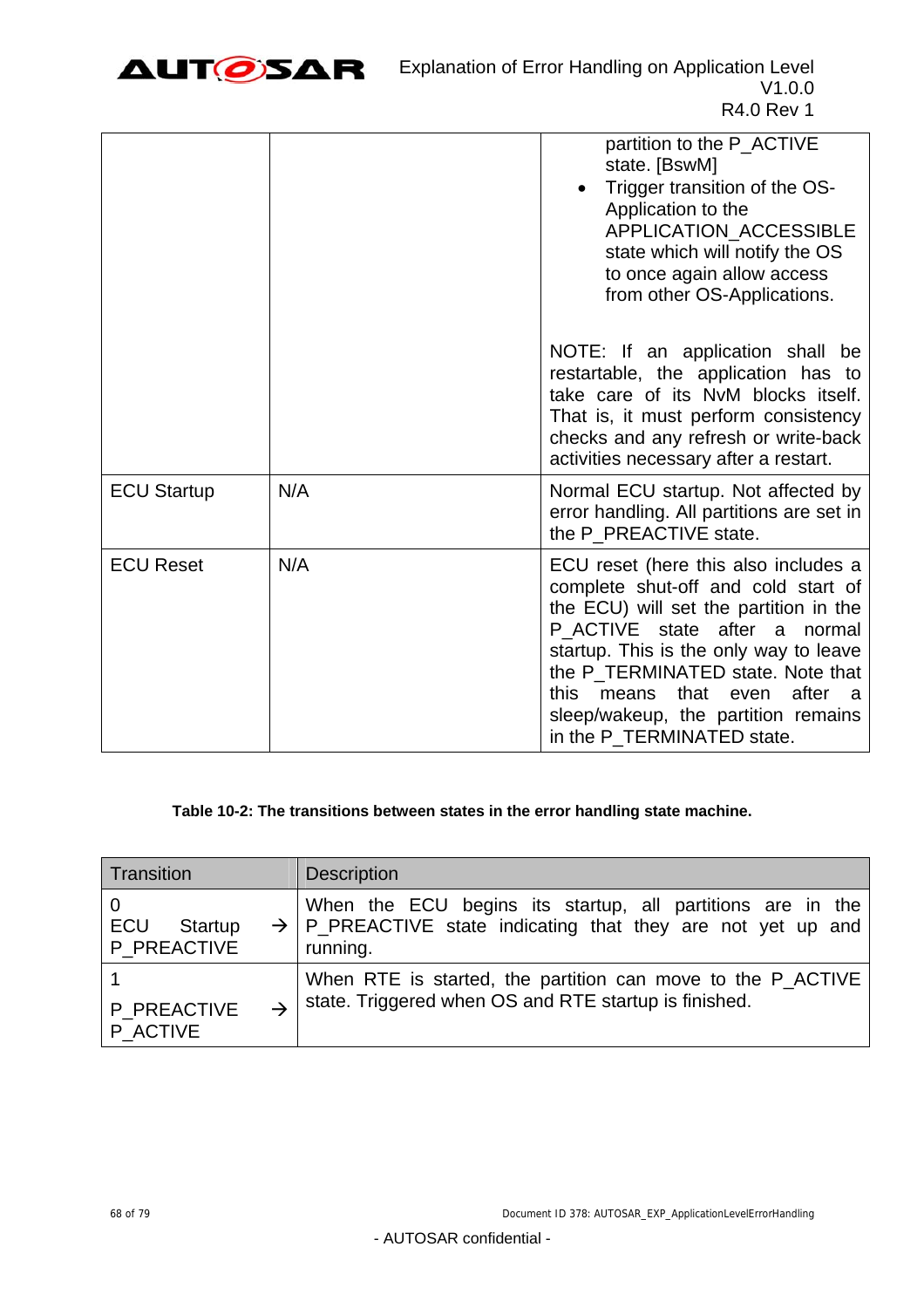

| $\overline{2}$                                   | An event has occurred that initiates the termination of a partition:                                                                                                                                                                              |
|--------------------------------------------------|---------------------------------------------------------------------------------------------------------------------------------------------------------------------------------------------------------------------------------------------------|
| P_ACTIVE<br>$\rightarrow$<br>P_TERMINATING       | The OS receives PRO_TERMINATEAPPL_RESTART from a<br>$\bullet$<br>call to the Protection Hook.<br>A call to TerminateApplication() is made with parameter set<br>$\bullet$<br>to RESTART.                                                          |
|                                                  | The OS triggers the OSRestartTask. In that task, all actions<br>necessary for terminating the partition are initiated.                                                                                                                            |
|                                                  | Note: The OS cannot distinguish between this transition and the<br>transition P_ACTIVE $\rightarrow$ P_RESTARTING. This distinction needs to<br>be communicated to the OSRestartTask by other means.                                              |
| 3<br>P_TERMINATING $\rightarrow$<br>P_TERMINATED | When all clean-up activities related to termination are completed<br>the partition is considered terminated. The transition to the<br>P_TERMINATED state is linked with the transition of the OS-<br>Application from INACCESSIBLE to TERMINATED. |
| 4                                                | An event has occurred that initiates the restart of the partition:                                                                                                                                                                                |
| P ACTIVE<br>$\rightarrow$<br>P_RESTARTING        | The OS receives PRO TERMINATEAPPL RESTART from a<br>$\bullet$<br>call to the Protection Hook.<br>A call to TerminateApplication() is made with the parameter<br>Set to RESTART.                                                                   |
|                                                  | The OS triggers the OSRestartTask. In that task, all actions<br>necessary for terminating the partition are initiated.                                                                                                                            |
|                                                  | Note: The OS cannot distinguish between this transition and the<br>transition P_ACTIVE $\rightarrow$ P_TERMINATING. This distinction needs<br>to be communicated to the OSRestartTask by other means.                                             |
| 5<br>P RESTARTING<br>$\rightarrow$<br>P_ACTIVE   | When all clean-up activities related to termination are completed<br>the partition can go back to the P_ACTIVE state.                                                                                                                             |
|                                                  | The transition to the P ACTIVE state is linked with the transition of<br>OS-Application from<br>APPLICATION_RESTARTING<br>the<br>to<br>APPLICATION ACCESSIBLE.                                                                                    |
| 6                                                | Protection Hook is executed and returns PRO_IGNORE.                                                                                                                                                                                               |
| P ACTIVE<br>$\rightarrow$<br>P ACTIVE            |                                                                                                                                                                                                                                                   |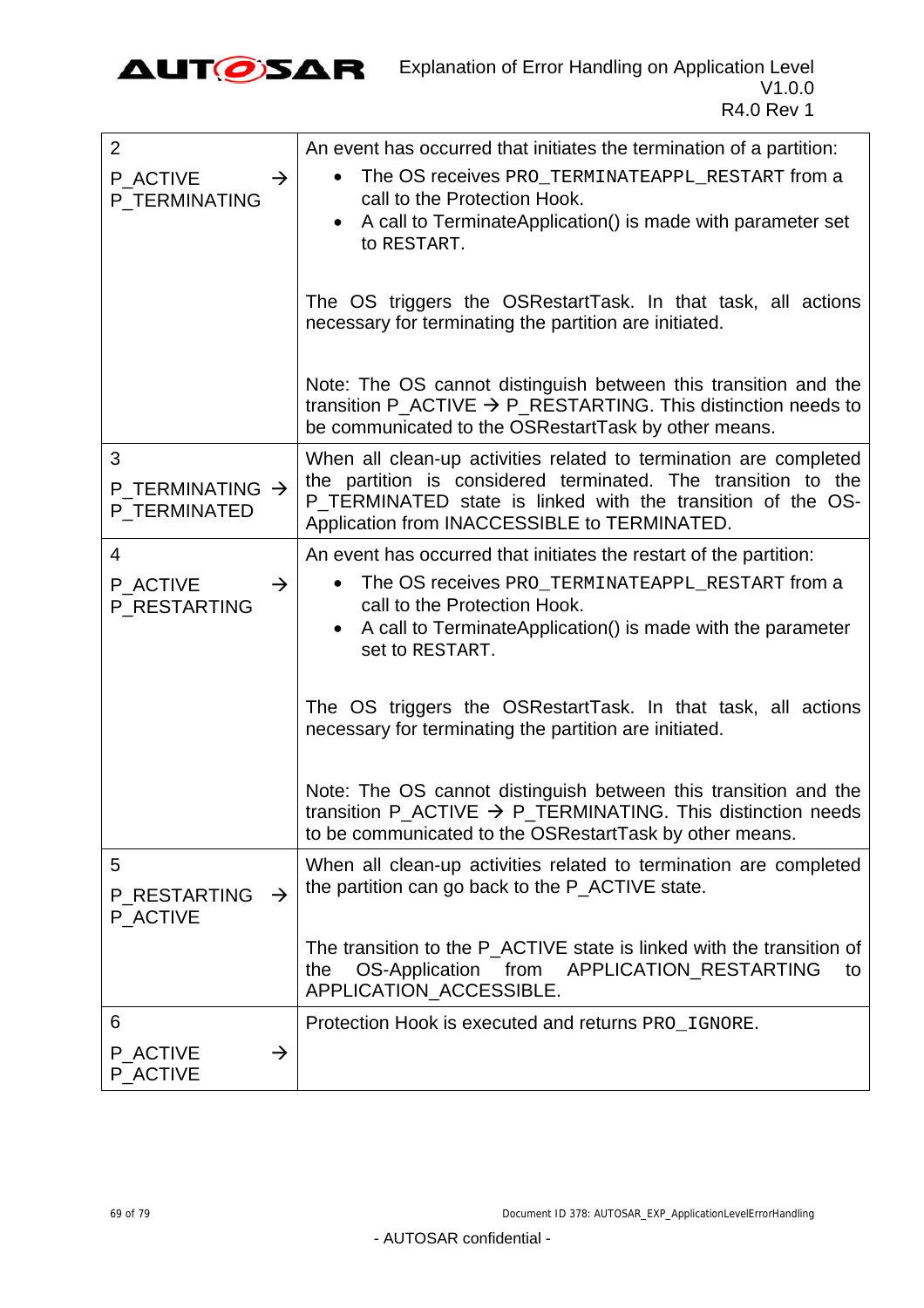

| P ACTIVE<br><b>ECU Reset</b>                        | An event occurred that initiates the shutdown of the OS (i.e., ECU),<br>i.e., the OS receives a PRO_SHUTDOWN from the Protection Hook.<br>This will eventually lead to ECU reset.                                                                                          |
|-----------------------------------------------------|----------------------------------------------------------------------------------------------------------------------------------------------------------------------------------------------------------------------------------------------------------------------------|
|                                                     | This could also be the result of an ECU shutdown triggered by<br>another source (external watchdog) and managed by the EcuM.                                                                                                                                               |
| 8<br>P TERMINATED $\rightarrow$<br><b>ECU Reset</b> | After an ECU reset the partition will move to the P_ACTIVE state<br>after normal start-up. This is the only transition for the partition from<br>the P_TERMINATED state. Note that this means that, even after<br>sleep/wakeup a terminated partition is still terminated. |

## **10.3.2.2 Error handling strategy in the Protection Hook**

The Protection Hook implements the overall error handling strategy for the partition related to protection violations. When the OS detects a protection violation, the Protection Hook will be called and a decision on proper reaction to the detected error can be made.

The following information should be gathered to form the basis for the decision on how to react to the violation:

- **Partition ID:** in which partition has the protection violation occurred? There is only one Protection Hook for the entire ECU, so the partition ID is necessary to implement partition specific error handling strategies. The partition ID can be found using GetApplicationID(). This call will return the identifier of the OS-Application to which the offending task belongs.
- **Error type**: what was the reason for the protection violation? Depending on the type of violation, different reactions may be selected. The error type is provided as a parameter to the Protection Hook.
- **Partition restart counter**: how many times has the partition been restarted (since the last ECU startup)? If a partition has been restarted a certain number of times (pre-defined threshold) it may be more suitable to terminate the partition instead of attempting another restart. The restart counter needs to be implemented by the integrator/developer, e.g., using a static structure to store the counters of the relevant partitions.
- **OS-Application State**: what is the state of the offending OS-Application? If the OS-Application is in the APPLICATION\_RESTARTING state, this is an indication that there is an error in the error handling. This can only occur if a protection violation occurs while executing the OSRestartTask.

This information allows the integrator/developer to define an error handling strategy which takes into account relevant information about the partition, the error and the error handling history.

Based on the input the Protection Hook needs to decide what to do:

 **Do nothing.** If the cause of the protection violation was identified as transient and benign and continued execution is not foreseen to experience any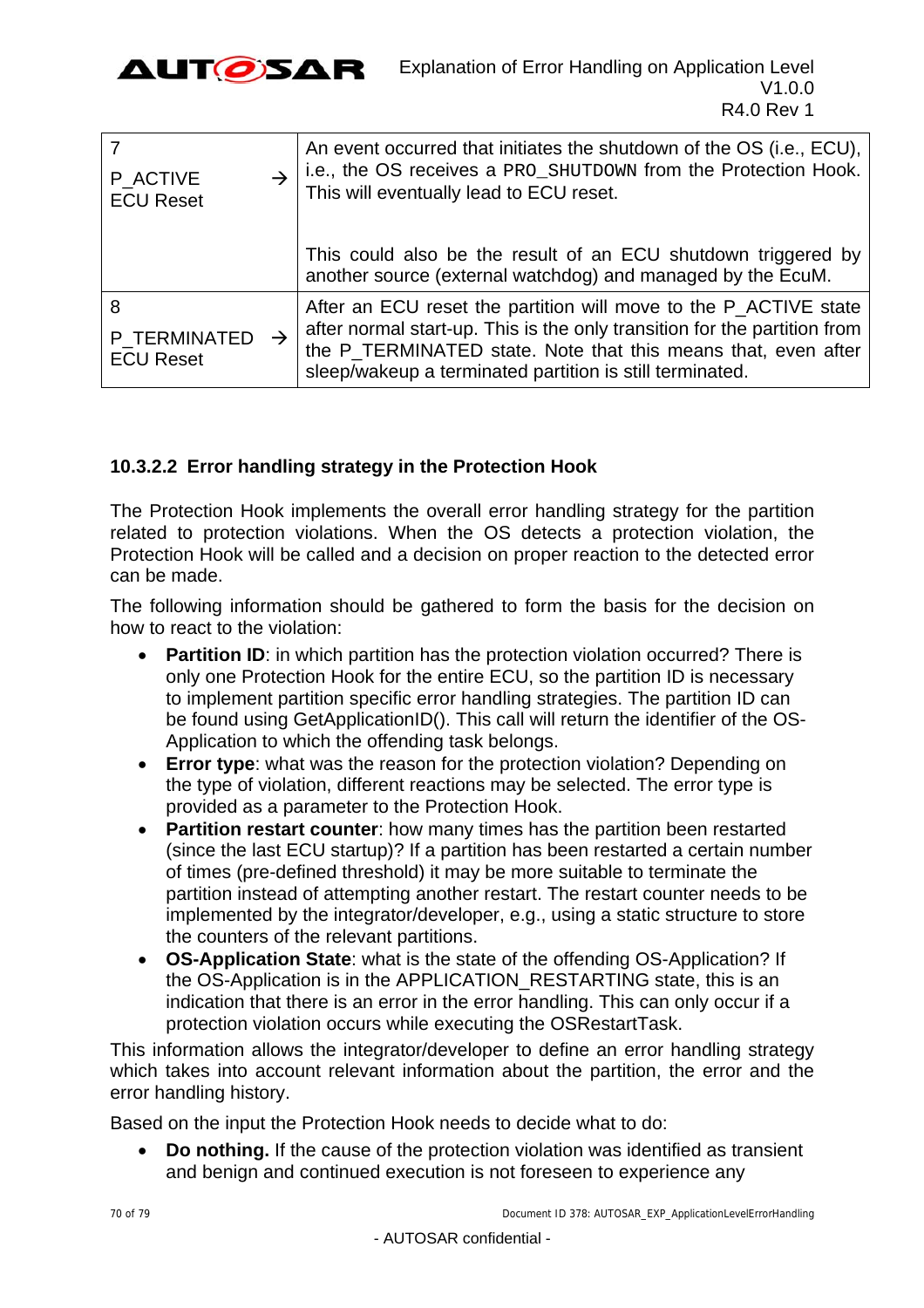

problems, this may be a viable option. For this, the Protection Hook shall return PRO\_IGNORE.

- **Restart the partition.** If the cause of the protection violation was identified transient and a re-initialisation of the partition is foreseen to ensure that execution will not experience any problems, this may be a viable option. For this, Protection Hook shall return PRO\_TERMINATEAPPL\_RESTART as this will trigger the OSRestartTask where additional clean-up/re-initialisation of the BSW and SW-Cs will be performed. Note that the same return code is used for termination of a partition, so the decision has to be communicated to the OSRestartTask in some other way.
- **Terminate the partition.** If the cause of the protection violation is deemed permanent, or a re-initialisation is not seen as being a successful reaction, termination may be a viable option. For this, Protection Hook shall return PRO\_TERMINATEAPPL\_RESTART as this will trigger the OSRestartTask where additional clean-up/re-initialisation of the BSW and SW-Cs will be performed. Note that the same return code is used for termination of a partition, so the decision has to be communicated to the OSRestartTask in some other way.
- **Shutdown OS/ECU.** If the cause of the protection violation is deemed so severe that the only alternative is to shut down the ECU, then this is done by return PRO SHUTDOWN. This will trigger a shutdown of the OS which in turn will eventually shut down the entire ECU. The OSRestartTask is not triggered.

The Protection Hook may also return PRO\_TERMINATEAPPL. This will terminate the OS-Application at the OS level but will not trigger the OSRestartTask. Therefore, there is no way to perform clean-up activities in the BSW or SW-Cs or elsewhere and the risk for an inconsistent state in the ECU is very high. Thus, in the approach described here, this return code is not used.

The option to terminate only the offending task by returning PRO\_TERMINATETASK shall not be used, since it does not terminate the whole partition. This way, consistency issues only arise in inter-partition communication, where they are more easily identified and handled.

When a decision has been made on the proper reaction to the error, a report must be made to the DEM to log this event. If this report is not made by the Protection Hook, the decision needs to be communicated to the reporting entity. Note that the OSRestartTask will only be triggered if the return value is PRO\_TERMINATEAPPL\_RESTART.

Before returning to the OS and thereby notifying the OS of the decision the Protection Hook must notify the RTE such that the RTE can guarantee data and communication consistency across partitions (and ECUs). This is done with the call Rte PartitionTerminated <partition>() if the partition is to be terminated or Rte\_PartitionRestarting\_<partition>() if the partition is to be restarted.

## **10.3.2.3 Clean-up activities in the OSRestartTask**

In the OSRestartTask the integrator/developer places all the clean-up and notification activities necessary for terminating or restarting a partition.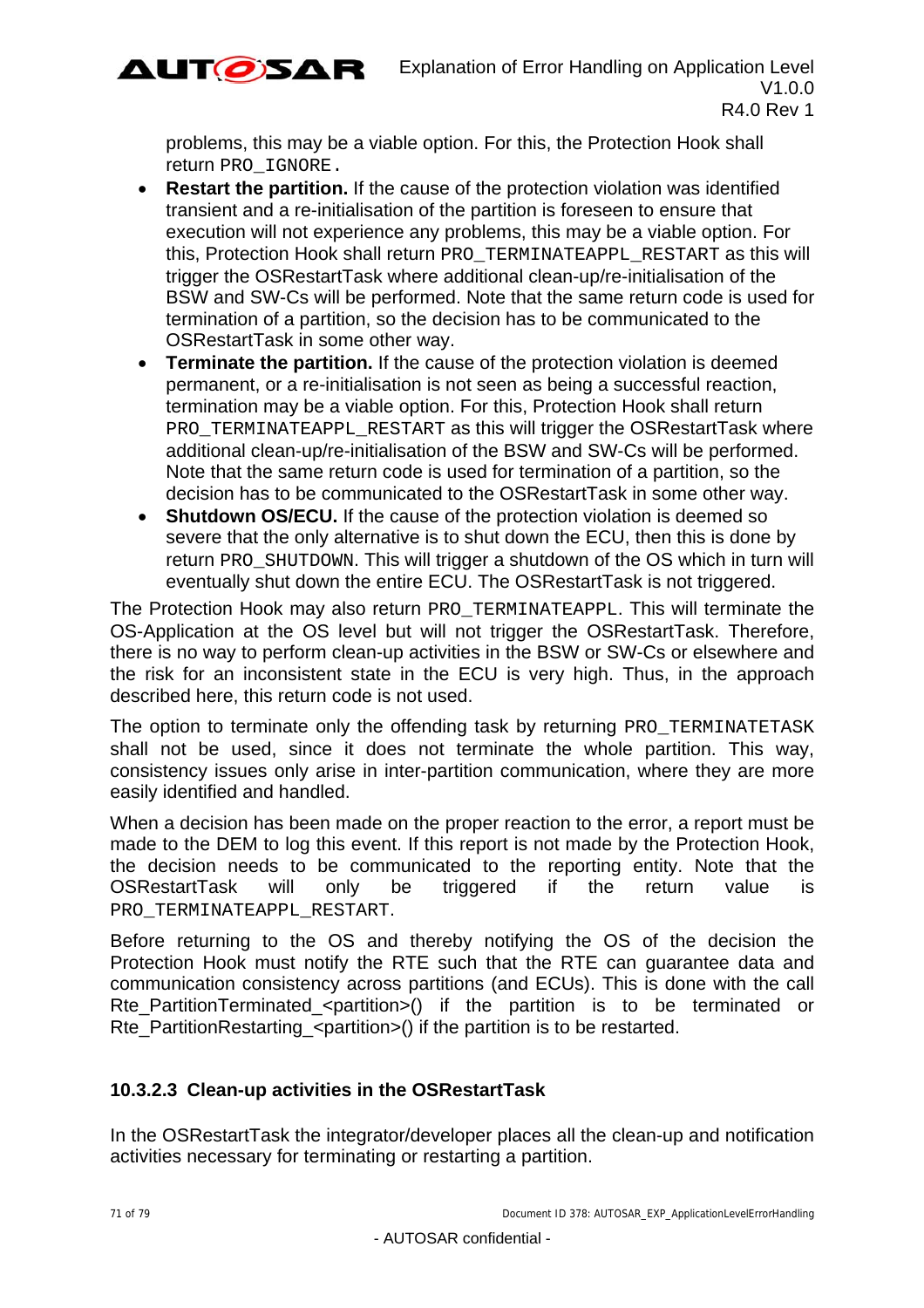

As the OSRestartTask is triggered for restarting as well as terminating partitions, the first thing to do is to find out what the required actions shall be. There are no standard AUTOSAR mechanisms to communicate the decision from the Protection Hook to the OSRestartTask, so this would have to be implemented explicitly. A suggested solution is to implement the presented partition state machine and let the OSRestartTask check the state variable holding the current state of the partition. If it is P\_TERMINATING the partition shall be terminated and if it is P\_RESTARTING it shall be restarted.

Once it is known whether the partition shall be restarted or terminated, proper cleanup actions can be performed. [Table 10-3](#page-73-0) contains some actions which may have to be performed for restart and termination.

| <b>Module</b> | <b>Clean-up activities</b>                                                                                                                                                                                               |  |  |
|---------------|--------------------------------------------------------------------------------------------------------------------------------------------------------------------------------------------------------------------------|--|--|
| <b>COM</b>    | Terminate:<br>Issue a request to stop sending signals (I-PDU groups) for the<br>terminated partition.                                                                                                                    |  |  |
|               | Restart:                                                                                                                                                                                                                 |  |  |
|               | Issue a request to stop sending signals (I-PDU groups) for the<br>partition being restarted. After other cleanup activities are<br>finished, sending of signals is started again and their values are<br>re-initialized. |  |  |
| ComM          | Terminate:                                                                                                                                                                                                               |  |  |
|               | Issue a "No communication" request on behalf of the partition to<br>ComM.                                                                                                                                                |  |  |
|               | Restart:                                                                                                                                                                                                                 |  |  |
|               | Issue a "No communication" request on behalf of the partition to<br>ComM.                                                                                                                                                |  |  |
| <b>DCM</b>    | Terminate:                                                                                                                                                                                                               |  |  |
|               | No explicit clean-up necessary. However, calls from DCM to<br>terminated partitions will be left unanswered. The RTE will<br>indicate a time-out to the caller.                                                          |  |  |
|               | Restart:<br>No explicit clean-up necessary. However, calls from DCM to will<br>be left unanswered during restart. The RTE will indicate a time-<br>out to the caller.                                                    |  |  |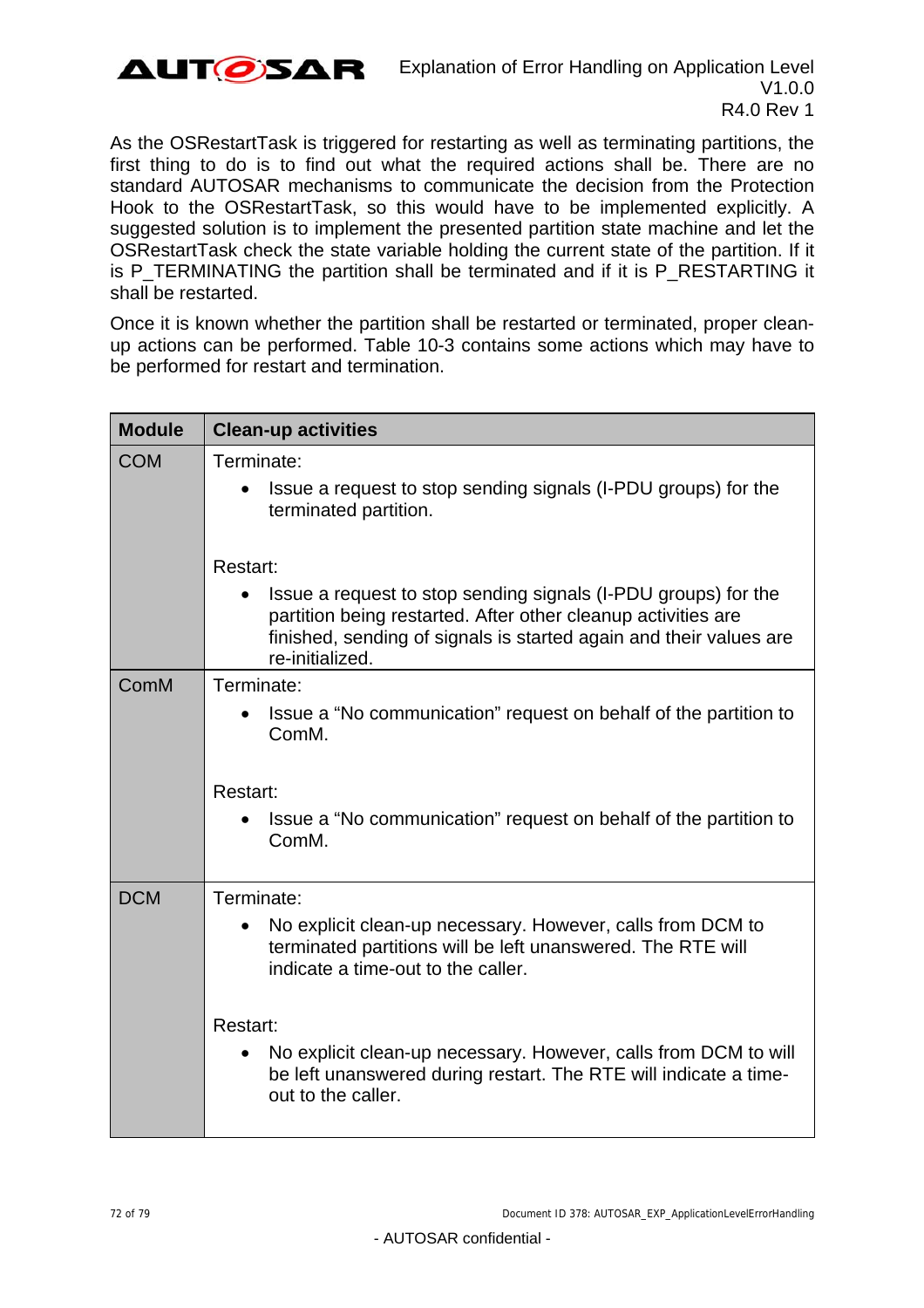

| <b>Module</b> | <b>Clean-up activities</b>                                                                                                                                                                                                                              |
|---------------|---------------------------------------------------------------------------------------------------------------------------------------------------------------------------------------------------------------------------------------------------------|
| <b>DEM</b>    | Terminate:<br>No explicit clean-up necessary. However, monitors contained in<br>terminated partitions need to be managed, e.g., shut off.                                                                                                               |
|               | Restart:<br>Run-time information of monitors located in the restarted partition<br>needs to be managed.                                                                                                                                                 |
| EcuM          | Terminate:<br>Issue a RUN request for the partition in order to avoid an ECU<br>$\bullet$<br>shutdown during termination. When clean-up is completed, the<br>RUN request can be cancelled.                                                              |
|               | Restart:<br>Issue a RUN request for the partition in order to avoid an ECU<br>shutdown during restart. When clean-up is completed, the RUN<br>request can be cancelled. The SW-Cs of the partition will issue<br>RUN requests when execution commences. |
| <b>NvM</b>    | Terminate:<br>Invalidate relevant blocks belonging to the partition (note that not<br>all blocks of a partition may require invalidation). Outstanding<br>requests from the terminated partition shall be removed from the<br>job queue.                |
|               | Restart:<br>No impact. Restart activities and consistency checks for NvM<br>must be handled by the SW-Cs. This may include invalidating<br>invalid blocks after a restart.                                                                              |
|               | Note: An integrator may decide which blocks can be "trusted" also in<br>case of a termination. This makes different policies for "normal"<br>shutdown and "exceptional" shutdown of partitions possible.                                                |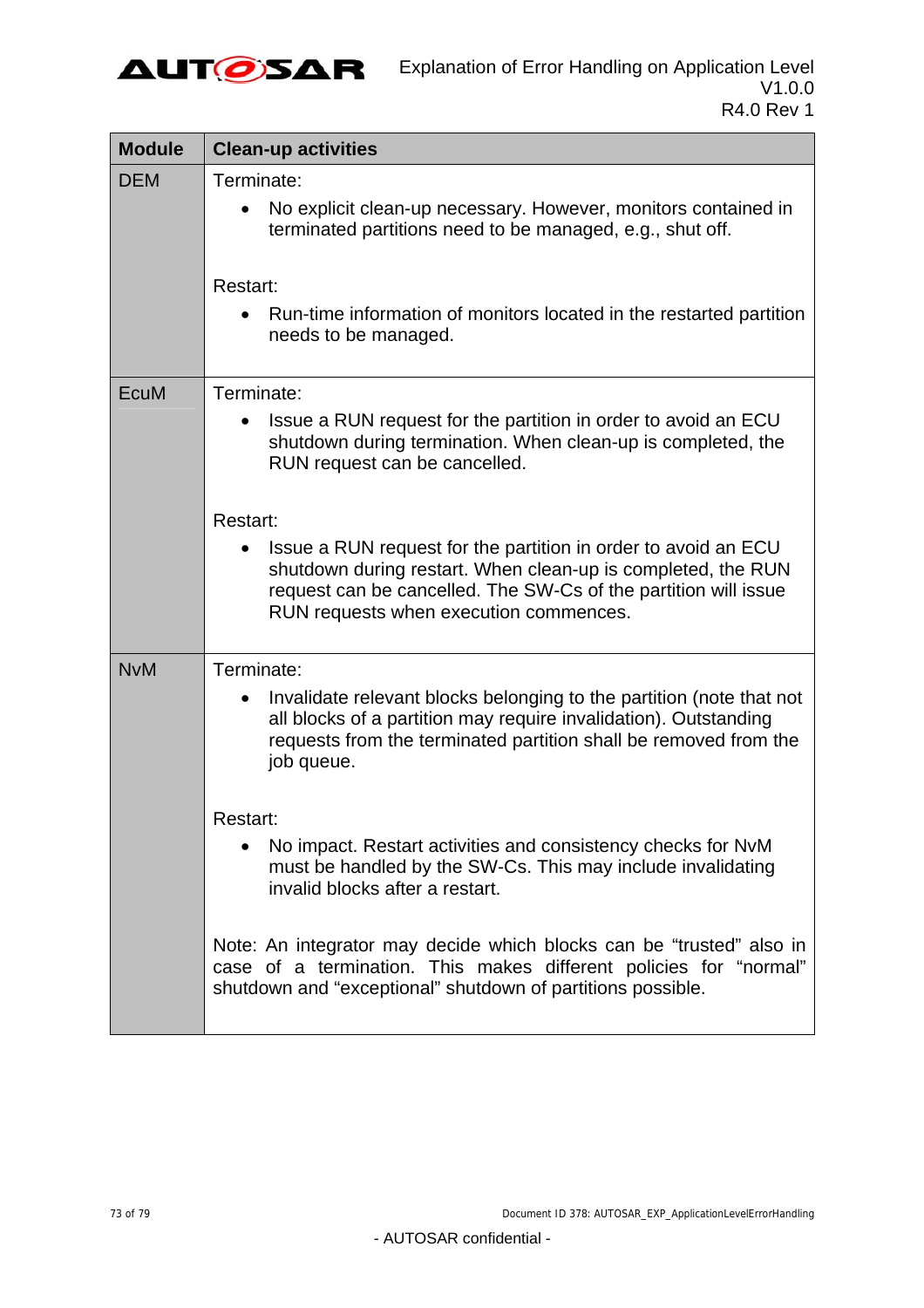

| <b>Module</b> | <b>Clean-up activities</b>                                                                                                                                                                  |
|---------------|---------------------------------------------------------------------------------------------------------------------------------------------------------------------------------------------|
| WdgM          | Terminate:<br>Stop all supervised entities belonging to the partition.                                                                                                                      |
|               | Restart:<br>The integrator has to choose either to temporarily stop the<br>supervision during restart or configure the watchdog by taking<br>the time to restart the partition into account |
| <b>RTE</b>    | Terminate:<br>The local RTE of the partition has already been notified by the<br>Protection Hook that the partition is being terminated. No further<br>actions necessary.                   |
|               | Restart:<br>Once all clean-up activities in the BSW have been completed<br>and the partition is ready for execution again, the RTE needs to<br>be restarted.                                |
| <b>IoHwAb</b> | Terminate:<br>Set relevant IOs of IoHwAb to proper values. This is likely to be<br>very application specific.                                                                               |
|               | Restart:<br>Reset relevant IOs of IoHwAb to proper values. This is likely to<br>be very application specific.                                                                               |
| CDD           | Terminate:<br>Notify relevant CDDs that the partition is being terminated. The<br>CDDs will then have to take appropriate actions.                                                          |
|               | Restart:<br>Notify relevant CDDs that the partition is being restarted. The<br>CDDs will then have to take appropriate actions                                                              |

#### **Table 10-3. Clean-up activities for BSW**

All clean-up activities in BSW must be initiated with CallTrustedFunction() in order to switch to the BSW OS-Application, since the OSRestartTask is running in an OS-Application that is currently in the state APPLICATION\_RESTARTING.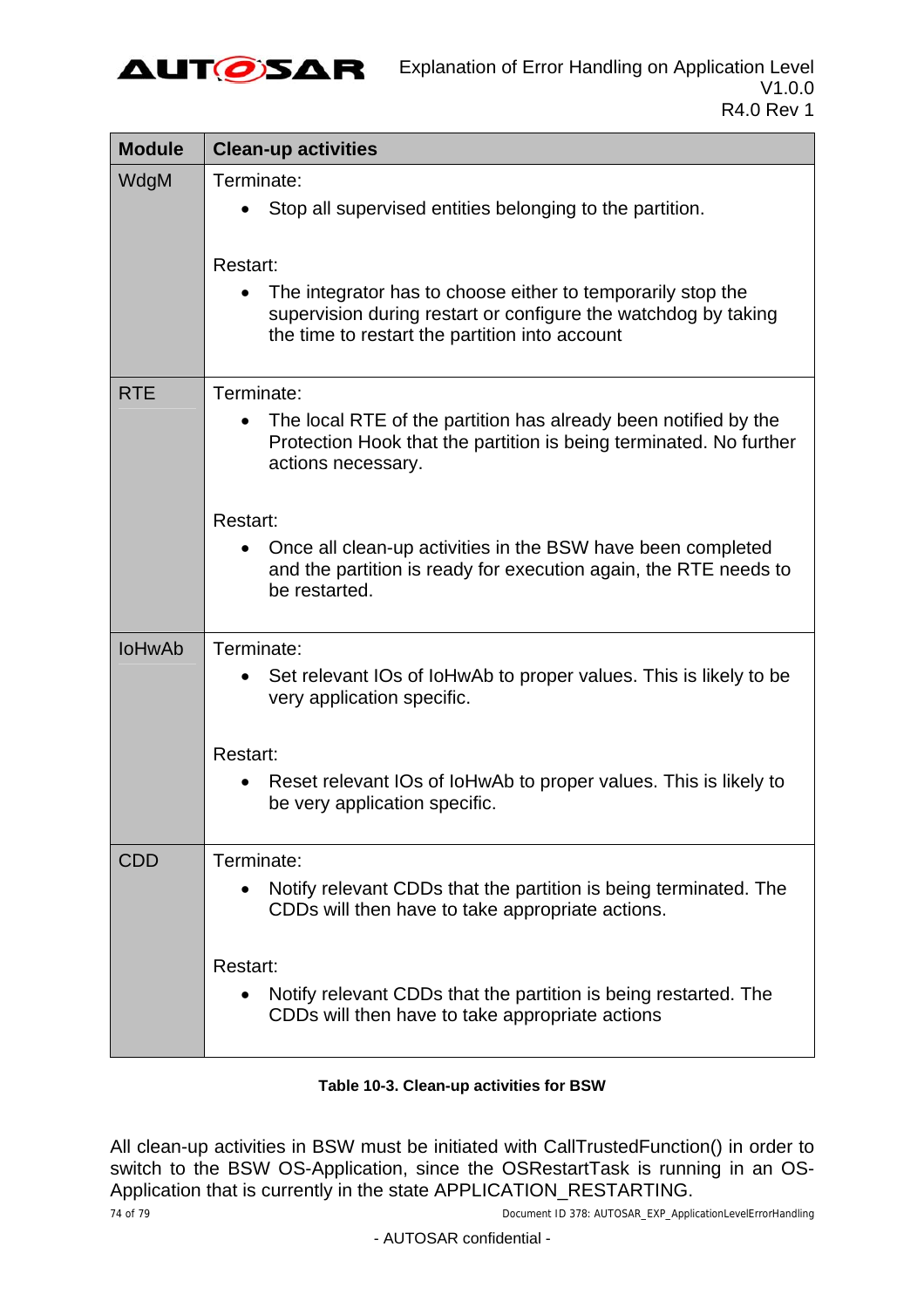

Note that clean-up activities in BSW modules are not necessarily synchronous. Thus, there may be a need to wait for all activities to be completed.

Once all relevant BSW clean-up activities are completed, the OSRestartTask can perform the final activities:

- $\bullet$  If the partition is to be restarted
	- o Request a restart of the partition local RTE by calling Rte\_RestartPartition\_<partition>().
	- o Request the OS to allow access to the OS-Application by calling AllowAccess(). This will set the OS-Application state to APPLICATION\_ACCESSIBLE.
	- o Set the partition state to P\_ACTIVE.
	- o Call TerminateTask() to terminate the OSRestartTask.
- If the partition is to be terminated
	- o Set the partition state to P\_TERMINATED.
	- o Call TerminateApplication(self, NO\_RESTART) which will terminate the OS-Application without triggering the OSRestartTask again. This will set the OS-Application in the APPLICATION\_TERMINATED state.

#### **10.3.2.4 Externally triggered restart or termination**

In UC2, a trusted SW-C can trigger a termination/restart of another partition. Such an external trigger requires the following actions to be made in the SW-C:

- 1. Notify RTE whether the partition will be terminated using the call Rte\_PartitionTerminated\_<partition>() or will be restarted using the call Rte\_PartitionRestarting\_<partition>().
- 2. Make sure to post the decision (termination or restart) such that the OSRestartTask can decide which actions to take once the clean-up activities commence.
- 3. Initiate termination/restart of the partition with the call TerminateApplication(<partition>, RESTART). The value RESTART is needed to trigger the OSRestartTask so that clean-up activities can be performed.
- 4. Report to DEM.

From this point, the actions will be the same as when the Protection Hook returns its decision.

Automotive applications can be distributed over several partitions and thus over several ECUs. The TerminateApplication() call only covers local partitions (i.e. on the same ECU as the caller), so the handling of distributed applications needs to be considered at application level.

One way to implement a distributed monitoring and control of related partitions is to have a dedicated application-level error manager (ALEM) in each ECU. The ALEM will monitor and control the partitions in an ECU and can communication relevant information and requests for termination or restart of remote partitions to the ALEMs concerned.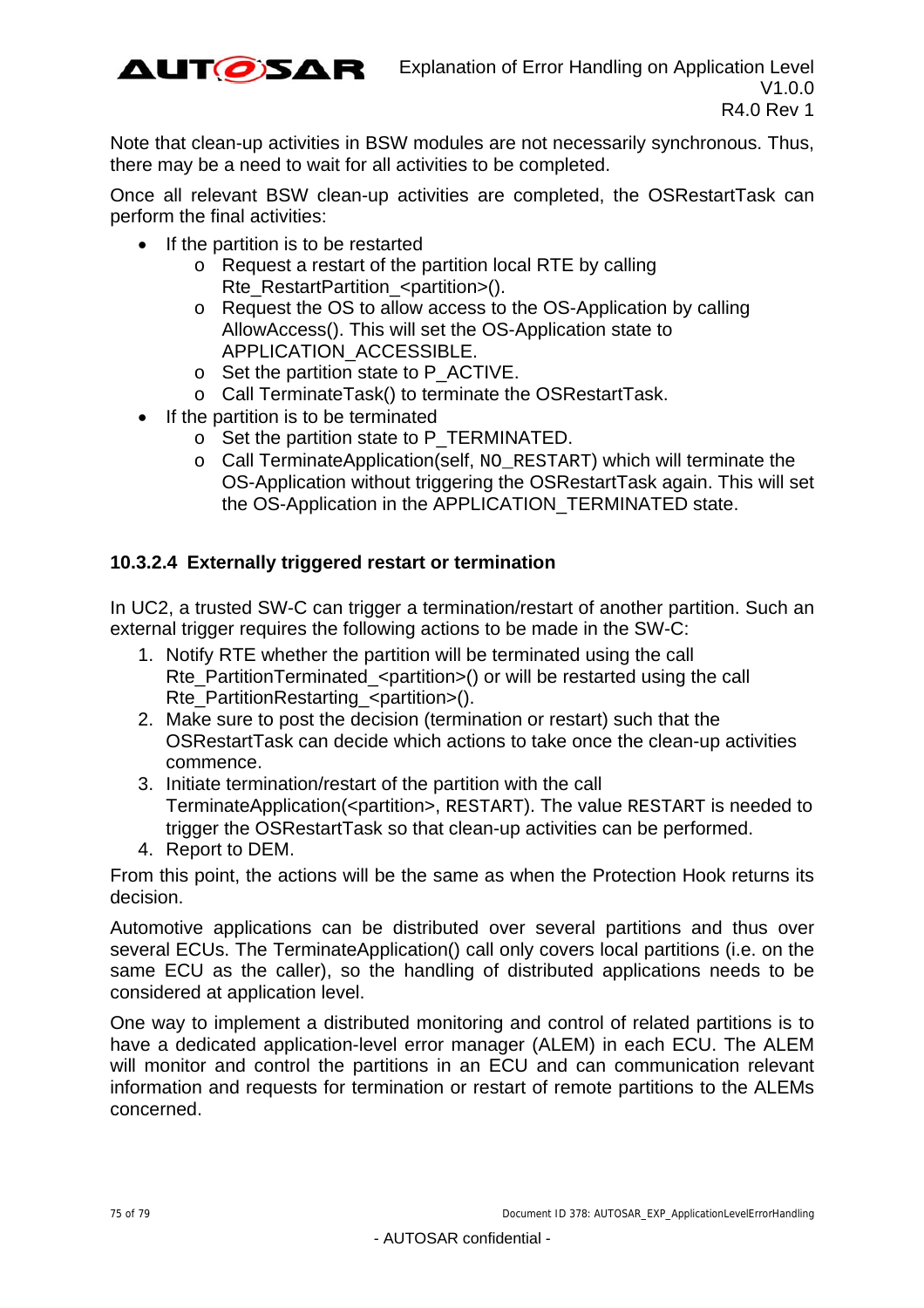

### **10.3.3 Sequence diagram for termination and restart of a partition**

The sequence of events for terminating or restarting a partition is shown in [Figure 4.](#page-75-0) The details are described in Section [10.3.2](#page-62-0).



#### <span id="page-75-0"></span>**Figure 4: Sequence diagram showing the interactions when terminating or restarting a partition.**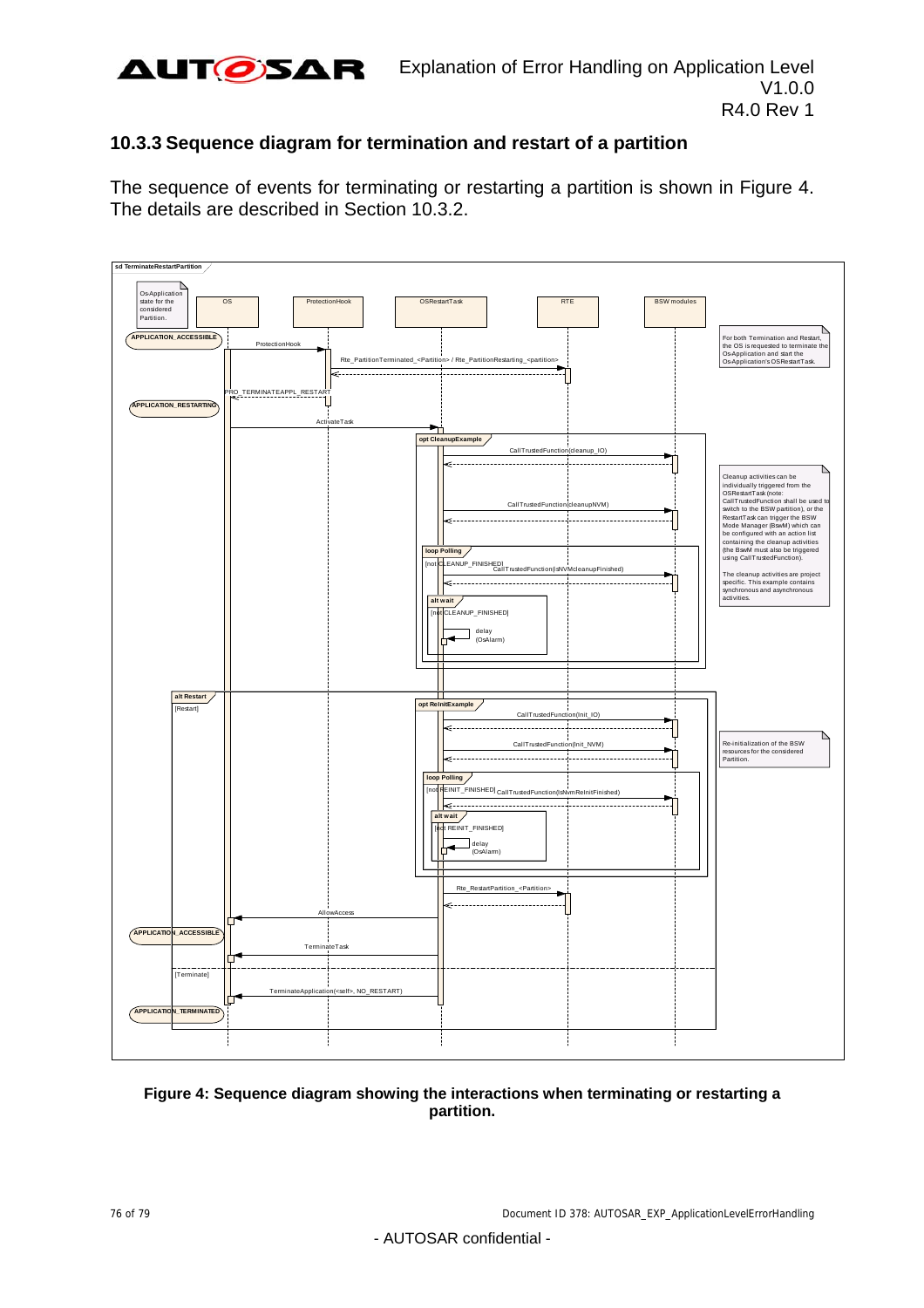

### **10.3.4 Support for Use Cases**

### **10.3.4.1 UC1: SW Partitioning**

By placing each application requiring protection in an OS-Application, partitioning between applications is achieved. Possible reactions to errors include terminating and restarting of the affected partition. UC1 is therefore fully covered.

Applications may also be spread across multiple partitions to provide more finegrained protection, but this may incur communication overhead during run-time, due to communication across partition boundaries.

## **10.3.4.2 UC2: OEM Specific Error Handling**

An OEM requiring specific error handling policies needs to place applications in different partitions. Furthermore, if forcible termination and restart of applications (i.e., partitions) is required, dedicated trusted SW-Cs can request this by the OS. UC2 is therefore fully covered.

### **10.3.5 Consistency Aspects**

### **10.3.5.1 Application-level consistency**

Any application-level inconsistencies arising from restarting a partition are expected to be handled by the SW-Cs themselves. However, SW-Cs can trust the RTE to behave consistently and in a defined way w.r.t. terminated/restarting partitions. Section [10.3.5.3](#page-76-0) presents the consistency requirements needed for the RTE to achieve this.

#### **10.3.5.2 BSW consistency**

BSW consistency needs to be ensured by clean-up activities performed when restarting or terminating a partition. Details about these activities are described in Section [10.3.2.3.](#page-70-0)

#### <span id="page-76-0"></span>**10.3.5.3 Communication consistency**

When a partition is terminated or restarted, this may lead to a (temporary) loss of communication between communicating parties. In all such cases, AUTOSAR must ensure that the system is consistent, i.e., the system can still make progress without undesired side-effects. It is the job of the application developers to handle cases where SW-Cs (contained in the partitions) are terminated or restarted.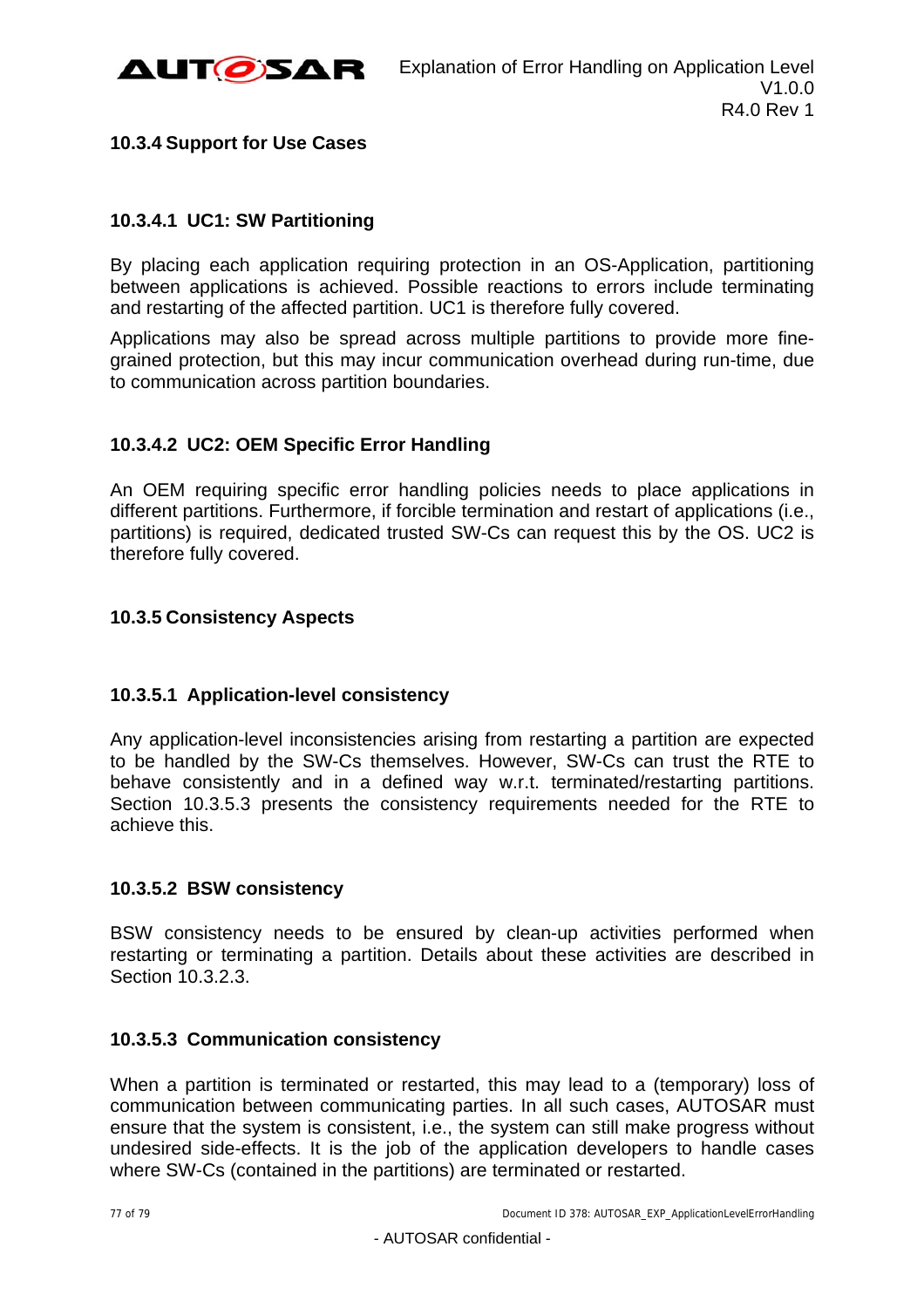

To handle the case where a partition is terminated and consequently no longer able to react to events, the behaviour of the system w.r.t. the terminated partition must be defined. Note that since the error containment region is the partition, consistency for intra-partition communication is irrelevant, since all tasks in the partition are terminated. Thus only inter-partition (superset of inter-ECU) communication can lead to consistency problems.

The main principle shall be as follows: Consider the case where we have two partitions interacting with each other. At some point, one of the partitions is terminated (restarted). For the remaining partition, the perception of this shall be the same regardless of whether the terminated (restarted) partition resides on the same ECU or another ECU. As a consequence, the RTE behaviour shall be the same in both cases.

This principle implies that timeout monitoring shall be used to detect if the receiver of information (both in SR and CS communication) is terminated. Trying to initiate communication with a partition which is terminated (or being restarted) shall result in a timeout notification, the same as if the original signal had been lost or the receiving ECU did not respond. Also, it does not impose on the partition to "know" if communication is local or remote, even in case of failure. After a partition is restarted its state might be inconsistent with other partitions' view of the state. For instance, if there is a dependency between two messages (both CS & SR) it may be broken by a restart.

# **10.4 Integrator Responsibility**

The integrator has the overall responsibility for implementing the terminate and restart actions required by providing the code for the Protection Hook and the Restart Task as well as any glue code necessary for coordination and proper incorporation of the functionality.

The following is a checklist of things that need to be done by the integrator or developer in order to get proper handling of termination and restart of partitions:

- 1. Decompose applications into SW-Cs and group the SW-Cs according to chosen partitions/error containment regions.
- 2. Configure partitions and OS-Applications in accordance with outcome of decomposition.
- 3. Indicate for each SW-C whether it can be terminated or restarted (and of course, make sure the implementation of the SW-C supports this).
- 4. Indicate for each partition whether it can be terminated or restarted.
- 5. Decide upon error handling policies and strategies for the partitions. Base decision of restart and termination of a given partition on e.g. error type and number of previous restarts, and any other information relevant for the decision.
- 6. Implement the chosen policies and strategies in the Protection Hook (remember that there is one global Protection Hook for the entire ECU). Notify the RTE of the decision using Rte\_PartitionTerminated\_<partition>() or Rte\_PartitionRestarting\_<partition>(). Return the proper code representing the decision.
	- o PRO\_IGNORE if nothing shall be done.